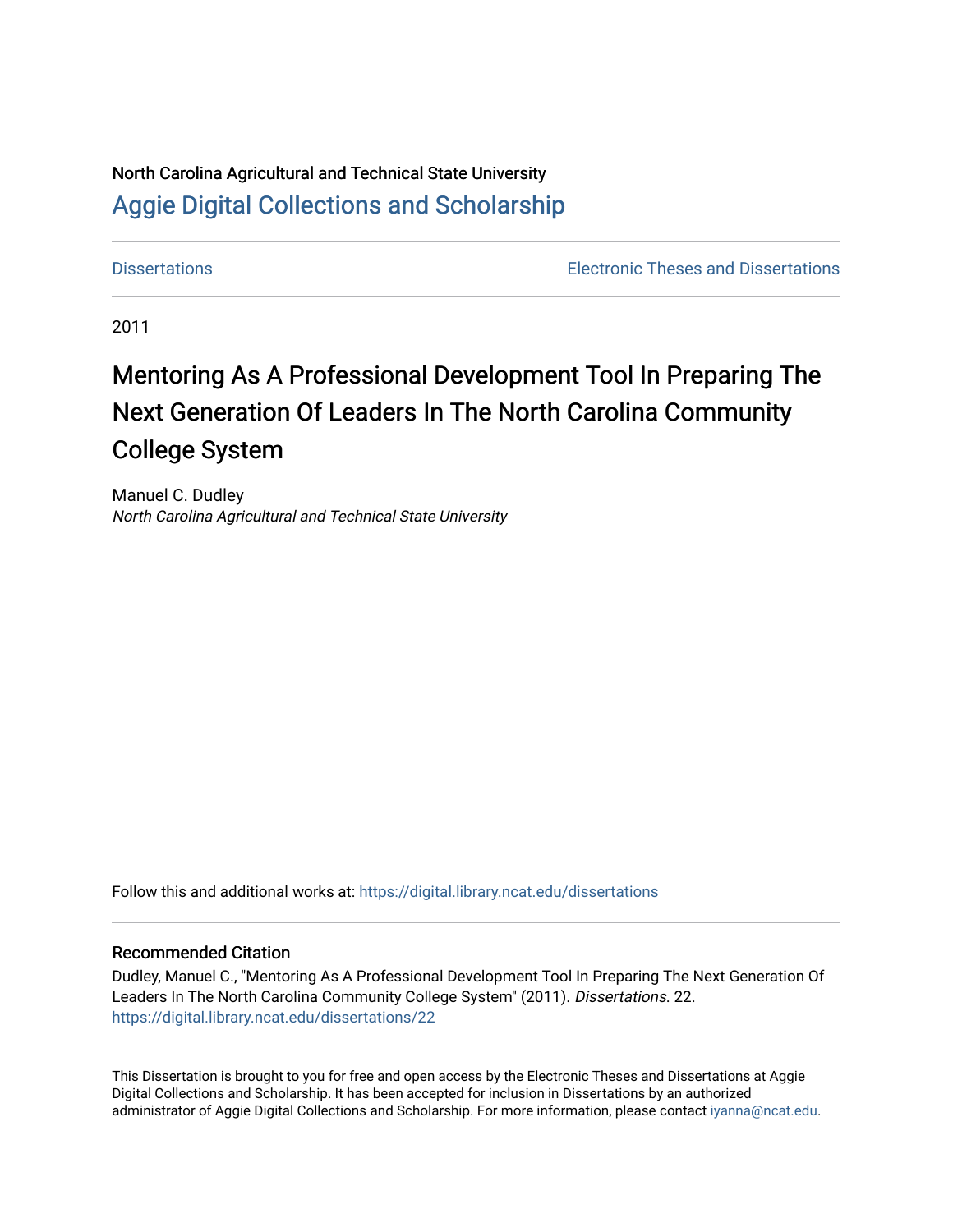Mentoring as a Professional Development Tool in Preparing the Next Generation of Leaders in the North Carolina Community College System Manuel C. Dudley North Carolina A&T State University

A dissertation submitted to the graduate faculty in partial fulfillment of the requirements for the degree of

DOCTOR OF PHILOSOPHY

Department: Leadership Studies

Major: Leadership Studies

Major Professor: Dr. Daniel Miller

Greensboro, North Carolina

2011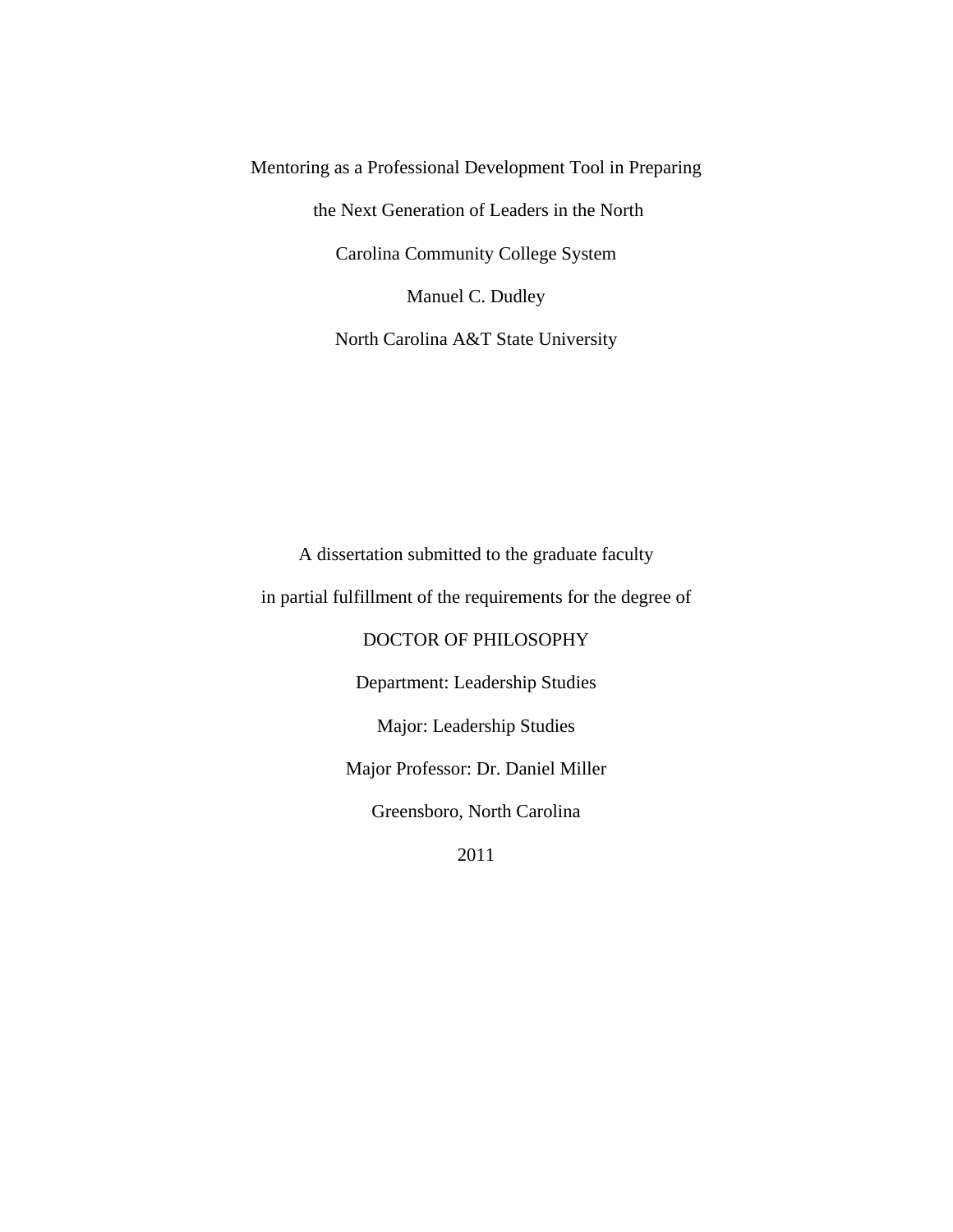School of Graduate Studies North Carolina Agricultural and Technical State University

This is to certify that the Doctoral Dissertation of

Manuel C. Dudley

has met the dissertation requirements of North Carolina Agricultural and Technical State University

> Greensboro, North Carolina 2011

> > Approved by:

\_\_\_\_\_\_\_\_\_\_\_\_\_\_\_\_\_\_\_\_\_\_\_\_\_\_\_\_\_ \_\_\_\_\_\_\_\_\_\_\_\_\_\_\_\_\_\_\_\_\_\_\_\_

\_\_\_\_\_\_\_\_\_\_\_\_\_\_\_\_\_\_\_\_\_\_\_\_\_\_\_\_\_ \_\_\_\_\_\_\_\_\_\_\_\_\_\_\_\_\_\_\_\_\_\_\_\_

Dr. Daniel Miller Dr. Bernadine S. Chapman Major Professor Committee Member

Dr. Anthony Graham Dr. Forrest Toms Committee Member Committee Member

Dr. Sanjiv Sarin Associate Vice Chancellor for Research and Graduate Dean

\_\_\_\_\_\_\_\_\_\_\_\_\_\_\_\_\_\_\_\_\_\_\_\_\_\_\_\_\_\_\_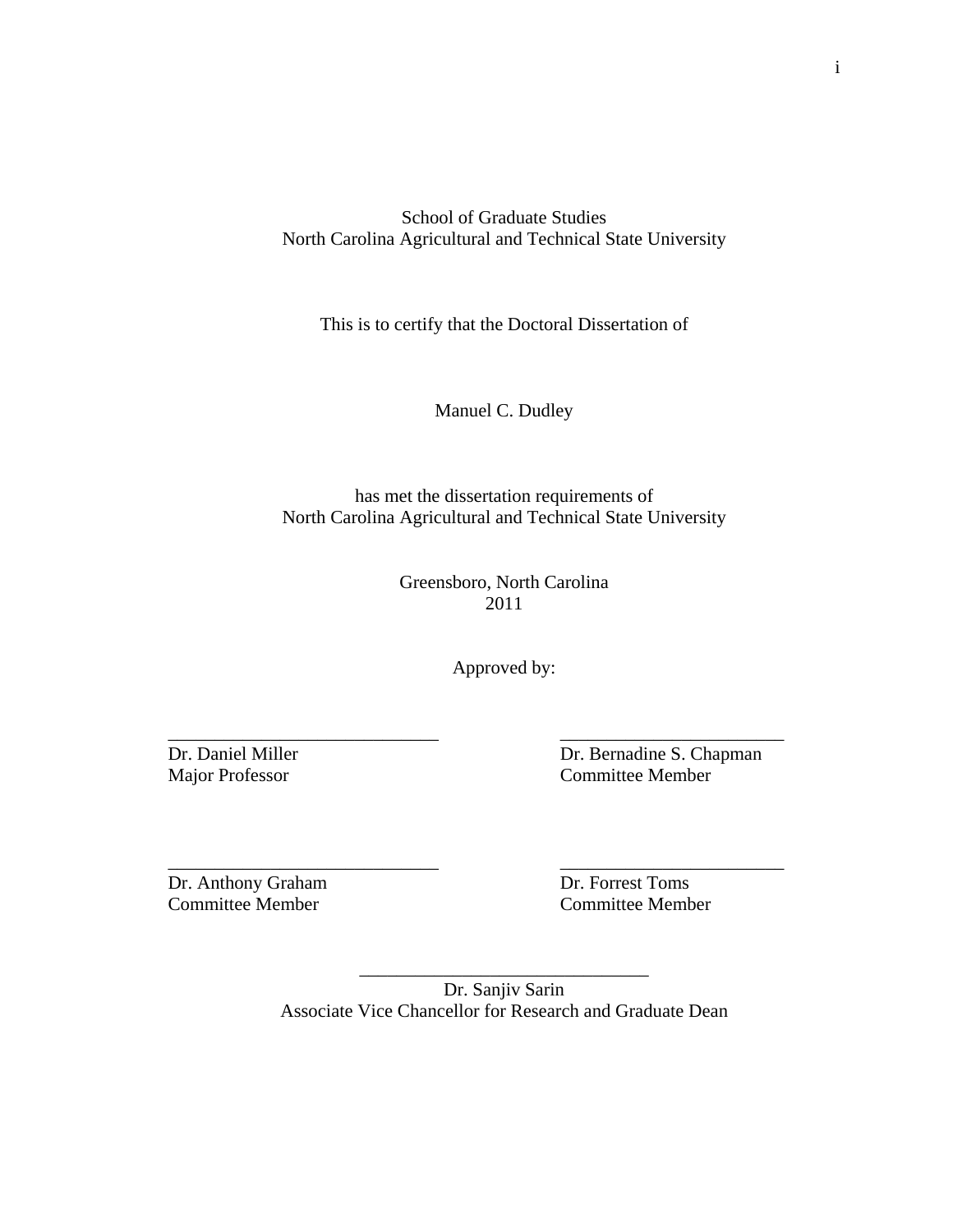Copyright by MANUEL C. DUDLEY 2011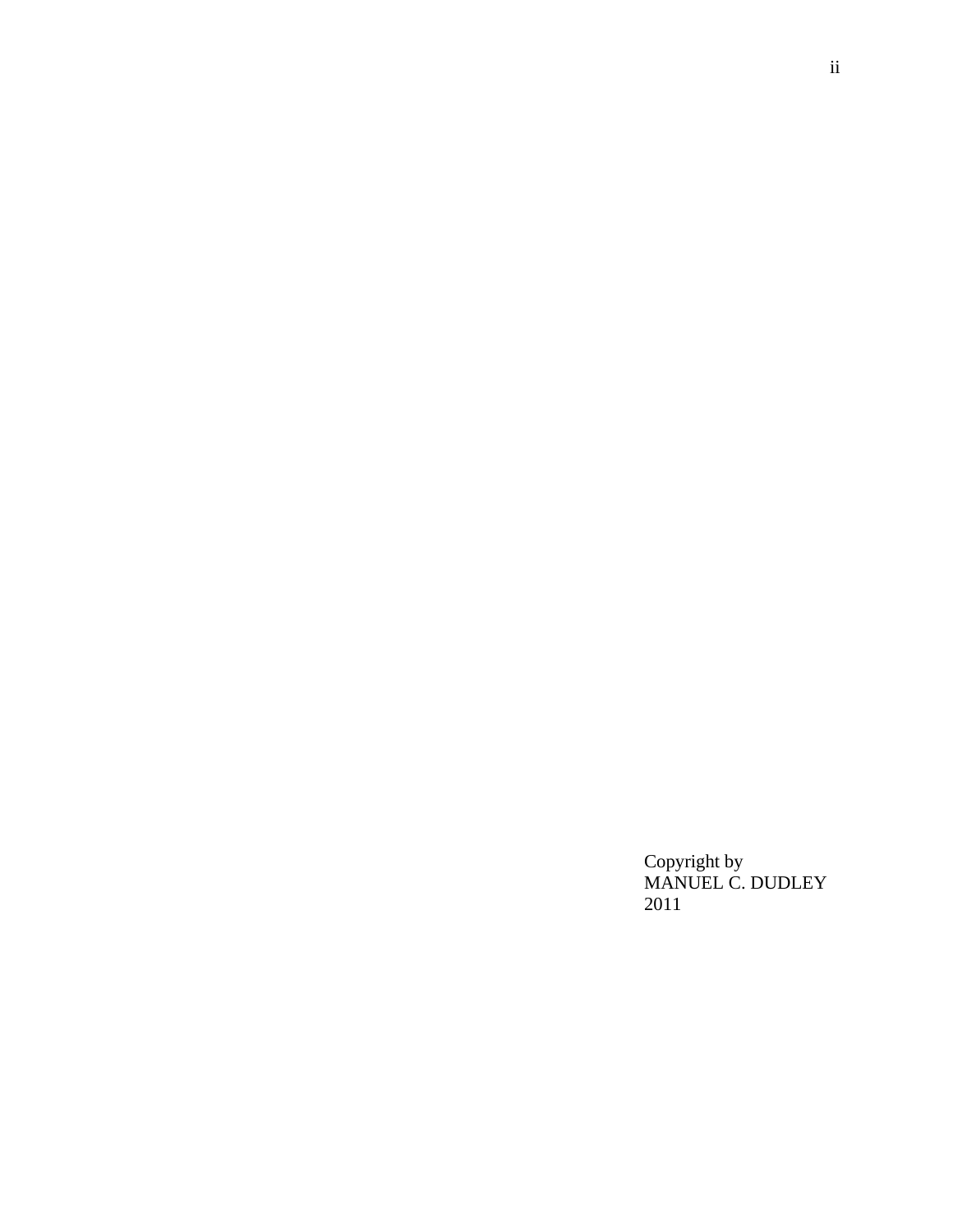## DEDICATION

 This study is dedicated to the mentors in higher education who give of their time to prepare the next generation of community college leaders. Thank you for exhibiting servant leadership to transform the landscape of higher education in our country.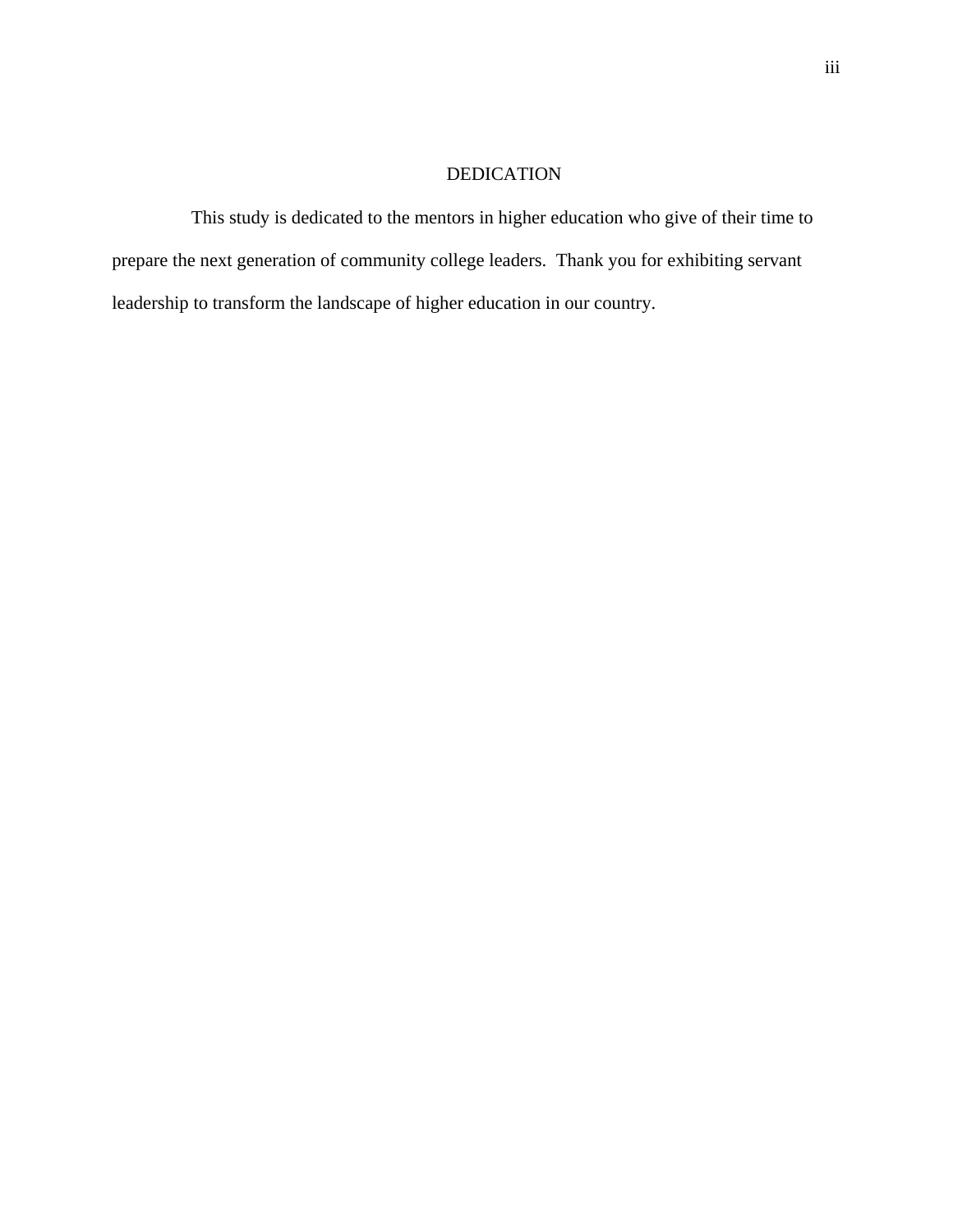#### BIBLIOGAPHY

 MANUEL C. DUDLEY was born in Brooklyn, NY on August 12, 1972. He graduated from Goldsboro High School in Goldsboro, NC in 1990 and received a Bachelor of Science degree in Human Development and Family Studies with a minor in Psychology from The University of North Carolina at Greensboro in 1994. He also received a Master of Science in Counseling and Educational Development and Specialist in Education in Gerontology degrees from the same university in 1997. Manuel currently works at Guilford Technical Community College in Jamestown, NC as the Dean of the Greensboro Campus. Prior to this position, he was the Division Chair of Natural and Social Sciences, Mathematics, Human Services Technology, Criminal Justice Technology and Cooperative Education curriculum programs at Mitchell Community College in Statesville, NC and Department Chair of Human Services Technology at Wayne Community College in Goldsboro, NC. Manuel worked as the Assistant Director, Youth Mental Health Consultant and Staff Trainer with All Arts and Sciences Camp of UNC-Greensboro for five years and Recreational and Behavioral Therapist for Charter Behavioral Health Systems for two years before joining the North Carolina Community College System in 1997.

His work in the North Carolina Community College System includes various leadership roles and student centered initiatives. He has served as the treasurer and vice president for the North Carolina Association of Community College Instructional Administrators (NCACCIA), and an integral part of the System wide Minority Male Mentoring Initiative through the coordination of a grant received through the Governor's Crime Commission.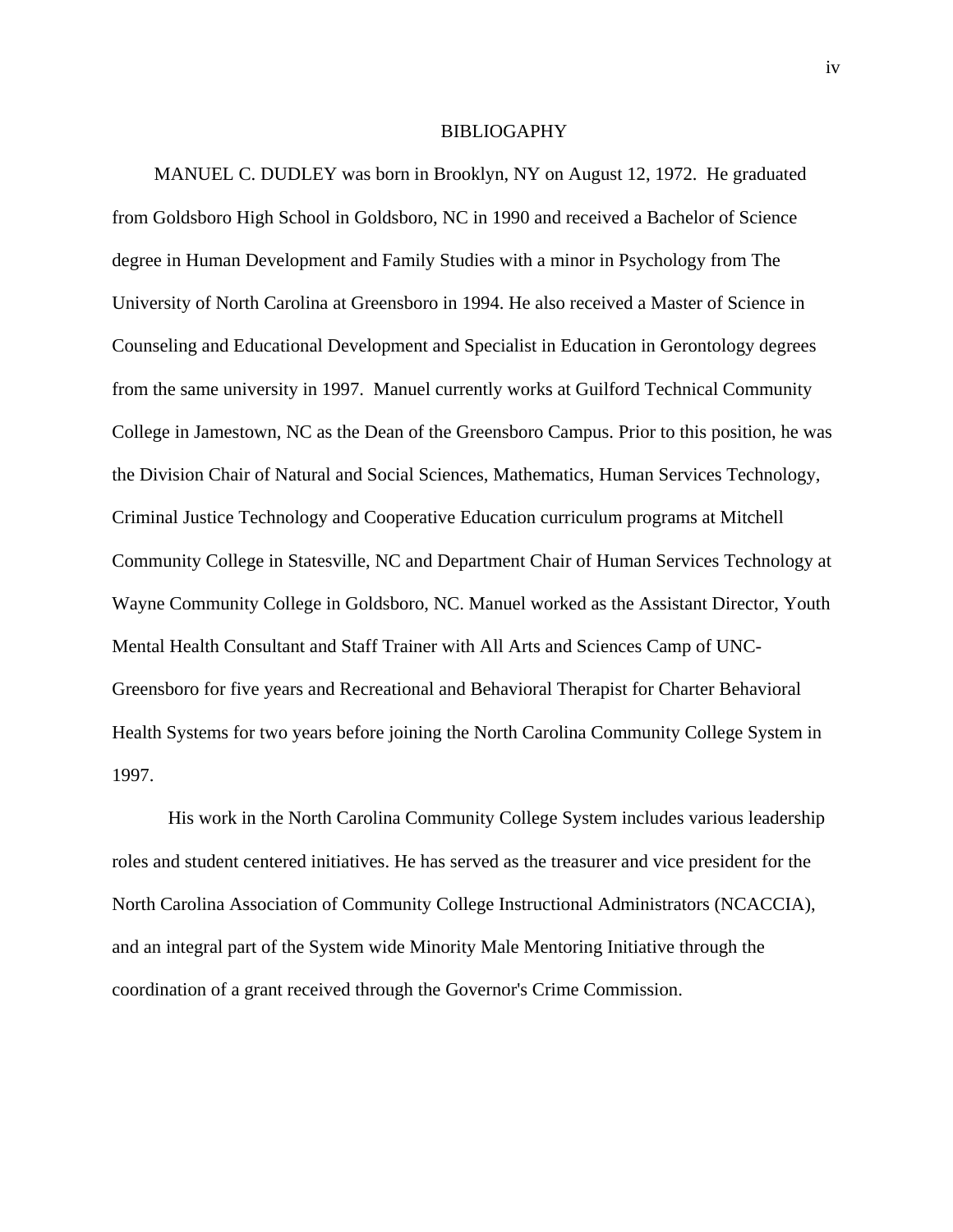#### ACKNOWLEDGEMENTS

The encouragement and support I have received from my family, colleagues, friends, Leadership Studies program faculty and staff, and fellow graduate students in the Leadership Studies program at NCA&TSU has been priceless and immeasurable. My gratitude can only be expressed by vowing to guide and assist others on their journey toward success. Mentors who have shaped my career and life decisions are too many to name, but all have contributed to my ongoing interest and belief that giving of oneself in the form of mentoring can transform not only the life of the protégé, but positively impact the life of everyone within the periphery of that person's life.

 *"A life is only important as the impact it has on the lives of others."* 

 *‐ Jackie Robinson, Integrated Major League Baseball (1947)*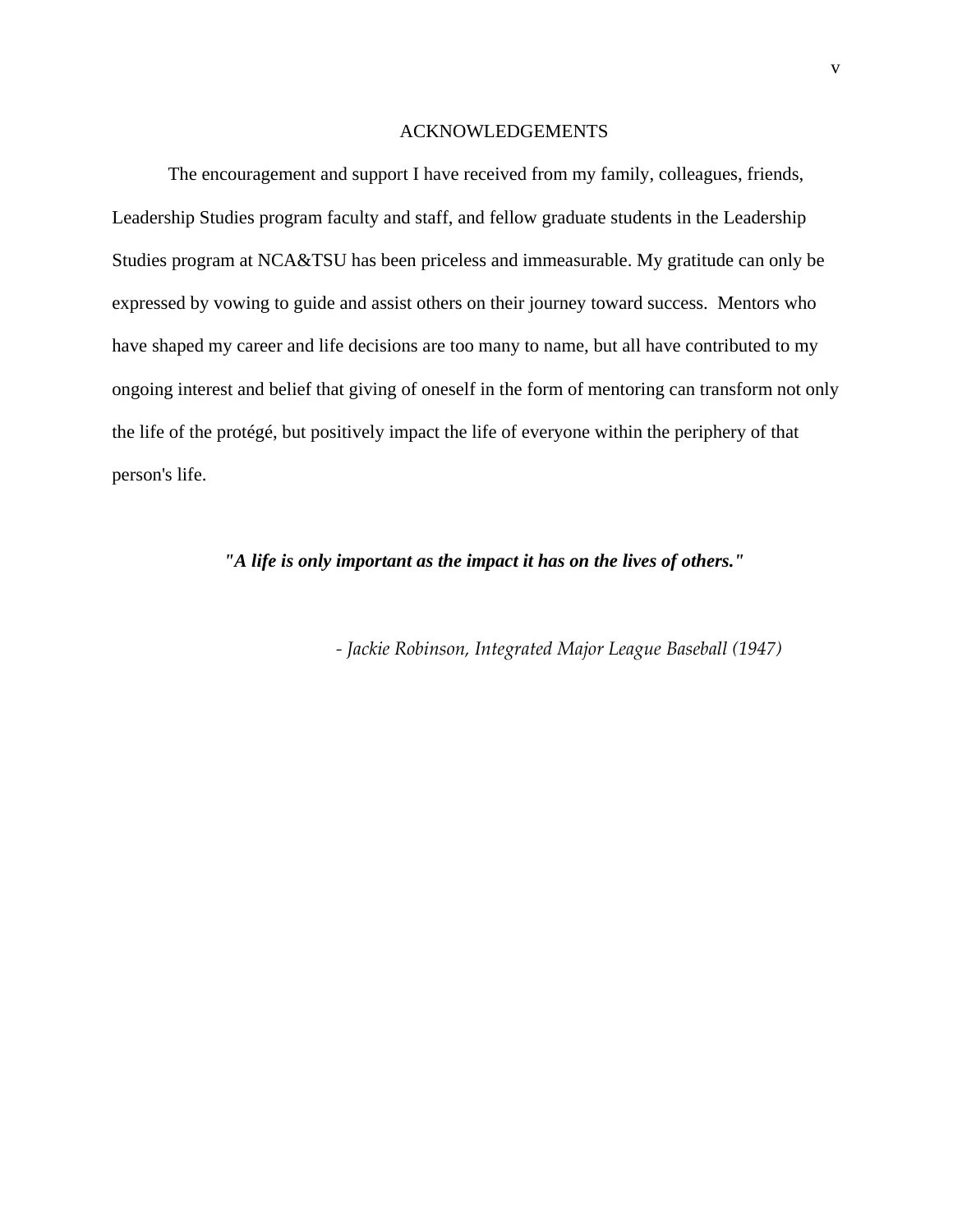# Table of Contents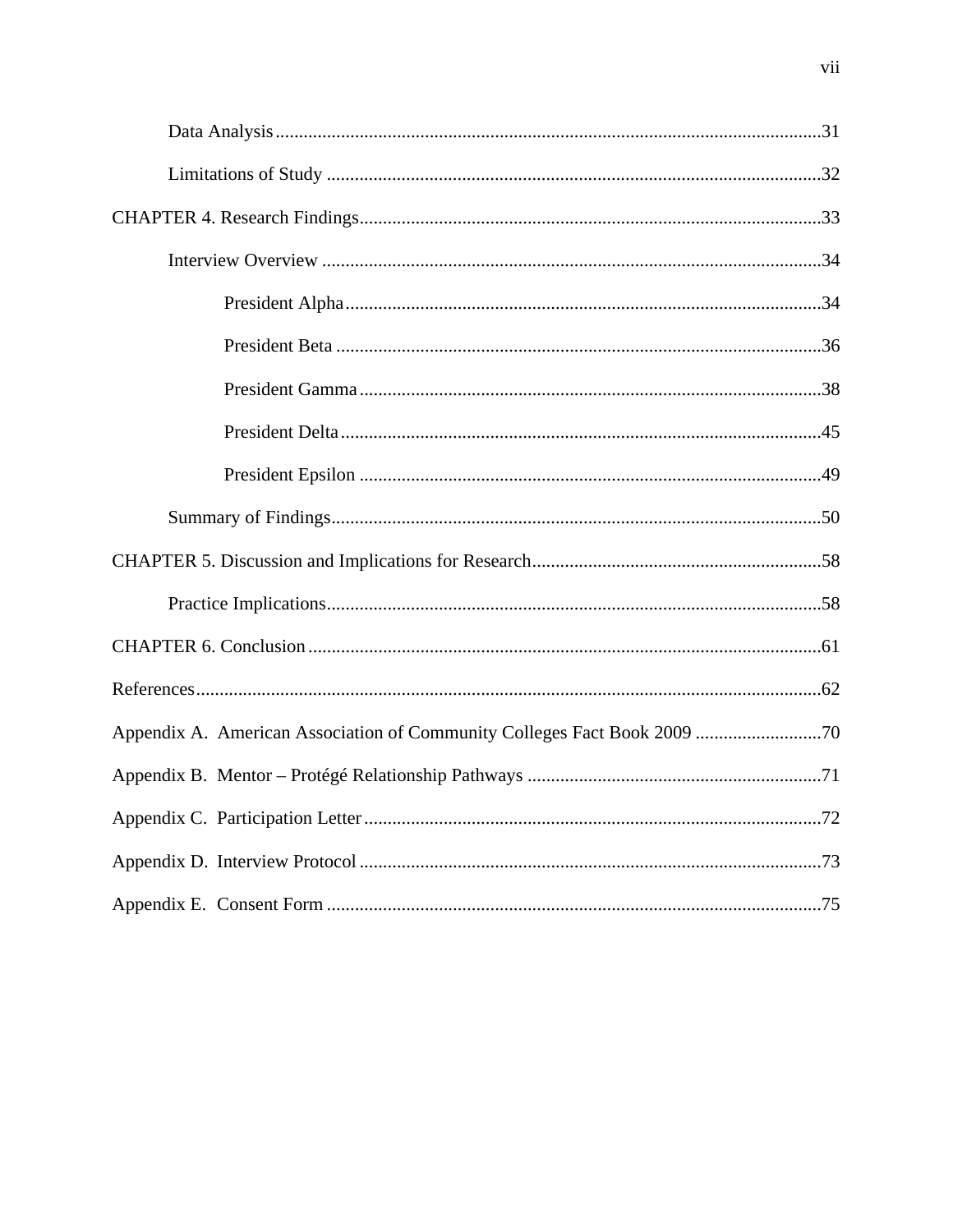#### Abstract

The North Carolina community college is approaching 50 years of existence in 2013. It is a community college system that is respected both nationally and internationally. The economic downturn of the United States has created a period of record enrollment in the community college, as individuals seek upgrades in training, work skills, and educational attainment. This period of record enrollment is not without challenges. Budgetary constraints, a consumer demand for easier access to classes through online and distance learning, and an increase in the racial, ethnic, and cultural diversity of the student population has created a proverbial perfect storm. Many experienced community college administrators are expected to retire without having an experienced group of leaders poised to take the helm in leadership.

This study seeks to understand how the next generation of mid-level and senior-level community college leaders will be trained and developed and how mentoring can be used as a vehicle to prepare and support underrepresented groups, particularly African-American males, to attain the office of community college president. Five participants were interviewed using a semistructured narrative inquiry questionnaire design.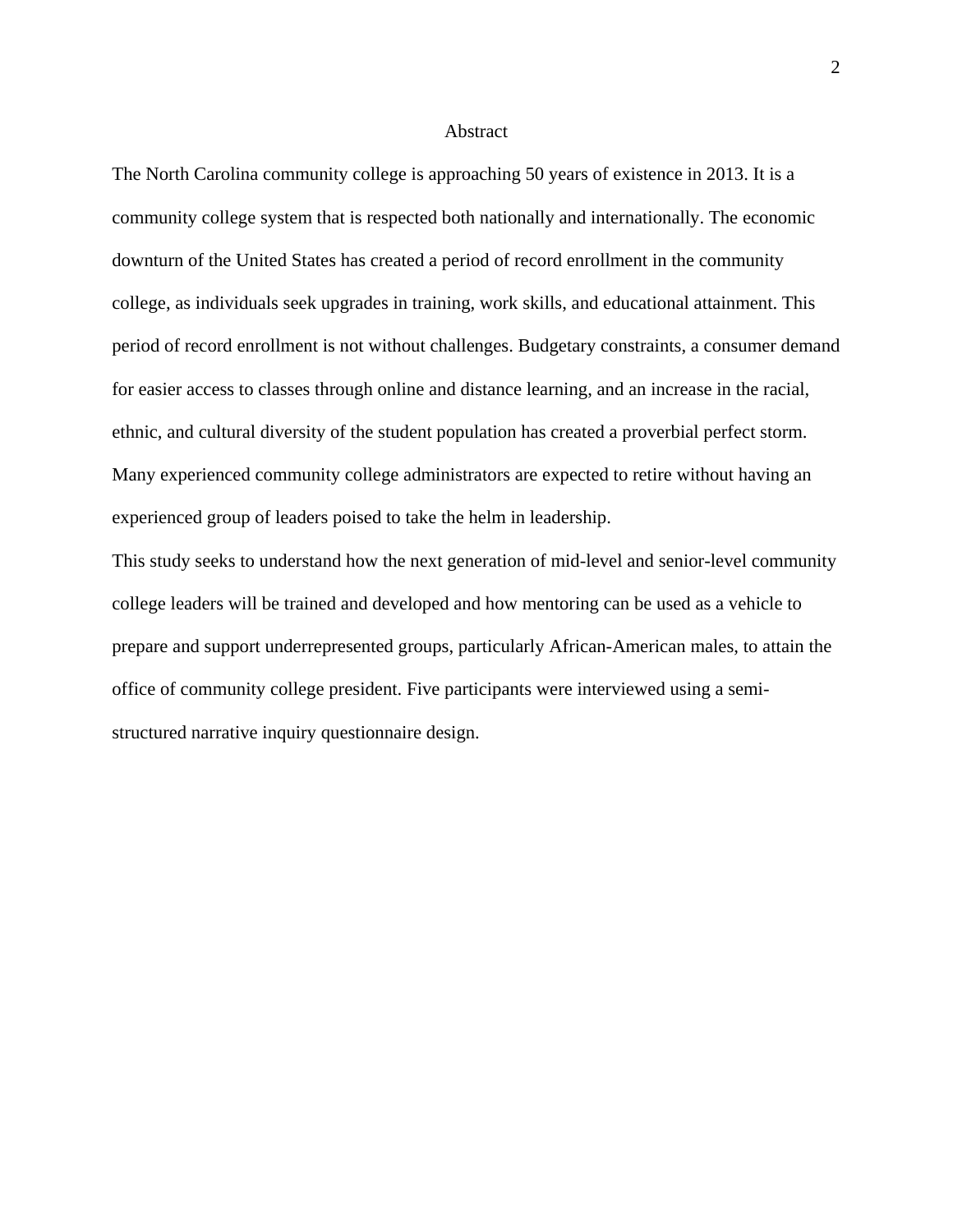#### **CHAPTER 1**

#### **Introduction**

The North Carolina Community College System (NCCCS) was founded in 1963 and is approaching its 50th anniversary in 2013. The recent national and international economic downturn has ironically had a positive impact on student enrollment in community colleges with enrollment in the NCCCS at just over one million curriculum, continuing education, and basic skills students a year (NCCCS Factbook, 2010). With federal, state, and industry sponsored programs investing in education and training programs for displaced workers and building a labor force for new and emerging industries, the NCCCS is the third largest community college system in the country. As the demographics of community college students evolve, there is the need for these institutions to adapt to the change in the student population. Increasingly, the student population represents more first generation students, first generation citizens, and a student population that is more diverse in educational preparedness, socioeconomic status, race, and age than perhaps any time in recent history. Consequentially, due to the increase of diversity on these campuses, having effective leadership in these institutions is more critical (Ebbers, Gallisath, Rockel, Conyan, & Noreen, 2002). According to Bernstein and Edwards (2008), minorities will comprise close to one-third to over 50% of the U.S. population and will reach 54% by 2050. This calculation represents 235.7 million, out of 439 million, of the U.S. population. White non-Hispanics are the only group expected to experience a negative population growth from 2008 to 2050 to only 46% of the total U.S. population (Betts, Urias, Chavez, & Betts, 2009). The Hispanic population, however, is expected to reach 132.8 million by 2050 (Bernstein & Edwards, 2008). The American Council for Education (ACE) American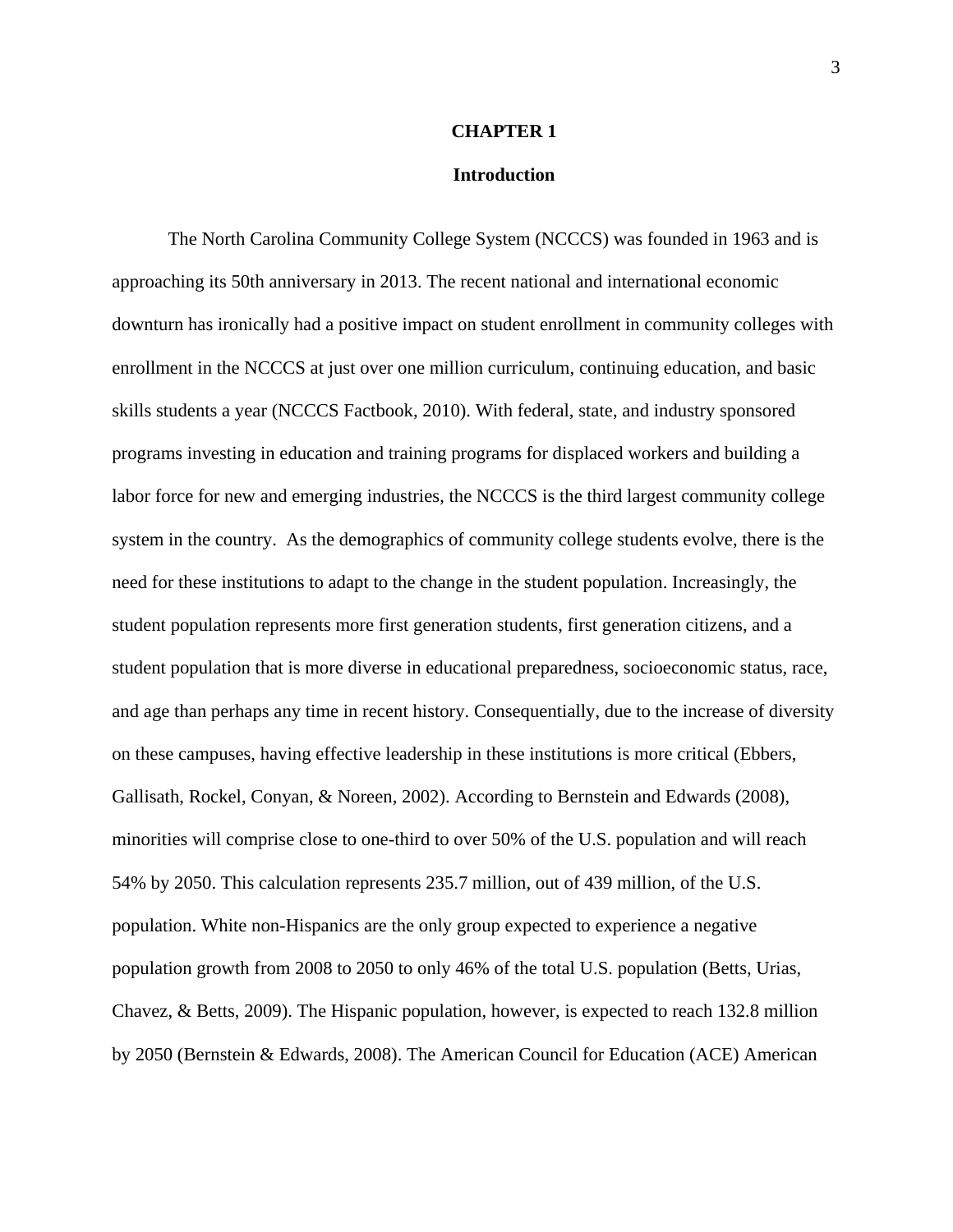College President Report (2007) stated that perhaps the most telling development on college campuses over the past two decades has been the change in diversity, conduct, and mindset of students (p. 1). The report also revealed that the demographic makeup of presidents of four year institutions has been slow to change over the past 20 years. A Chronicle of Higher Education article entitled, *Presidents: Same look, Different Decade* stated that the remarkable thing about the profile of the typical college president—a married, graying white man with a doctoral degree—is how little it has changed (June, 2007, p. A33). Transformational and adaptive leaders who are diverse in terms of cultural, racial, ethnic and professional expertise, and experience will be needed to guide the growth and shifting roles that community colleges play in preparing the workforce in a complex and dynamic labor market (Vaughan, 1986).

Neff adds in Vaughan's (1992) *Dilemmas of Leadership* that one of the most important tasks of any community college is to select and evaluate its leaders (p. 171). He goes on to explain that a presidential search process is ethical if:

- 1. The design of the search process is consistent with the public mission of the institution.
- 2. The implementation of the search process is consistent with the public mission of the institution.
- 3. All groups affected by the outcome of the process have some influence on the search process.

Traditional indicators such as one's training, education, career experience, and background can no longer be expected to wholly prepare aspiring community college leaders to take the helm of leadership of these institutions (Wallin, 2002). Sound advice givers, trusted allies, and more specifically career and life mentors are now being discussed as a critical element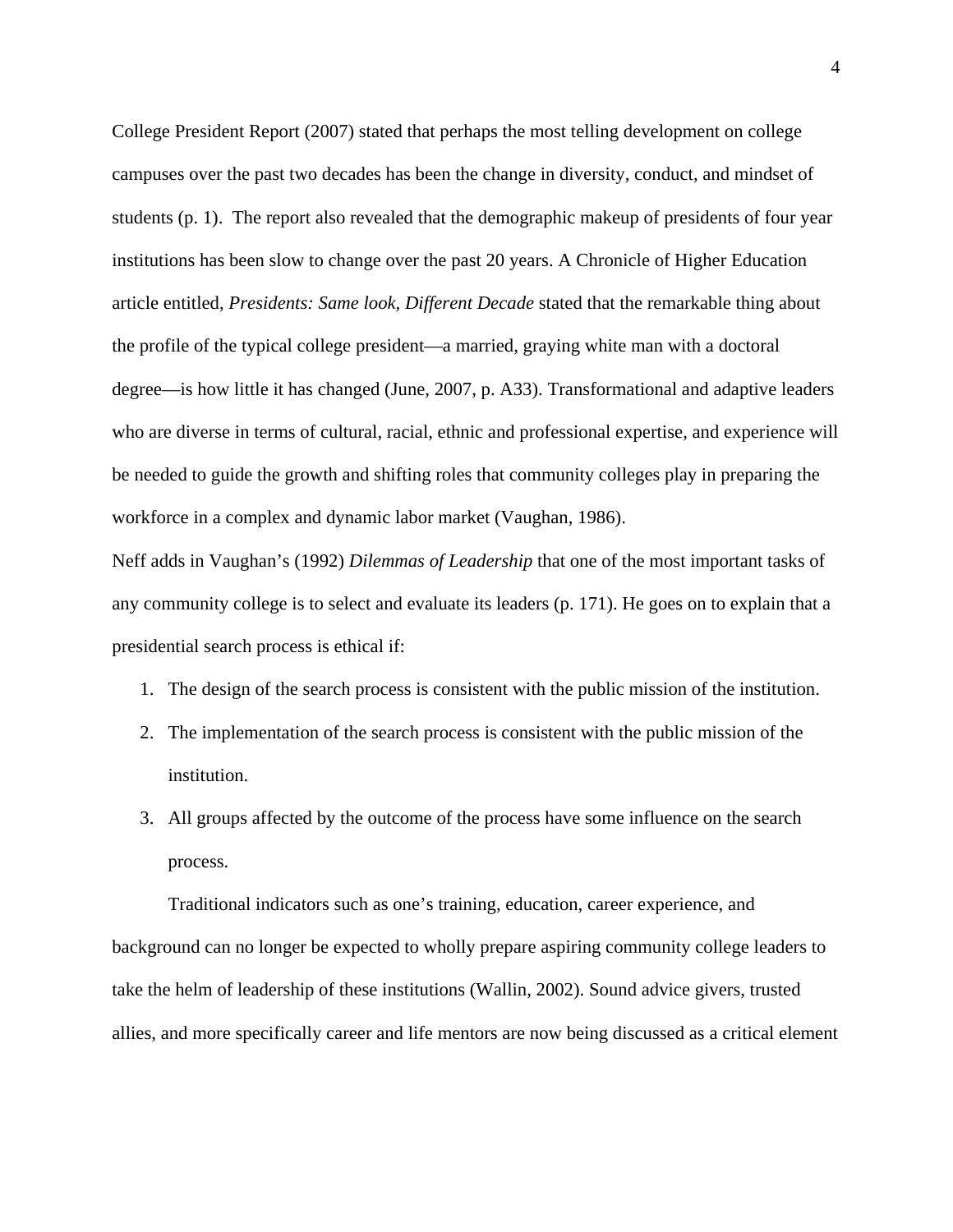to the success or failure of not only a community college president, but any group, organization, community or social leader.

ACE (2008) recommended that recruiting and retaining senior administrators will become increasingly important as students, faculty, and staff become racially and ethnically diverse. Finding qualified candidates who are prepared to take the helm of these intuitions is an issue (Fain, 2008; Leubsdorf, 2006; Selingo, 2006). According to the ACE, the shortage is attributed to three factors: an aging professoriate, rising numbers of part-time and non-tenureline faculty, and students completing doctoral education and entering the professoriate later in life. Apparently, the traditional path toward the presidency no longer works and needs to be reevaluated. Davis (2008) and Selingo (2006) recommended using methods practiced in the corporate sector.

#### **Purpose of the Study**

This study examined the role of mentoring, both formal and informal, in the process of professional development and preparation in the careers of current and former community college African-American male presidents in the North Carolina Community College System. The participants in the study include five current, former, or retired African-American male community college presidents from North Carolina.

The purpose of this study was to understand the significance of mentoring in the career development of emerging community college leaders and in the lives of African-American male community college presidents. A general focus of the study was to capture the unique story of their career experiences by conducting semi-formal interviews with these individuals. Using the qualitative research design and the narrative inquiry method was the most appropriate means of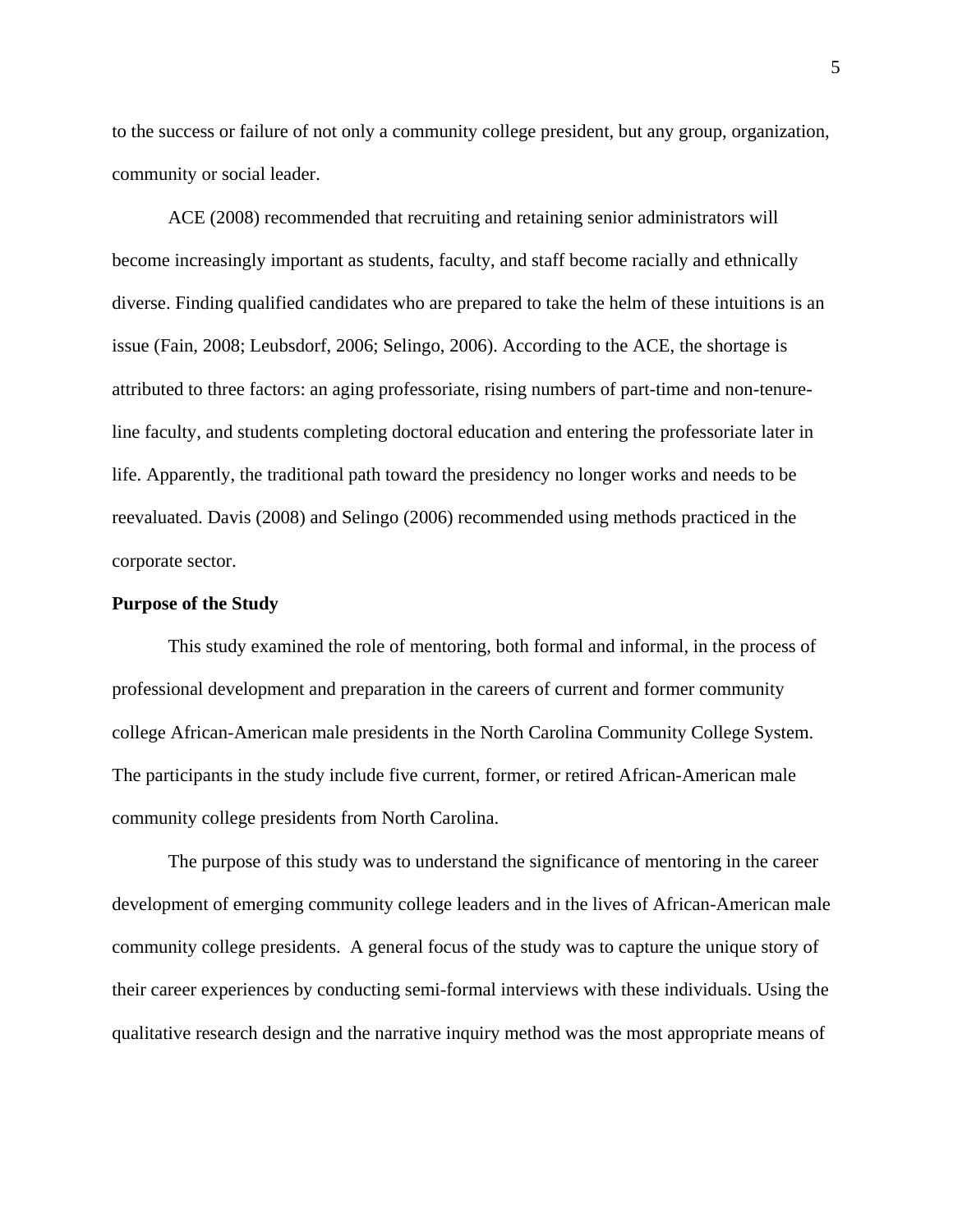documenting the career vignettes of the participants' life story and experiences in the North Carolina Community College System.

#### **Statement of the Problem**

This study examined the intrapersonal and interpersonal dynamics of mentoring relationships and their impact on the professional careers and personal lives of current, former, and retired African-American male community college presidents in the North Carolina Community College System. The role of mentoring in the professional development of community college leaders merits more in-depth research and analysis, particularly as it relates to the mentoring of emerging and current senior administrative leaders. Formal and informal mentoring of senior African-American academic leaders may also play a significant role in increasing the low percentage of African-American male community college presidents nationwide, which is statistically a group that is underrepresented when compared to the increasing minority student enrollment in community colleges nationwide.

The national community college system serves as a potential solution for students and families who have become disenchanted with low performing secondary schools; adult students continuing their education; and professionals in need of skill training or remedial education. Meeting the diverse demands of these constituencies require community college leaders to update their personal knowledge and skills if they are to satisfy the general outcomes of student retention, academic achievement, and personal success for the people who rely on the community college system (Romero, 2004).

Research suggested that there will be a leadership shortfall in community colleges in the next 10 to 15 years due to the rate of community college mid-level and senior-level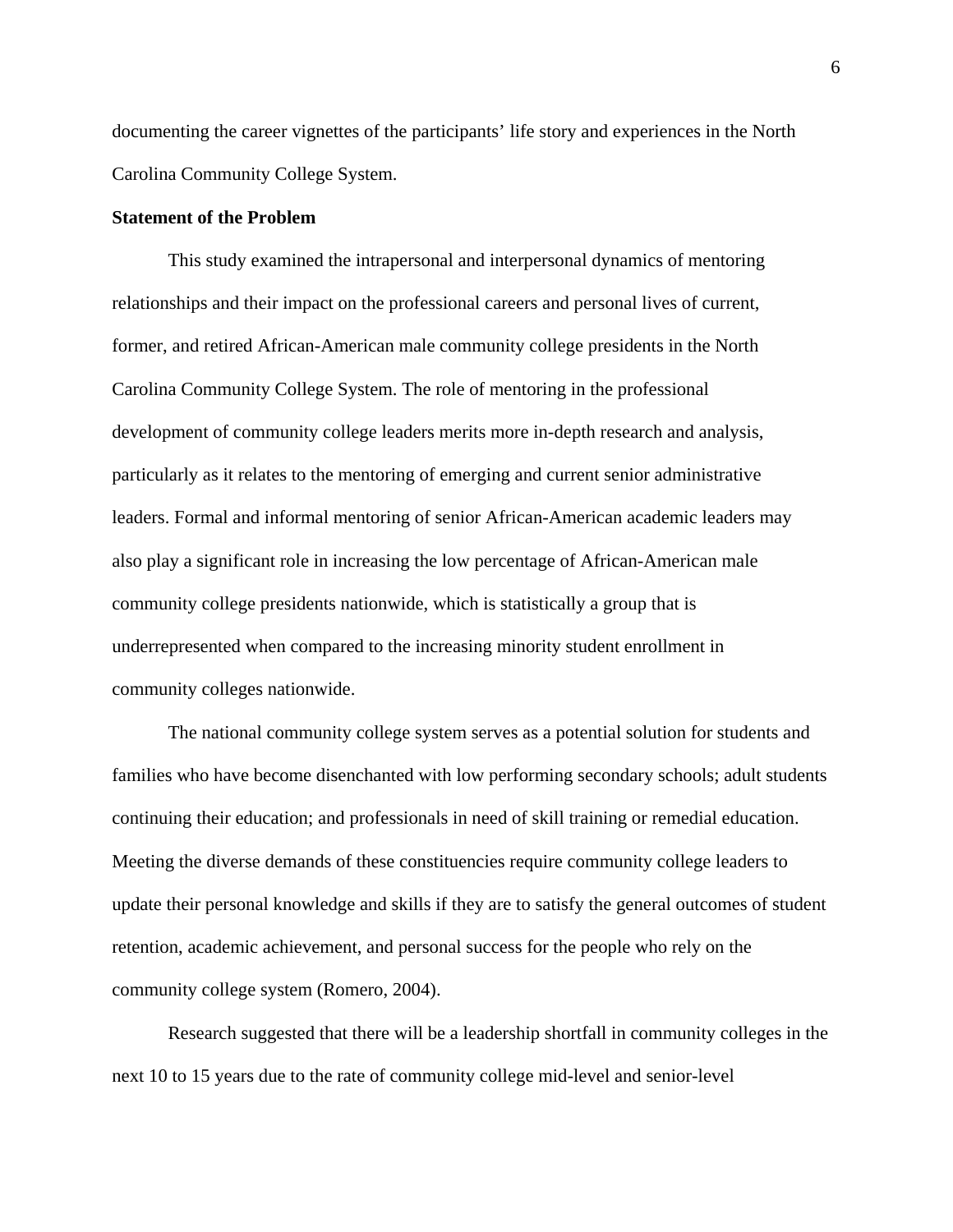administrators reaching retirement age (Sullivan, 2001). In response, community colleges should invest in training the next wave of leaders that will sustain the success and social relevance of two-year and technical colleges. Formally or informally mentoring the next wave of leaders is becoming a standard of practice to respond to this impending crisis (Hopkins, 2005). Although community colleges have recognized the value of formal mentoring and training programs, little research exists on the types of mentoring and training programs that work best (League for Innovation in the Community College, 2000). Extant research indicates those who participate in mentoring gain both psychologically and professionally from the experience (Van Ast & Linduska, 1995). Research reveals that there is a disparity between the anticipated percentage of minority student enrollment versus the current demographics for administrators and faculty (Betts, Urias, Chavez, & Betts, 2009). Student enrollment projections by the U.S. Department of Education suggest an increase in minority student enrollment through 2016, while the enrollment of White non-Hispanic students is expected to decrease.

#### **Research Questions**

The research questions that guided this study were: Is mentoring beneficial to aspiring community college presidents? Is mentoring of African-American male emerging community college leaders important to the future and success of the North Carolina Community College System? How has African-American male community college presidents benefited from mentoring throughout their career?

#### **Definition of Terms**

*Formal Mentoring Relationship*—A mentoring relationship that is encouraged, arranged, or sustained by an institution, organization, or professional development program for the specific purpose of leadership development and decision making assistance. Participants must meet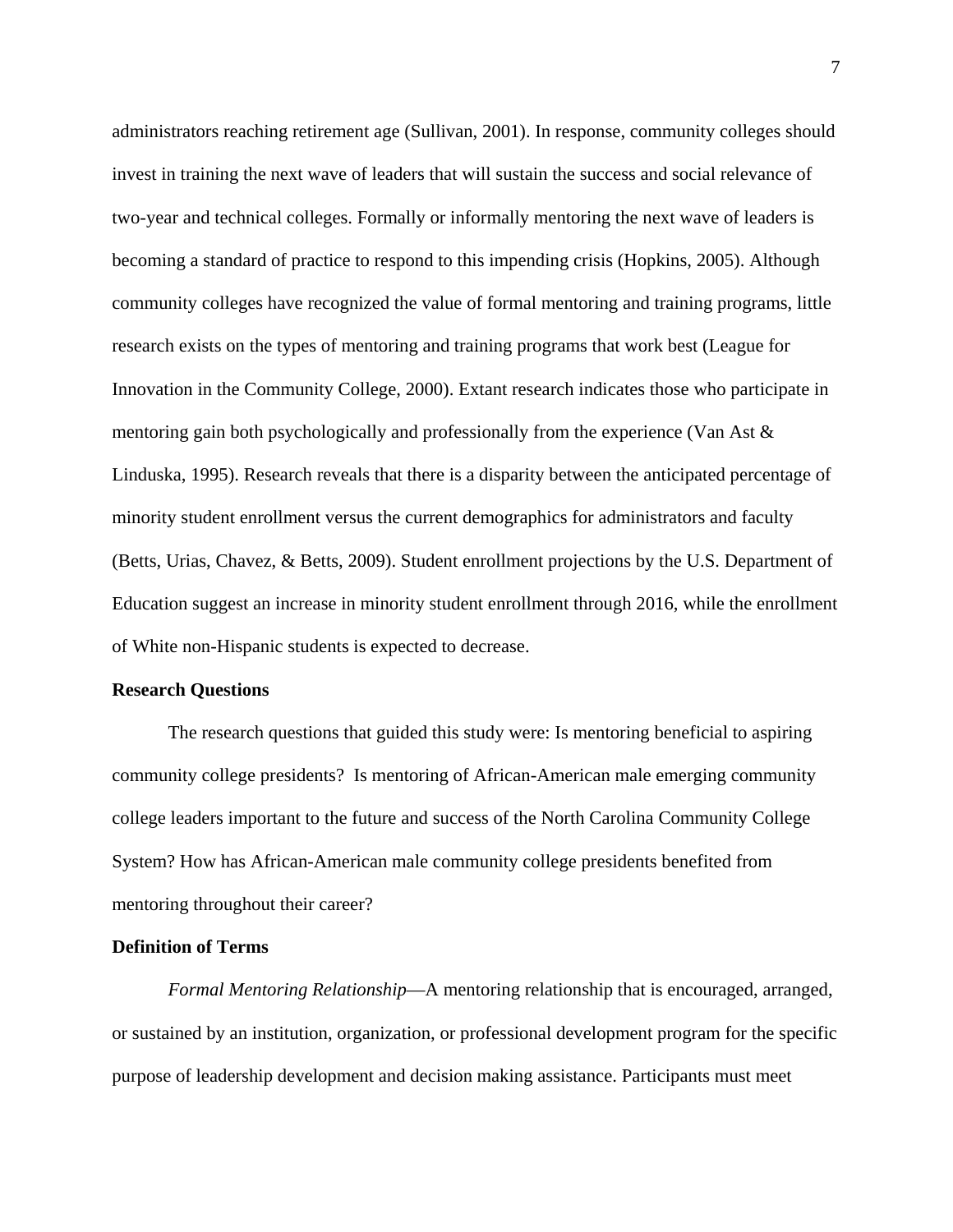certain criteria such as a being identified or recognized as emerging leaders within the institution or hold a position of leadership within the educational institution, society, organization or group. They usually must agree to participate in or attend most of the leadership program activities and events throughout the academic year or communicate regularly with the mentor (Forret, Turban, & Dougherty, 1996).

*Informal Mentoring Relationship*—A mentoring relationship that is not necessarily arranged, supported, or sustained by a program or organization and is identified by one or both parties involved. The relationship is not supported or maintained by an institutional entity, but perceived as important to the protégé and/or the mentor (Forret, Turban, & Dougherty, 1996).

*Mentor* – a relationship between an older, more experienced person and a younger less experienced protégé for the purpose of helping and developing the protégé's career (Kram, 1985; Levinson, 1978).

*Protégé* – a person who is active in receiving guidance, support, nurturing or advice from a person who is more knowledgeable or experienced.

#### **Significance of Study**

Formal and informal mentoring of talented mid-level administrative community college leaders will address this issue. Campbell and Tison (2005) and Watts and Hammons (2002) suggest that there will be a gap between the need for qualified leaders and the numbers of people who are prepared to assume community college leadership positions. According to Herron and Major (2004), we have approximately three years before the pinch is really felt. Contributing to the gap between vacancies and well-qualified leaders is the expected high retirement rate. One way to offset this shortfall in leadership is to focus on training and mentoring the next generation community college administrators and faculty. Ebbers et al. (2002); Lovell, Crittenden, Davis,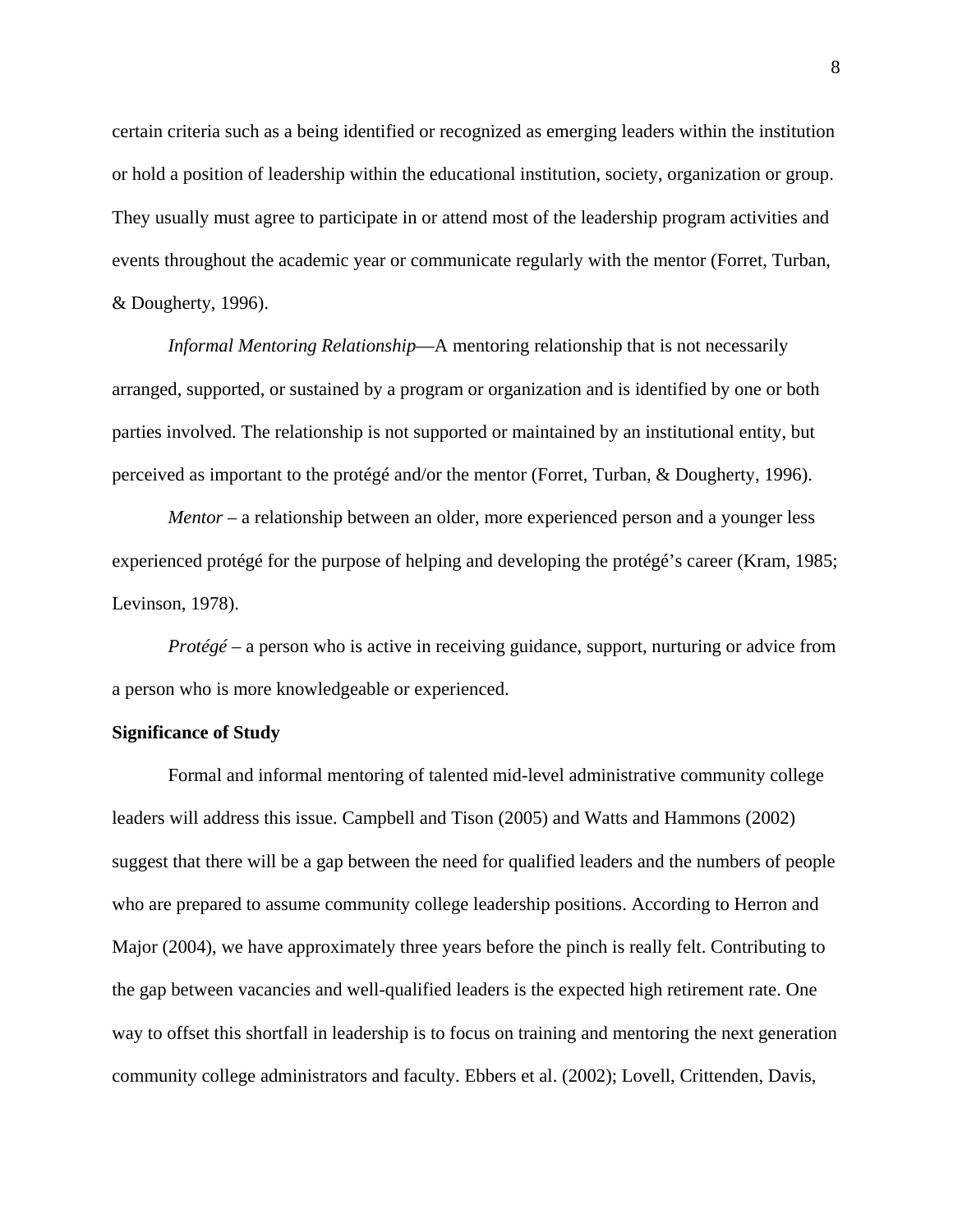and Stump (2003); and Amey, Vanderlinden, and Brown (2002) suggest that appealing to groups once marginalized for upper level leadership positions, like minority groups of color and women, is an initiative that is long overdue. These researchers additionally infer that leadership within the community college should reflect the demographic trends of the institution.

A closer look at the enrollment percentages reveal that gender enrollment favored women incrementally over the past ten years (NCCCS Fact Book, 2004). However, the enrollment of African-American males has continued to decline. Duvall (2003) and Brahney (1981) suggest that new century issues require a new century mindset and institutional leader. Mentoring African-American male community college faculty and staff who attain greater leadership roles and positions in the institution can serve as a motivator to help retain minority students, particularly minority males, and persist academically.

A potential solution for most of the dilemmas above support the utilization of comprehensive, forward thinking, and formal and informal mentoring development programs that will address the difficult institutional challenges of student retention, diversity, and gender disparities. The open door admissions standard of community and technical colleges is too vital a resource for suburban and urban communities to outpace leader preparation. Addressing training and development is one solution that will cement the security of the community college mission for generations to come.

This study has the potential to contribute significantly to future research, practice, and policy in the preparation of community college leaders, especially those who represent underrepresented groups in the leadership ranks of the community college. This research also has the potential to help emerging community college leaders recognize the importance of formal and informal mentoring. For example, grow-your-own leadership programs, although critical and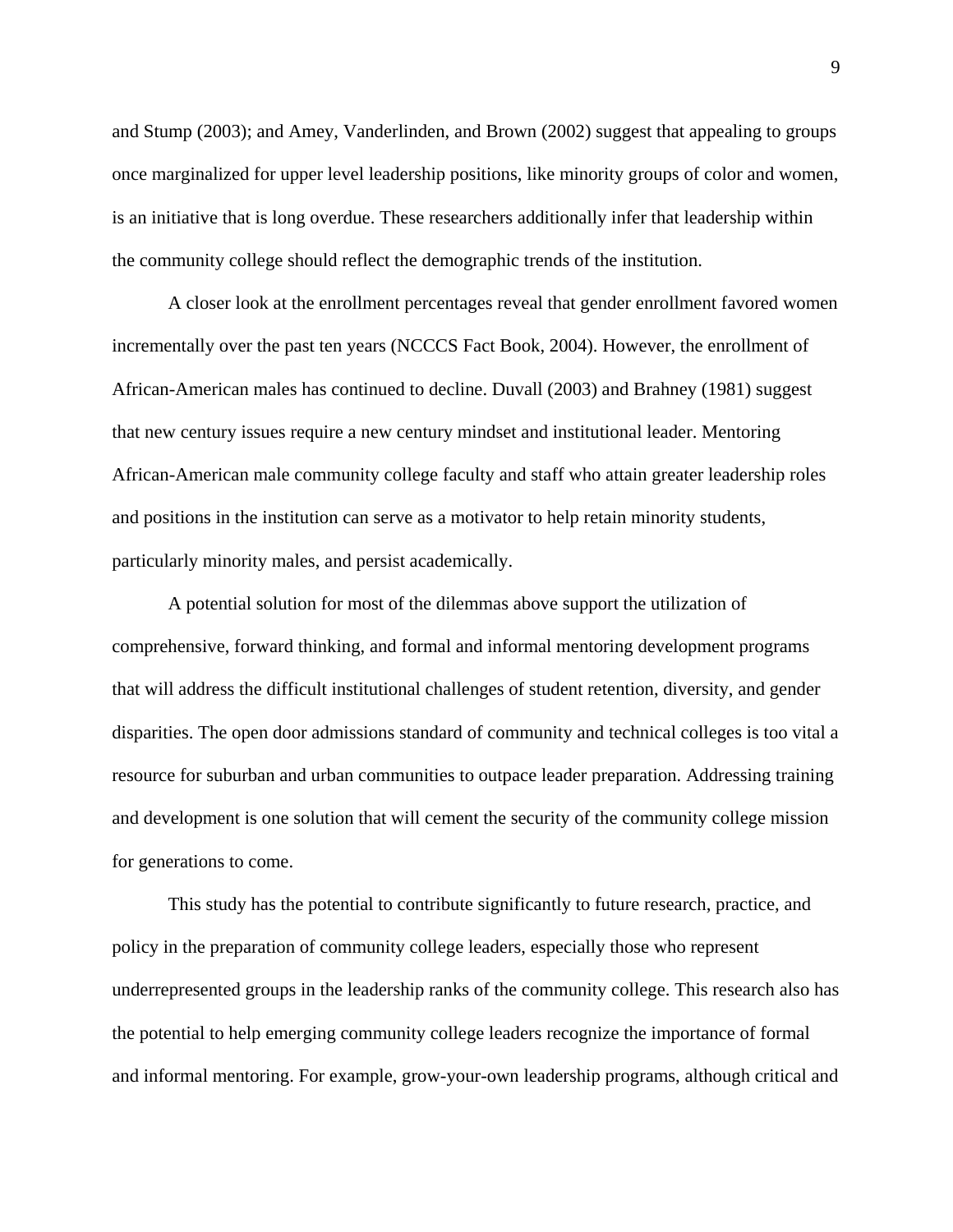helpful to emerging leaders, more commonly emphasize traditional leadership development topics such as communication skills and conflict management and are often latent with the subjective biases of the organization's institutional culture (Kezar & Reille, 2010). Mentoring emerging leaders one-on-one or within a cohort is the next logical step in modernizing leadership development in the community college.

#### **Training and Development in the Community College**

The next generation of the American community college is in need of leaders who possess the broad, yet defined skills that are transactional and transformational. However, training and development programs are just the beginning. Training programs and initiatives supported by the AACC such as the Lakin Institute for Mentored Leadership and the LEAD Program at Guilford Technical Community College in North Carolina are examples of a development process that is more intimate, individualized, and interpersonal. In other words, training and development programs commonly cover core leadership and knowledge asset competencies, while formal and informal mentoring programs enhance the relational and personal life management competencies necessary to lead an institution. Grow-your-own leadership development initiatives and succession planning programs are also enveloped within the mentoring framework.

According to McCauley (1986), leadership development and training programs in higher education focus on learning on-the-job, learning through mentoring, and learning through formal training opportunities. In more recent research, Piland and Wolf (2003) indicate that unfortunately, a narrow professional development model is still utilized in the American community college and has not successfully distanced itself from the types of leadership development programs practiced in the secondary school environment. The university leadership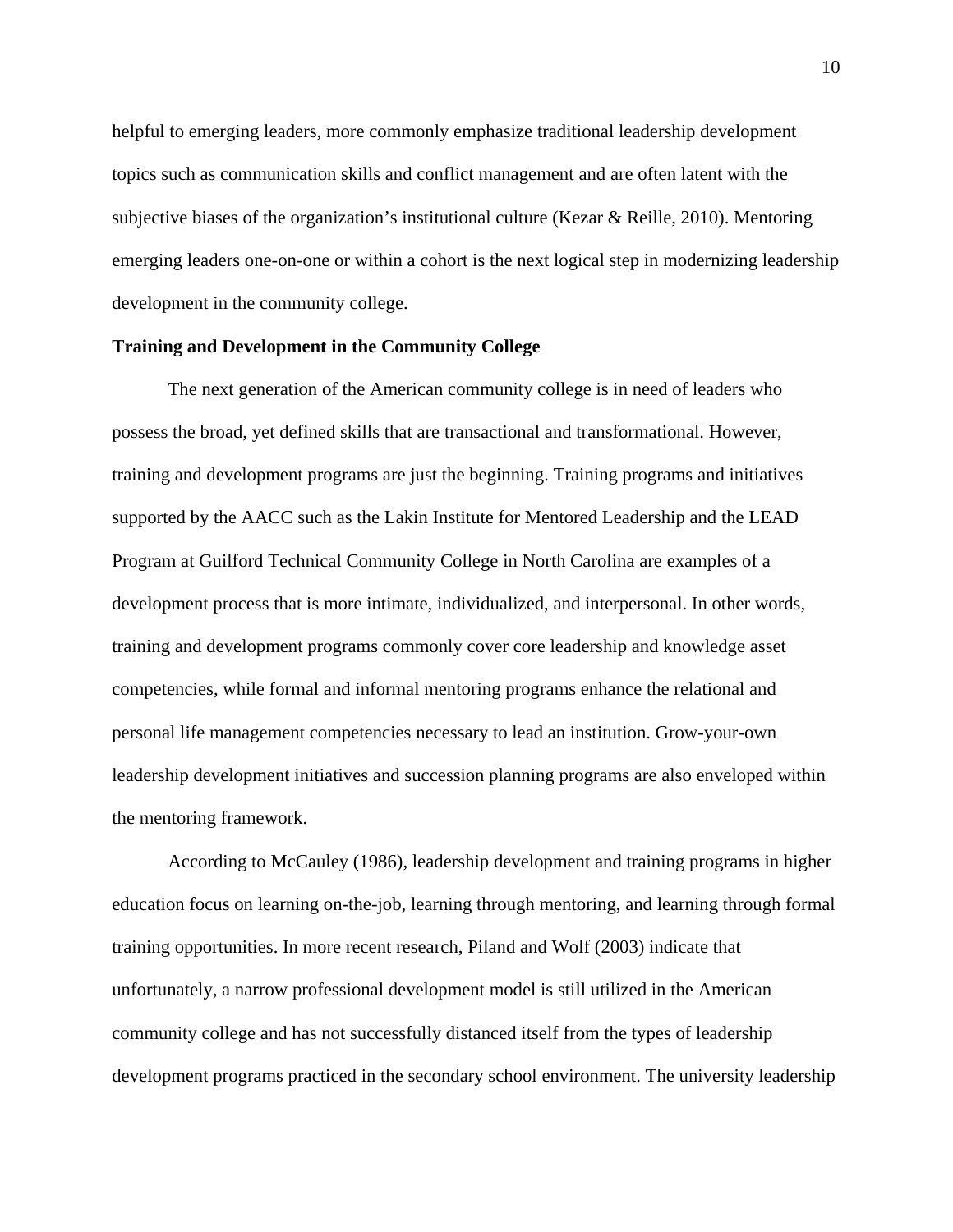development model is more suited for career academics and scholars. As a result, the community college has had a difficult time defining the most appropriate and reasonable method of training its leadership. Piland and Wolf (2003) assert that a new leadership development paradigm must accompany the new century leadership that is needed to manage the challenges facing today's community college.

For example, the AACC supports the following minority affiliate councils for the purpose of professional development of emerging, mid-level and senior-level administrators: The National Council on Black American Affairs; the National Community College Hispanic Council; and the National Council of Instructional Administrators sponsor annual leadership learning opportunities annually (Boggs, 2003). The President's Roundtable, which was established in 1983 by African-American community college leaders and presidents, established the Lakin Institute for Mentored Leadership in 1994. Held annually in October, the institute is designed to develop minority community college administrators through workshops and to establish mentoring relationships with current and former community college presidents (www.ncbaa.org).

The NCCCS established the North Carolina Community College Leadership Development Program to prepare mid-level community college administrators. Participants must apply and attend retreat meetings over a 6-month period and cover four core competencies which include the North Carolina Community College's mission, communication skills, and general leadership best practices. However, this program does not address the statewide concern that a defined development program for senior-level management positions does not exist.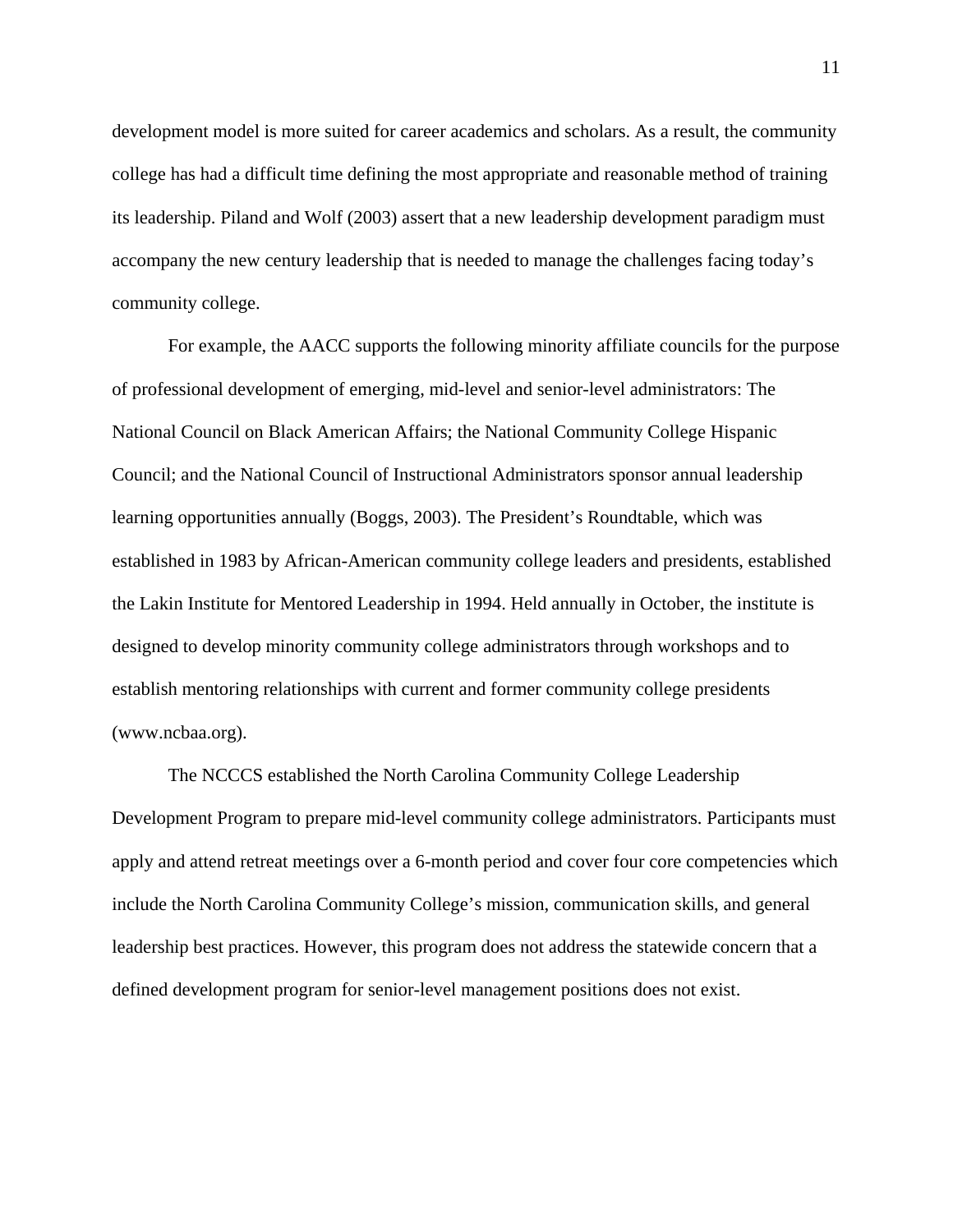### **Overview of the Introduction**

This section included a review of the literature that explores three specific bodies of research that are relevant to this study: (a) the general history and current demographic trends of the community college system nationally and in North Carolina; (b) the need to train and prepare the next generation of community college leaders, particularly minorities in senior leadership roles; and (c) the need to focus on underrepresented emerging leaders in the community college.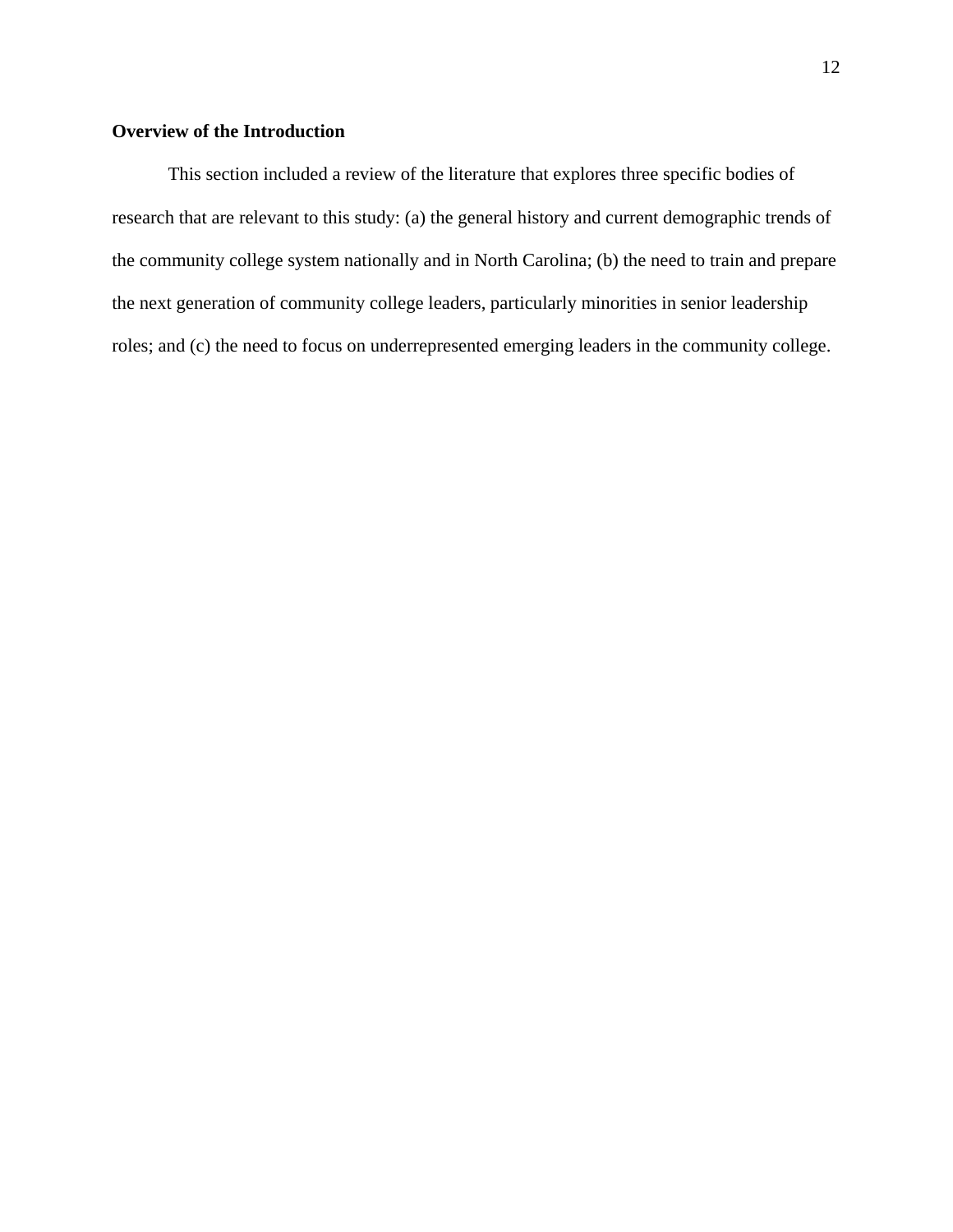#### **CHAPTER 2**

#### **Review of the Related Literature**

The introduction section of this paper explained the need for the community college to prepare the next wave of leaders. This section will give a chronological review of the American community college over the last forty years. The conceptual framework of leader member exchange theory, transformational theory and transactional analysis theory that guided this study will be explained.

#### **The Community College: From 1970-Present**

The American community college system was established approximately 100 years ago in an effort to educate the nation's citizenry regardless of wealth, heritage, or previous academic experience (Cohen & Brawer, 2003; Geller, 2001). Currently, the United States has just over 1,100 two-year educational institutions. As of 2007, 6.8 million for-credit students and five million noncredit students were enrolled in the United States community college educational system (AACC, 2008).

North Carolina recognized the national economic shift from an agricultural to an industrial driven labor force about 60 years ago. State leaders authorized the idea to investigate creating a tax supported community college system in 1950. Led by Dr. Allan S. Hurlburt and published in 1952, a report proposed a plan to develop state supported community colleges and the North Carolina General Assembly adopted the first Community College Act which provided funding for community colleges in 1957 (Wiggs, 1989).

Since that time, the North Carolina Community College System has grown to 58 institutions providing comprehensive work skills training, community service and continuing education classes, and curriculum certificates and degrees for close to 900,000 individuals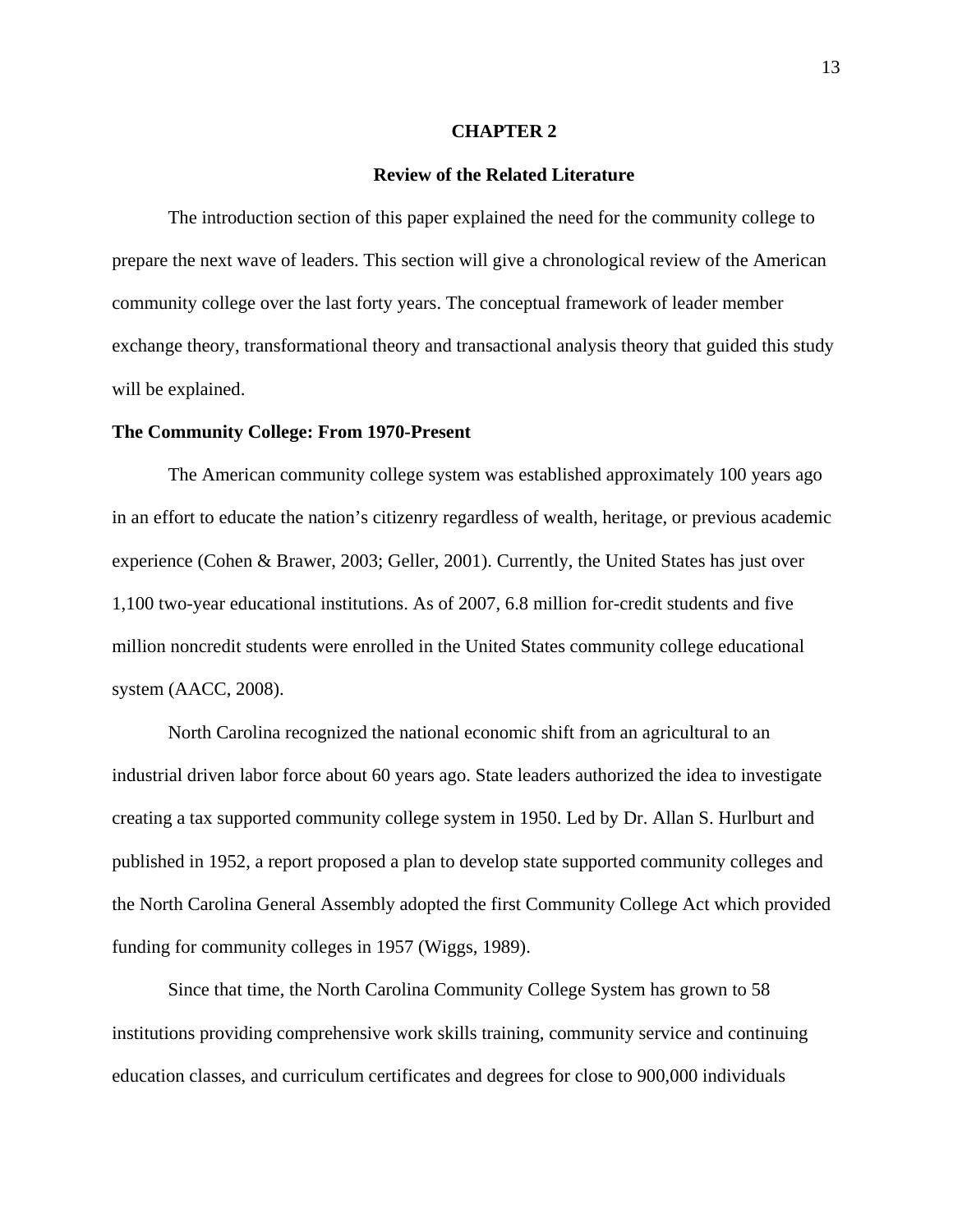annually statewide (NCCCS Fact Book, 2008). This fast-paced and trend setting growth in the NCCCS is a two edged sword. As the student population and training needs become more diverse, the administrative leadership must become better prepared and able to lead their institutions toward efficiency and progress.

Tillery and Deegan (1985) characterize the community college period from 1970-1985 as the fourth generation of the comprehensive community college. This period of massive growth and expansion proceeded the current community college generation known as the learning community, which is student-centered and directed in practice (Geller, 2001). Terry O'Bannion uses the following six distinct principles to describe the learning community college: (a) creating substantive change in the individual learner; (b) engaging learners as full partners in the learning process; (c) creating and offering as many options for the learning as possible; (d) assisting learners in forming and participating in collaborative learning projects; (e) defining the roles of learning facilitators by the needs of the learners; and (f) documenting improved and expanded learning for its learners.

The American Council on Education reports that between 1986 and 1995 the percentage of African-American community college presidents of public institutions dropped from 11% to 8% (ACE Report 2005). The fact that minority students constituted more than 25% of community college enrollment presented a particular challenge to the higher levels of leadership in these institutions that still exists today (Vaughan, 1989).

Rouche (1996) and Baker (1992) emphasize that community college administration as a practice is transforming and will not mimic the skill profile of the administrative leadership of the first twenty years of the community college. The 60's and 70's was a unique growth period where the top tier of administration was a patchwork of structures led by "faculty types"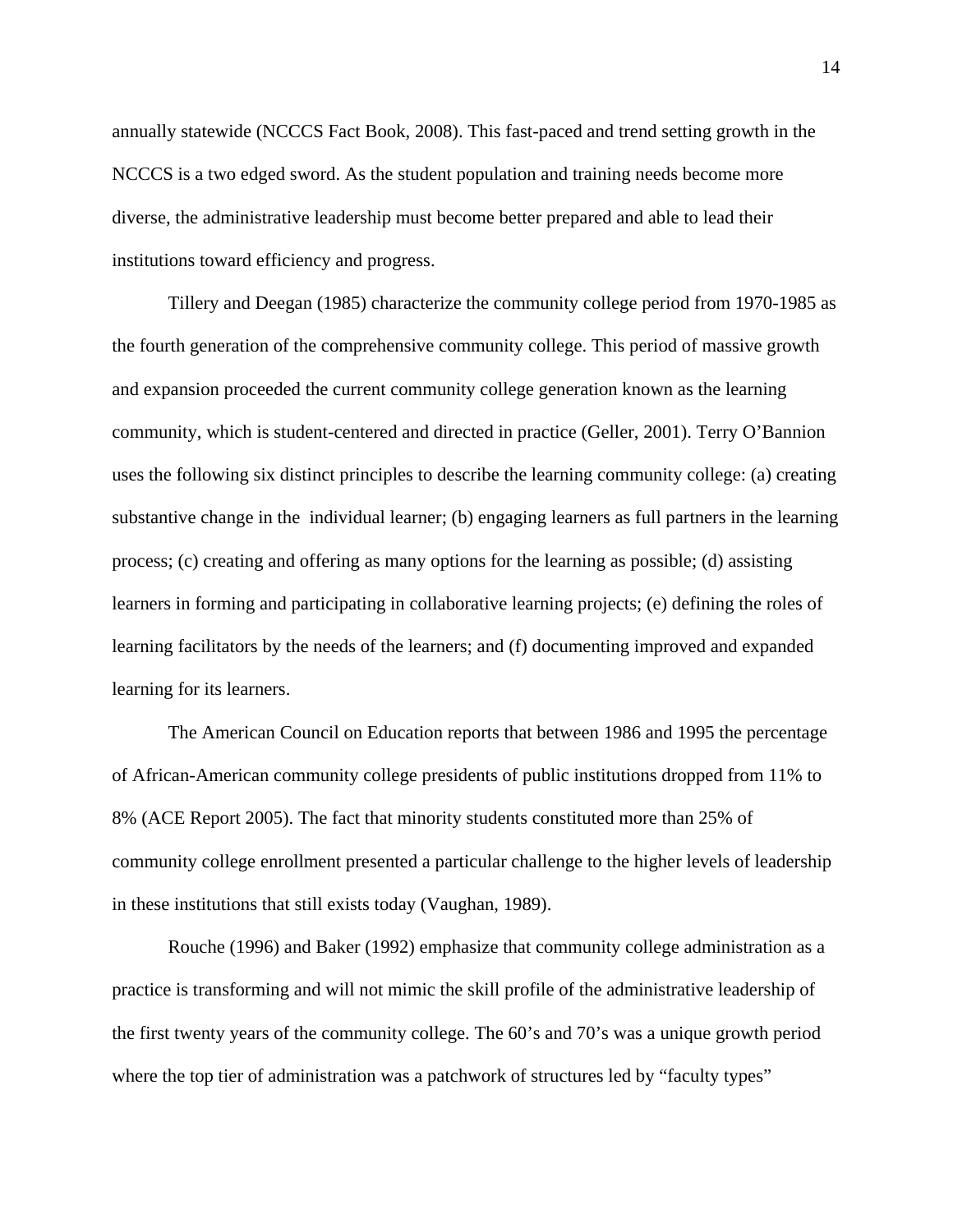managing small enrollments, budgets, and facilities in loosely defined environments. They explain that the explosion of enrollments, as well as the development of the comprehensive community college mission, has necessitated the creation of a distinct professional niche for administrators who lead community colleges. Baker (1992) has comparatively catalogued the challenges of today over those of 25 years ago. In his view, the American community college is characterized by volatile enrollments, alarming attrition rates, shrinking economic resources, increasing controls by state governments, rising pressures placed on curricula by expanding and changing technologies, new challenges related to increased diversity in the workforce and among students, and the challenges of under prepared students (p. 1).

Three themes that emerged from a review of the literature that support a closer examination of the role of mentoring in the preparation of community college leaders include: (a) mentoring enhances institutional sustainability; (b) mentoring is a critical component of the professional development of emerging community college leaders; and (c) mentoring particular underrepresented groups, such as African-American male community college faculty and staff, will benefit the student population.

The following section will explain the conceptual framework of the study by examining leader member exchange theory and transformational theory. An overview of mentoring theory, an examination of mentoring and coaching in the workplace, and mentoring in the workplace will be explored.

#### **Community College Leadership Development**

The Commission on the Future of Community Colleges report concluded that community college presidents have the most awesome responsibility in America (Roe & Baker, 1989). Current and emerging community college leaders must be prepared to manage issues such as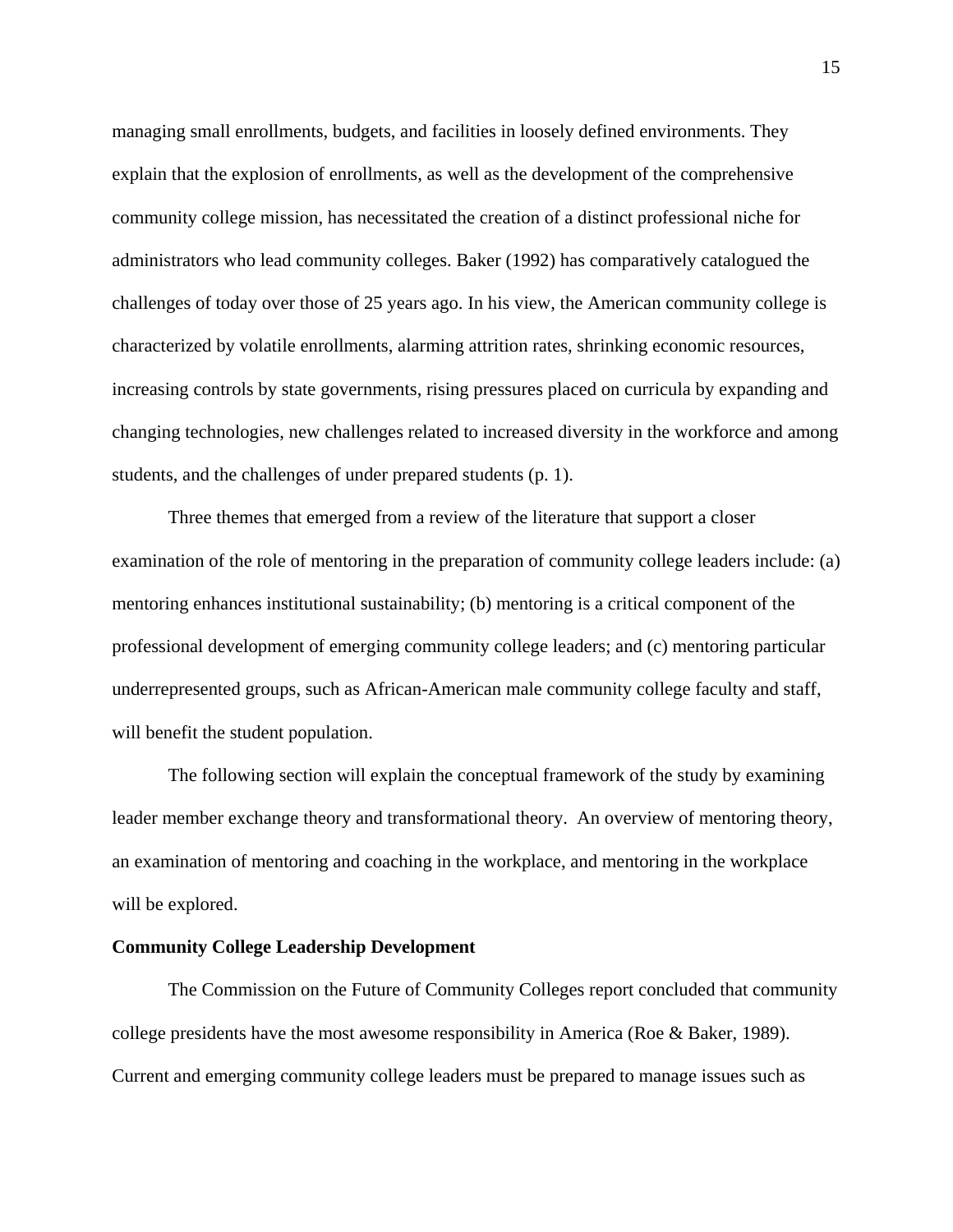diminishing financial resources, aging faculty, and a decrease in student skills and academic preparation while the country's labor market is demanding a better prepared and educated worker. Roe and Baker (1989) also list the following issues with which community college leaders must contend with:

- 1. Academic organizational goals that are ambiguous and highly contested;
- 2. The entire network of teaching and support tasks (technology) that is not well defined in most institutions;
- 3. Decision making authority is highly diffused;
- 4. Colleges and universities are becoming more vulnerable to influences from their environments, i.e., the increase of local, state, and federal control;
- 5. The third-party system of funding adds a dimension of external control of the decision making process not found in the private sector; and
- 6. Clienteles have more control and influence over outcomes than in other organizational settings.

Training and mentoring the next wave of leaders in the community college is vital and demands the leader who understands the leader-follower relationship dynamic and possesses a transformational management style. The community college must itself become transformational to produce a transformational leader moving forward. Leader development for the challenges ahead is critical as presented in the literature review above. Conceptually, leader-member exchange theory and transformational theory support the study framework in which the literature can be understood.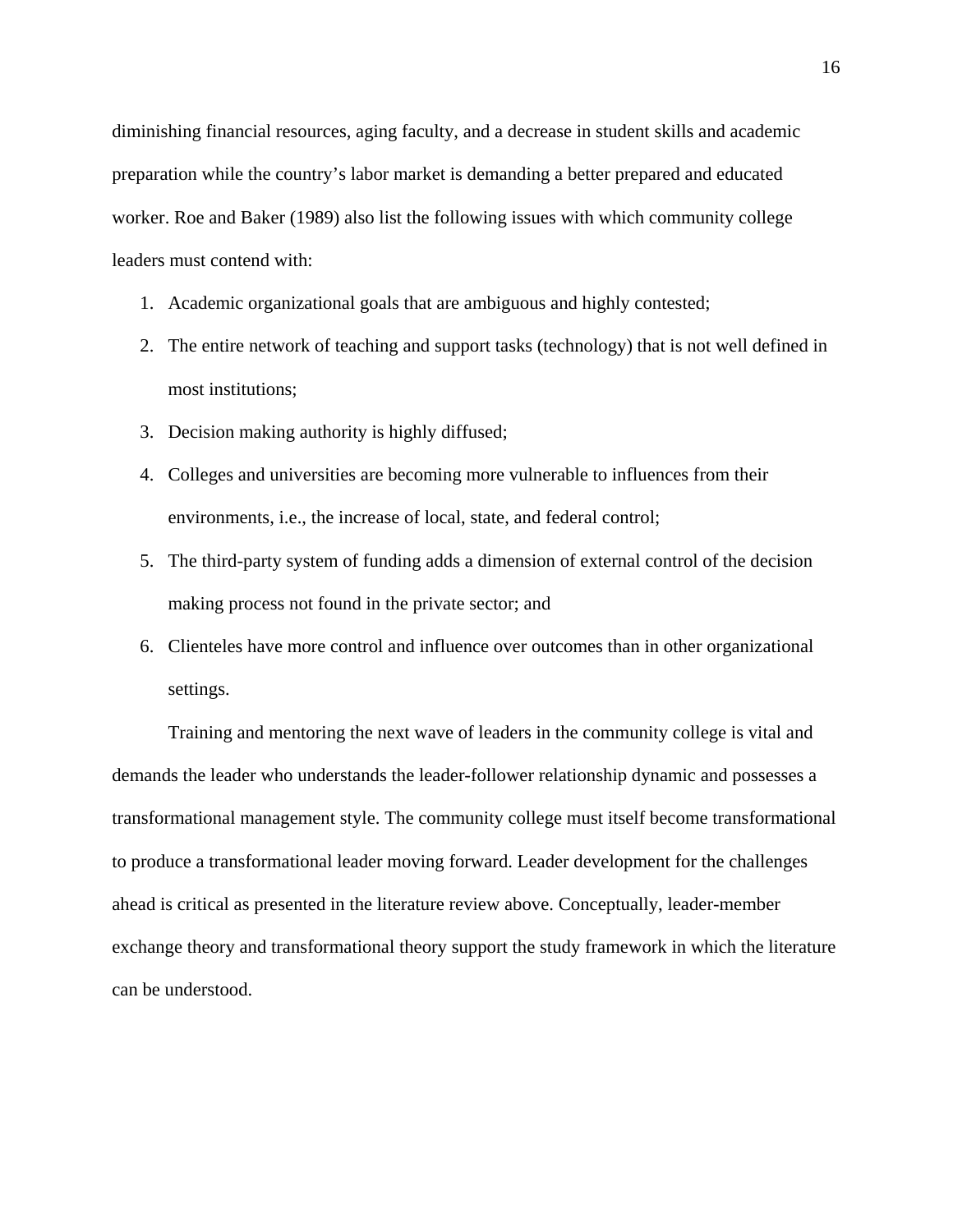#### **Leader Member Exchange Theory**

Burns (1978) describes leadership of human beings as persons with specific motives and purposes mobilize others so as to arouse, engage, and satisfy their motives. Burns adds that the leader-follower relationship is the interaction of individuals who function with common purposes and goals in mind, but operate with varying degrees of motivation and power potential. Ultimately, he views this interaction in two alternate paths: transactional leadership and transformational leadership (Burns, 1978). However, Russell and Adams (1997) argue that there seems to be a focus on correlation analyses versus casual explanatory analyses. Bozeman and Feeney argue that upon in-depth review, mentoring theory is useful, but lacks fundamental, conceptual, and theoretical breadth. Therefore limited mentoring conceptual theories have been included in the literature review of this study.

Leader-member exchange theory (LMX) may be a useful way to characterize and analyze mentoring relationships, but has some inherit clear differences. Given LMX's focus on the relationship between to individuals, it may yield a method for studying and interpreting the dynamics of mentoring relationships. However, Liden, Wayne, and Stilwell (1983) suggest that the relationships that are operationalized in the LMX literature are different than mentoring relationships. According to Liden et al., the difference is in the duration of these forms of relationships. Scandura and Schriesheim (1994) identify another distinction between leadermember exchange and mentoring relationships. They find that exchange relationships mostly focus on positional resources for short-term career outcomes, while mentoring relationships develop over time and focus on long-term career goals. Simply stated, leader member exchange is transactional and classical mentoring is transformational.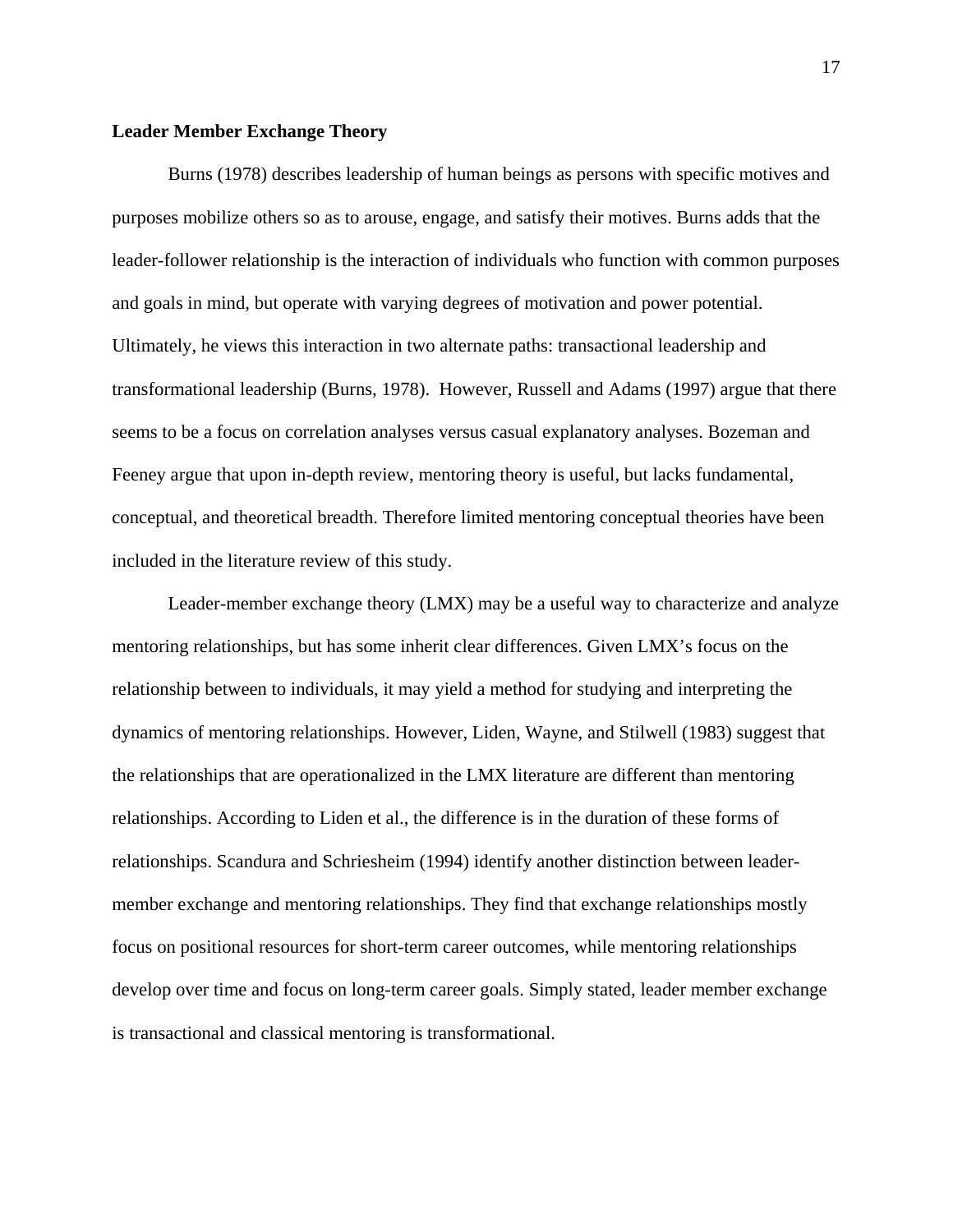#### **Transformational Leadership Theory**

Transformational theory, as originally developed by Burns (1978) in his seminal book aptly titled *Leadership*, has evolved through each decade and is commonly used respectfully to describe one with a unique and inviting style of working with people. To be labeled a transformational leader, one must subscribe to a broad set of management and leadership skills which ideally "transform" the environment from which one operates and includes five critical elements: change agent, relationship oriented, mutual gain, goal centered, and developmental in practice (Burns, 1978).

The transformational leader as change agent requires that the person embody the needs of the environment and translate these needs to the work or social community in which they are leading. The relationship between the transformational leader and the follower(s) is optimally relational in that the leader considers the growth and needs of the follower as much, and in some cases even more than his own (Bass & Avolio, 1994). Mutual gain is important to the transformational leader as he is willing to delay or even deny his own needs for the needs of the group, while simultaneously remaining goal centered. Finally, the transformational leader does not see the achievement of the follower or group as time limited and is patient and supportive throughout the development of the follower(s) and change process.

The chronology of Transformational Theory is as follows:

- 1. Burns's (1978) Charismatic leadership theory
- 2. Bass's (1981) Transformational theory further defined
- 3. Avolio and Bass's (1987) Transformational theory and Charismatic leader theory defined and differentiated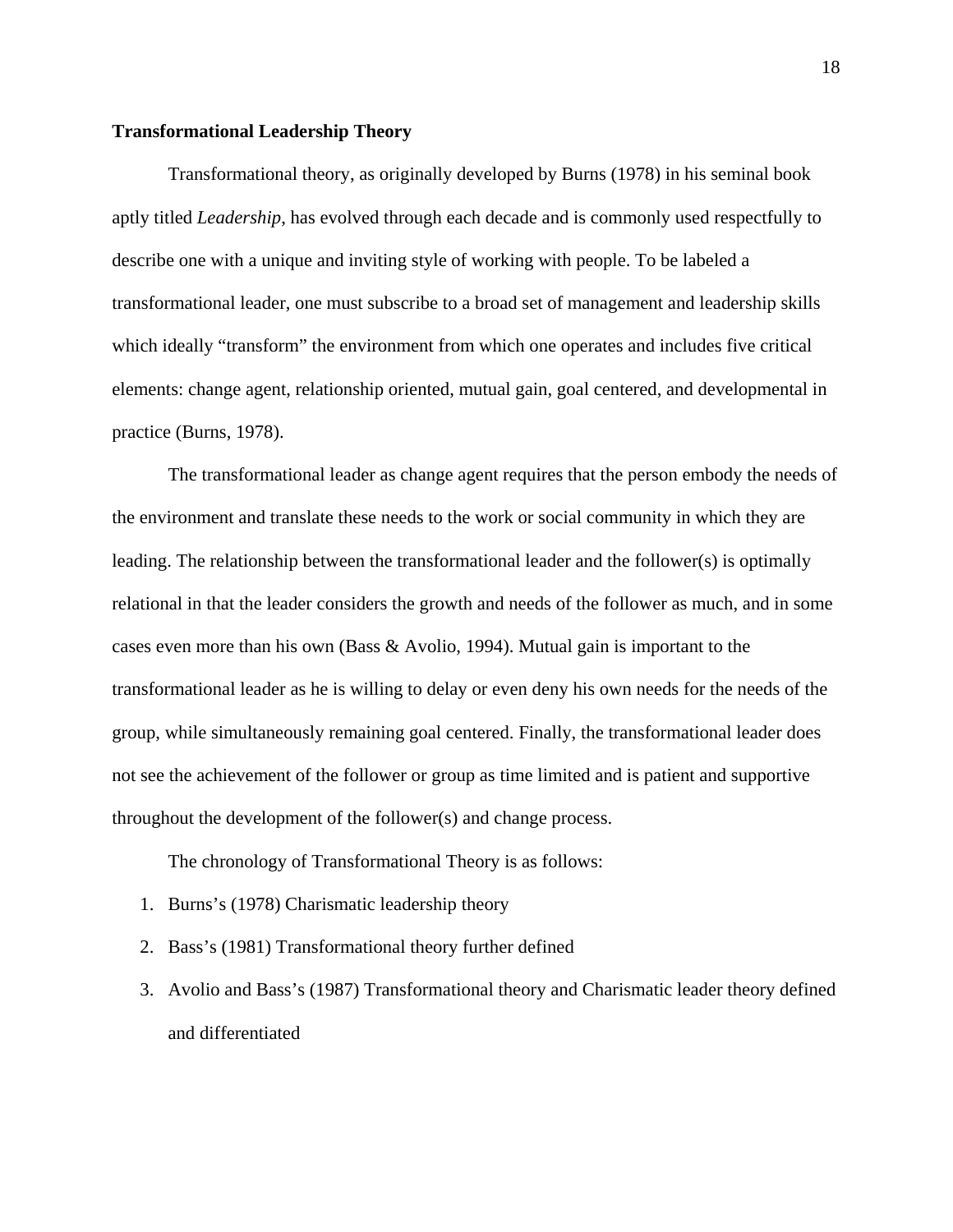4. Tichy and Devanno (1986), in the late 1980's with Transformational and Transactional theory further defined and differentiated.

 The major contributors cited above have all played a significant role in the way Transformational theory is understood and practiced today. Burns (1978) introduced the term Charismatic leadership which initially described the leader as possessing a unique set of skills that appeal to the emotions and desires of followers, motivating them to become affectionately attached to the leader and the goal, at times to their own detriment. Bass (1981), however, was able to fortify the more desirable aspects of Transformational theory in his research by locating the more selfless attributes of this type of leader who possesses charisma, but uses it toward the betterment of the follower and the goal of the group. Bass and Avolio (1994) continued along this path by distinguishing Transformational leadership as more positive and Charismatic leadership as having more detrimental ends if the leader does not use this "power" over people wisely. Finally, Tichy and DeVanna (1986) distinguished transformational theory from transactional leadership that is practiced primarily in the business culture.

Transformational leadership theory continues to influence leadership practice and knowledge in the twenty-first century workplace environment and society at large and sets the theoretical platform by which mentoring and its probable impact on the individual and institution can be initially understood.

#### **A Review of Mentoring Theory**

Mentoring is multidisciplinary, contextual, multifaceted, internally and externally organic, and dynamic (Connaughton, 2003; Conner & Pokora, 2007). Research suggests that formal and informal mentoring and employee coaching in the workplace is beneficial in defining the personal, professional and social development of emerging professionals and can improve the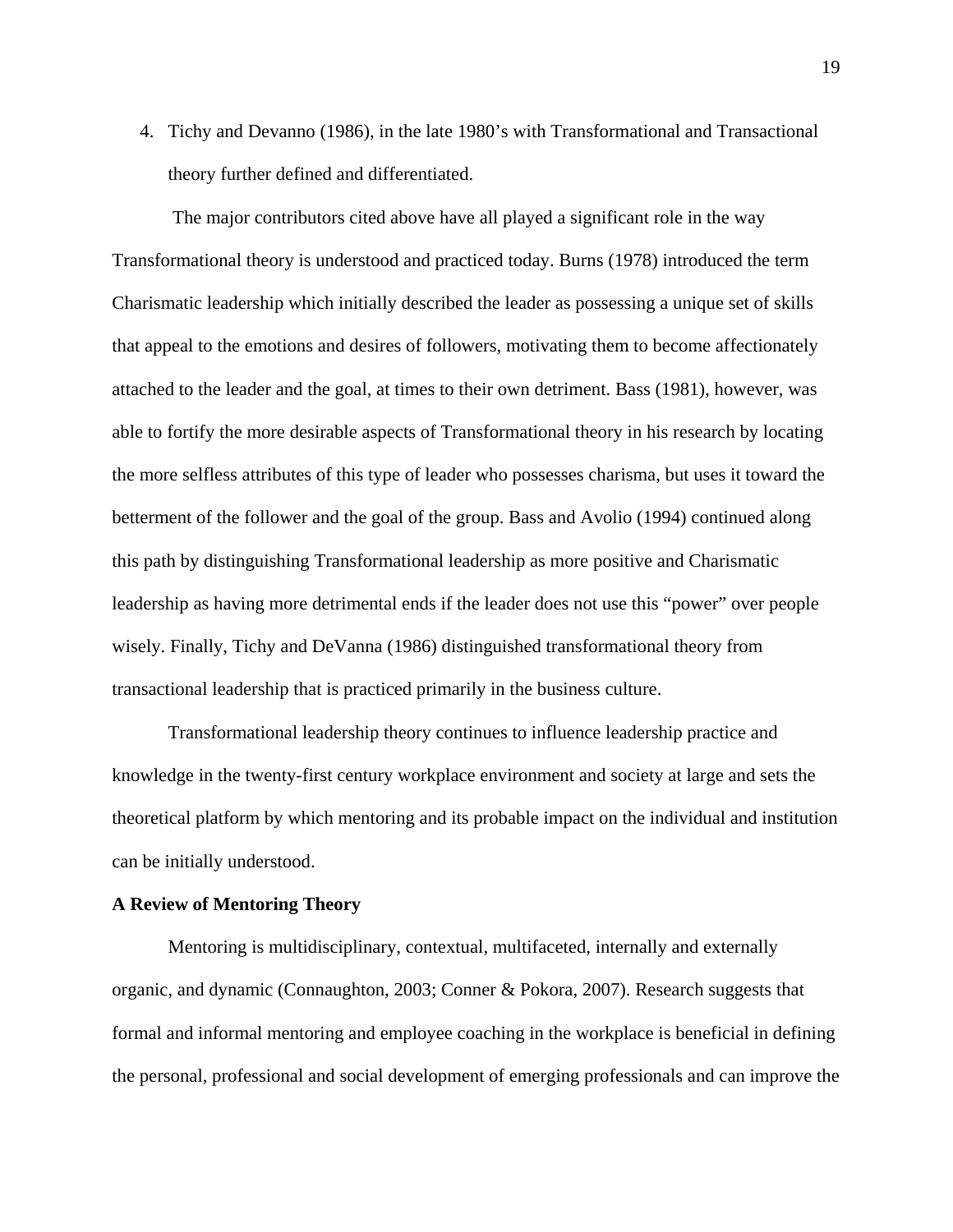overall work relationships operating within the organization (Astin, 1993; Ragins & Cotton, 1999).

Most of the early research on mentoring points to the seminal work of Levinson (1978), which profiled the impressions on the career lives of 40 male participants. Levinson's work not only provided a standard definition of a mentor as guide, teacher, counselor, but also describes their role as career coach. Kanter (1977) supports the fact that most of the country's successful executives and top earners in their respective professions attributed their career sustainability to that of having a mentor or one who helped them make decisions related to career and personal life.

The act of mentoring is commonly understood and defined as a relationship an older individual has with a younger individual, usually experiencing a circumstance of hardship or attempting to correct the error of their ways (Megginson, 1995). Not only does mentoring date back to ancient Greece (Scandura & Pelligrini, 2003), but also has cherished roots in African culture, where young men would be nurtured by same sex elders of the village (Akbar, 1991). A more contemporary definition of mentoring can be understood as a "one-to-one relationship between a pair of unrelated individuals, usually of different ages, which is developmental in nature" (Freedman, 1993, p. 31).

Within the past two decades, research on mentoring in the workplace has become more prominent particularly in the work of Levinson, Darrow, Klein, Levinson, and McKee (1978) and Kram (1983, 1985). Moreover, the research of Kram (1985), Roche (1979), and Vertz (1985) suggests that mentoring has a significantly positive impact on career development.

Early definitions of mentoring focused on the power dynamics between the mentor and the protégé, the emotional intensity of the relationship, the hierarchical distance between the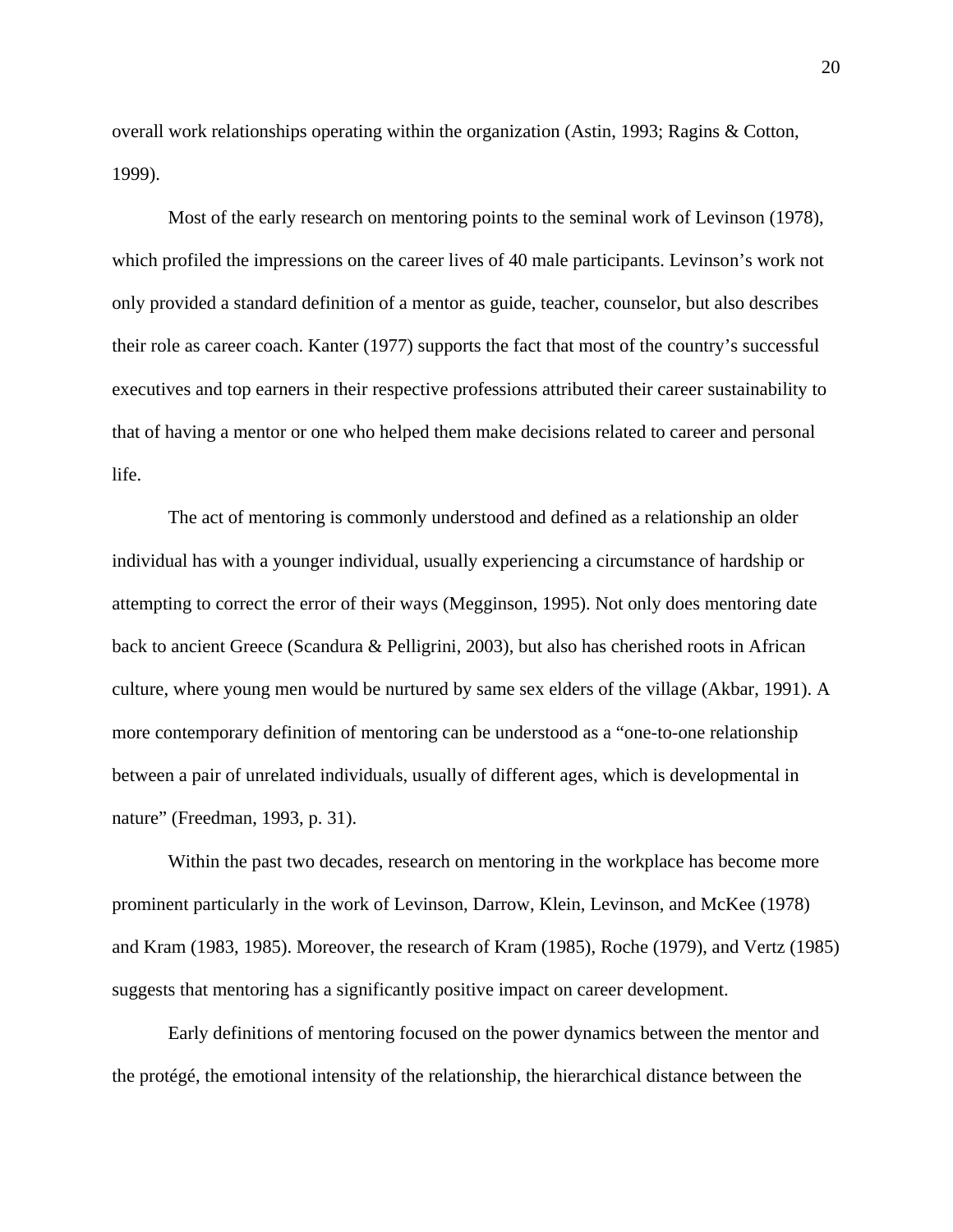mentor and protégé, and the type of support given to the protégé by the mentor (Wanberg, Welsh, & Hezlett, 2003). Emerging theories on mentoring however have moved away from oneon-one mentoring and have explored team, network, and virtual models where the protégé has multiple and simultaneous relationships at one time (Baugh & Scandura, 1999; Hamilton & Scandura, 2003; Higgins & Kram, 2001; Williams, 2000). Ensher and Murphy (1997) supported Kram's two-dimensional conceptual framework (career and psychological construct) in their research. McFarlin (1990) proposed distinct mentor roles which included counseling, friendship, social and parent role, role modeling, acceptance and confirmation, protection, sponsorship, challenging assignments, exposure, and visibility. However, this framework has not been widely researched and tested.

Most of the early research on mentoring focused on the duration, interpersonal dynamics between the protégé and the mentor, and relationship characteristics. Kram (1983) calls the beginning of the mentoring relationship the initiation phase where the protégé and mentor establish relationship boundaries, learn each other's interests and personal work styles which can last from six months to a year. The cultivation stage, which may last from two to five years, is the period where the mentor teaches, guides, and advises the protégé to advance their career (Chao, 1997). The separation phase, which is a gradual physical and psychological disconnection, may last between six months and two years (Kram, 1985). The final redefinition phase is the period where a new relationship dynamic is established, terminated, or may move into a collegial type relationship (Chao, 1997).

#### **Mentoring and Coaching in the Corporate Sector**

The current financial crisis impacting the U.S. introduces some unique challenges for individuals working in organizations, which creates the ideal environment to provide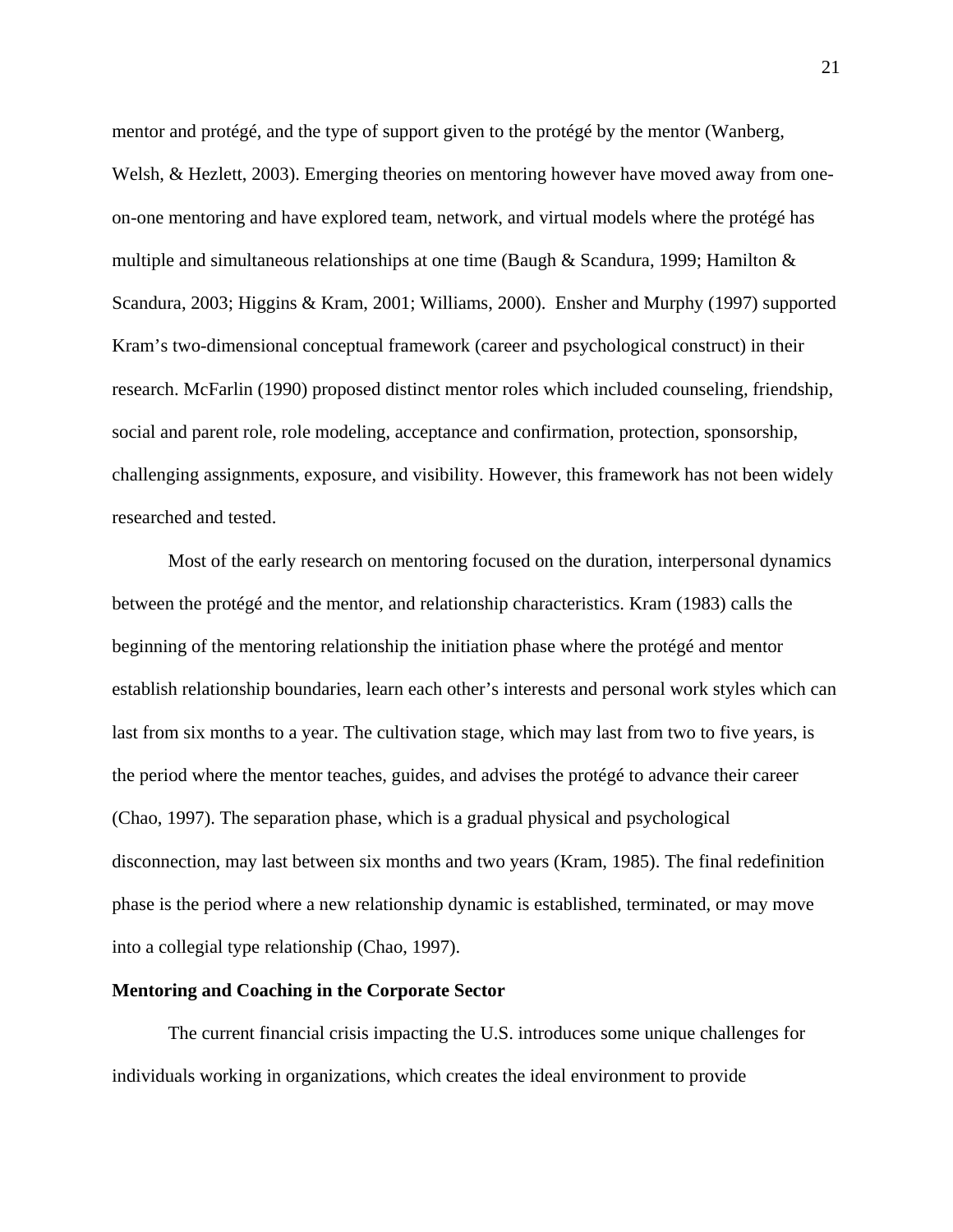nontraditional professional development education for educational administrators outside of the traditional company such as, in-service programs and conferences designed to increase worker self-awareness and practical work knowledge. Most educational institutions not only have to streamline the general budget, but also have to make critical professional development decisions that will move the company forward, while being fiscally sensitive to the college's bottom line. According to Duvall (2003), mentoring and coaching can aid in this difficult transition.

Coaching and mentoring are terms that are sometimes used interchangeably, but the process, goals, and benefits of implementing each are distinctive and should be executed with a plan and comprehensive purpose for the growth and future of the company's interest in human improvement (Megginson & Clutterbuck, 1995). Coaching and mentoring initiatives have established a reputation for improving mentor and protégé morale, and overall work satisfaction (Auerbach, 2005).

Some of the country's most successful companies report that they support some type of formal coaching program (Auerbach, 2005). However, corporate mentoring programs on the other hand, are a less utilized employee development tool, but are growing in popularity (Wanberg et al., 2003). For-profit companies such as, IBM, T. Rowe Price, and Nike all employ mentoring and coaching programs for employees. The Society of Human Resource Management report found that 55% of the 248 American companies surveyed use coaching as a professional development tool (Auerbach, 2005).

Management consulting is usually broad in focus and includes initiatives such as general company strategic planning and supply chain consultation. While employee coaching and formal mentoring, on the other hand, is individualized and aids the worker in finding their identity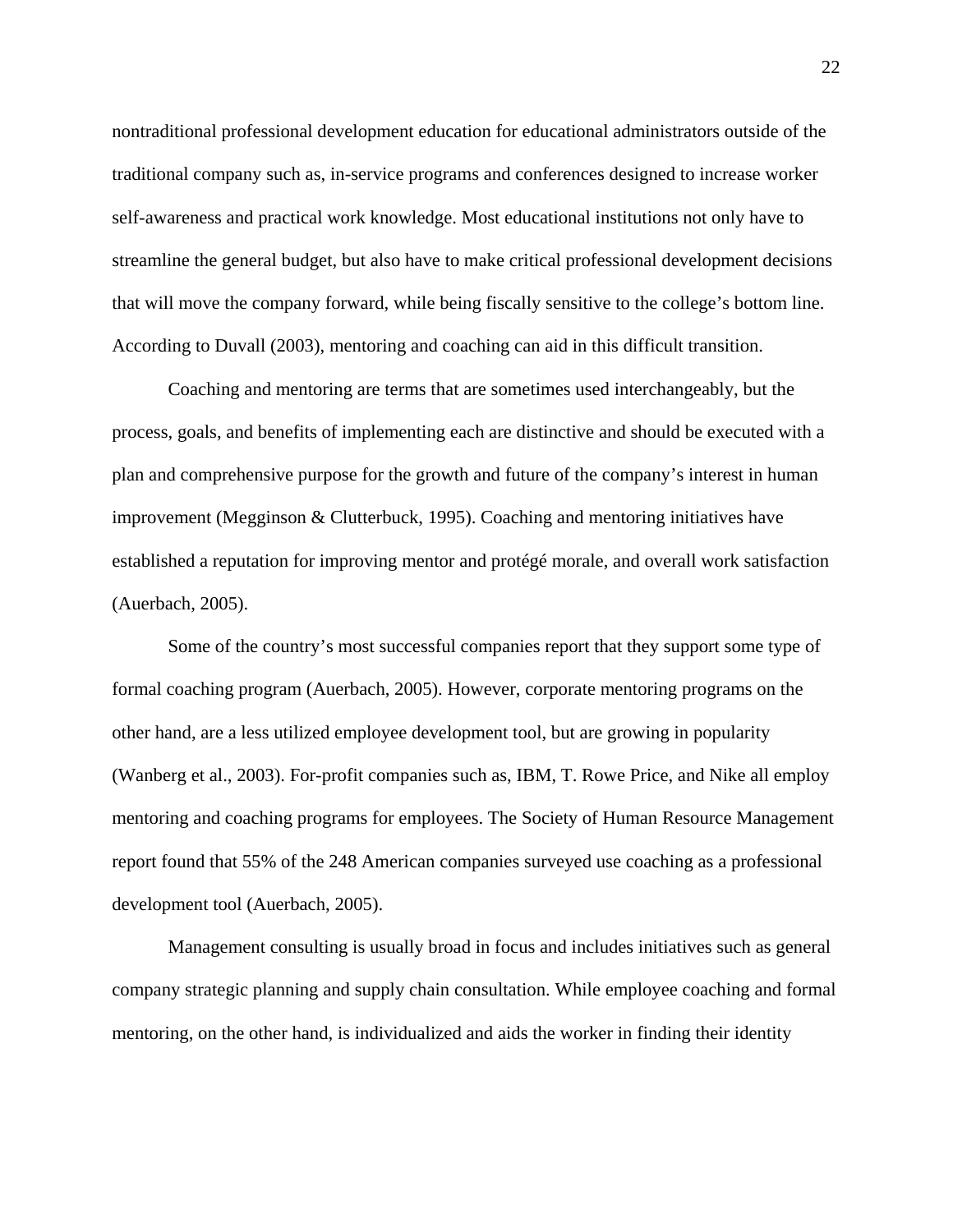within the company through a one-on-one supportive and professional relationship (Conner & Pokora, 2007).

A 2004 study conducted by the Chartered Institute of Personnel Development outlined the reasons more companies are investing in coaching programs and mentoring programs. The reasons were, it:

- 1. Improves employee critical thinking abilities.
- 2. Aids in handling the fast paced work environment.
- 3. Minimizes costly mistakes of employees
- 4. Creates a work environment of support

The benefits of mentoring for the mentor and protégé have also been an area of focus in

recent literature. An examination of the dual benefits and outcomes reveals the following:

#### *Protégé Benefits:*

- Increased employee satisfaction
- Increased income over career tenure
- General self-worth and company loyalty
- Promotions and elevated status and respect within the company

#### *Mentor Benefits:*

- Work satisfaction
- Revitalized career commitment
- Improved respect within the organization
- Improved leadership skills
- Increased knowledge of company trends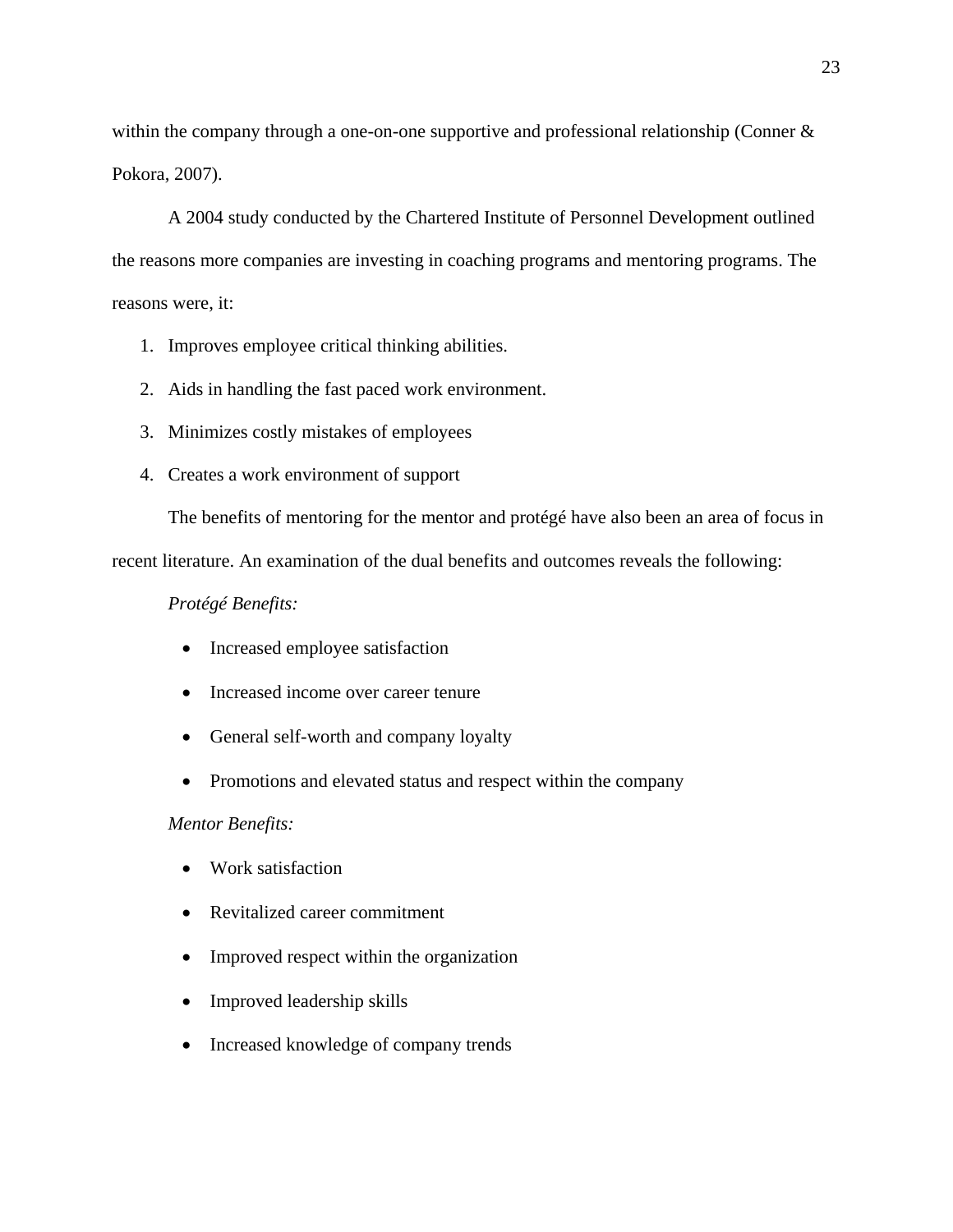#### • Improved job performance

According to research, coaching and mentoring is a good way to develop new talent and groups who are sometimes marginalized or become lost within the organizational culture. Thomas (2002) argues that minorities traditionally experience the professional pinch and may benefit from the experience and guidance of a career coach or formal mentor.

#### **Mentoring in Higher Education**

Mentoring is not only effective in youth-to-adult and peer-to-peer pairings, but is also effective in educational settings as a professional development tool for mid-level to top-level executives (Connor & Pokora, 2007). Educational institutions, and most recently the community college, are investing, formalizing, and expecting mid to high-level administrators to become involved in mentoring relationships for leadership sustainability and a means of succession planning (Hopkins & Grigoriu, 2005).

Leadership development of faculty and staff is becoming imperative due to the high percentage of retiring individuals with an average of 20 years of experience and valuable knowledge dissipating from the community college nationwide (Sullivan, 2001).

The profile of the community college student is typically older than 25, a person of color, less academically prepared, gainfully employed and has to simultaneously manage family responsibilities while pursuing a degree on a part-time enrollment status (Dougherty, 1992). As a population of interest, African-American community college students have been identified as one of the most high-risk student groups. While the October 2003 edition of *Community College Times* reported that African-American students are completing high school and attending college in greater numbers than before, the increase from 1992 to 1997 was only 1.2%. Additionally, the educational achievement of this group continues to widen because of the residual consequence of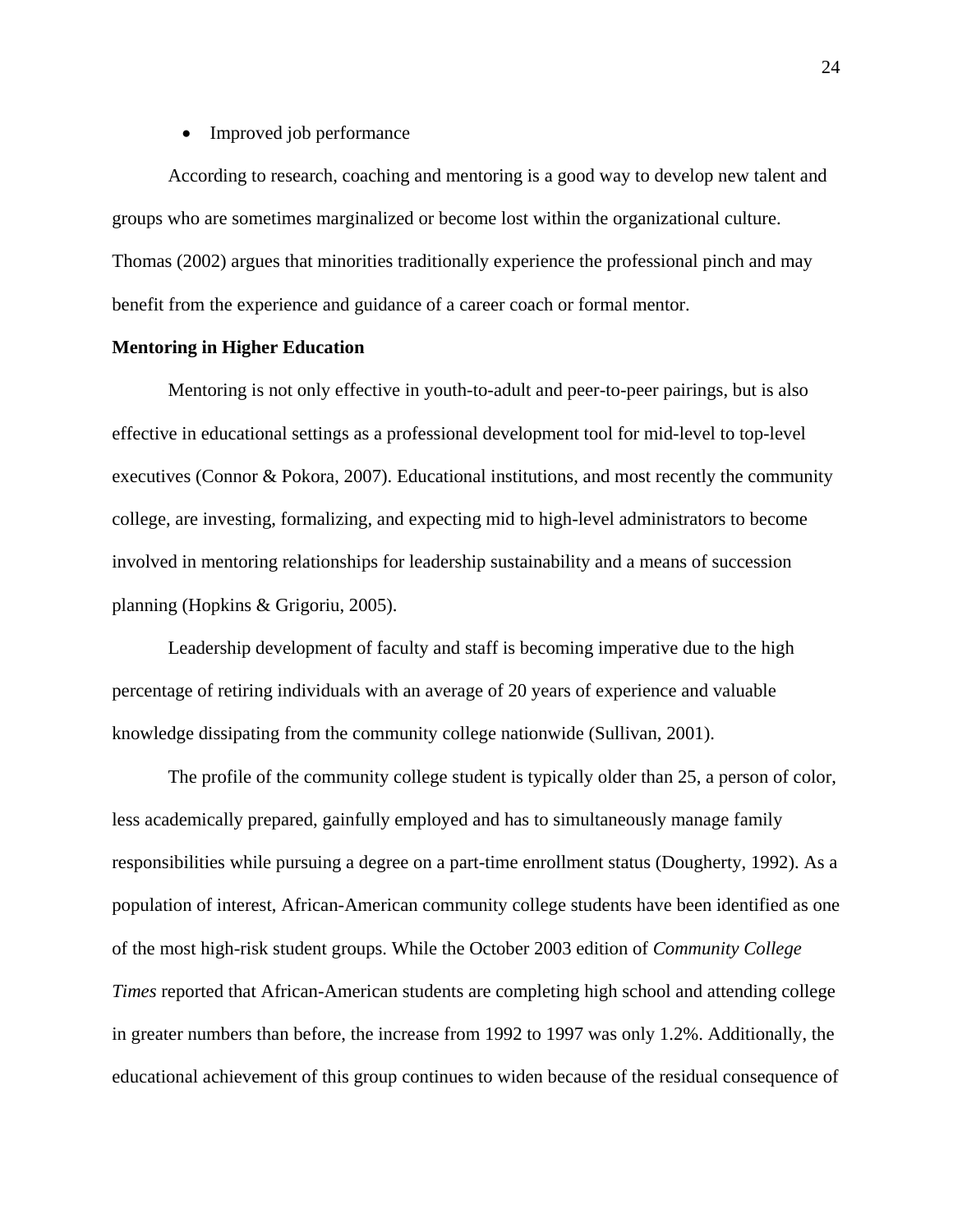poor elementary and high school academic preparation and the lack of social support. Recent high school African-American graduates are attending college at only an 11% rate as compared to a 31% rate of recent Caucasian high school graduates (National Profile of Community Colleges: Trends & Statistics  $3<sup>rd</sup>$  Edition, 2000).

Unfortunately, the racial and gender diversity of the mid to high-level leadership of our nations community colleges is not keeping pace with the student trends. Non-whites occupying the office of community college president was reported at 14% in 1996, an increase of only 3% from 1991. Black, non-Hispanic faculty of two year public institutions was 5.8% in 1998, which was a 0.4% decrease from 1992 (National Profile of Community Colleges: Trends & Statistics  $3<sup>rd</sup>$  Edition, 2000).

Roe and Baker (1989) reported the benefits of leadership and followership and leaderfollower interchange and suggested that planned and intentional mentoring is a critical component of professional development. The amount of research that details the benefits of mentoring for African-American youth is sizable, while research on the mentoring of African-American professionals in education is limited. Even more limited is the research on African-American male academicians.

Most of the literature on disadvantaged groups in education focuses on females in higher education. However, the findings can be desegregated to include the African-American male socio-cultural and work environment experience and benefits, which makes it seemingly more difficult in their career pursuit toward the presidency. The studies by Vaughan (1986, 1992) translate into some interesting aspects that may be considered for African-American men which support the benefits of mentoring in the workplace are mounting.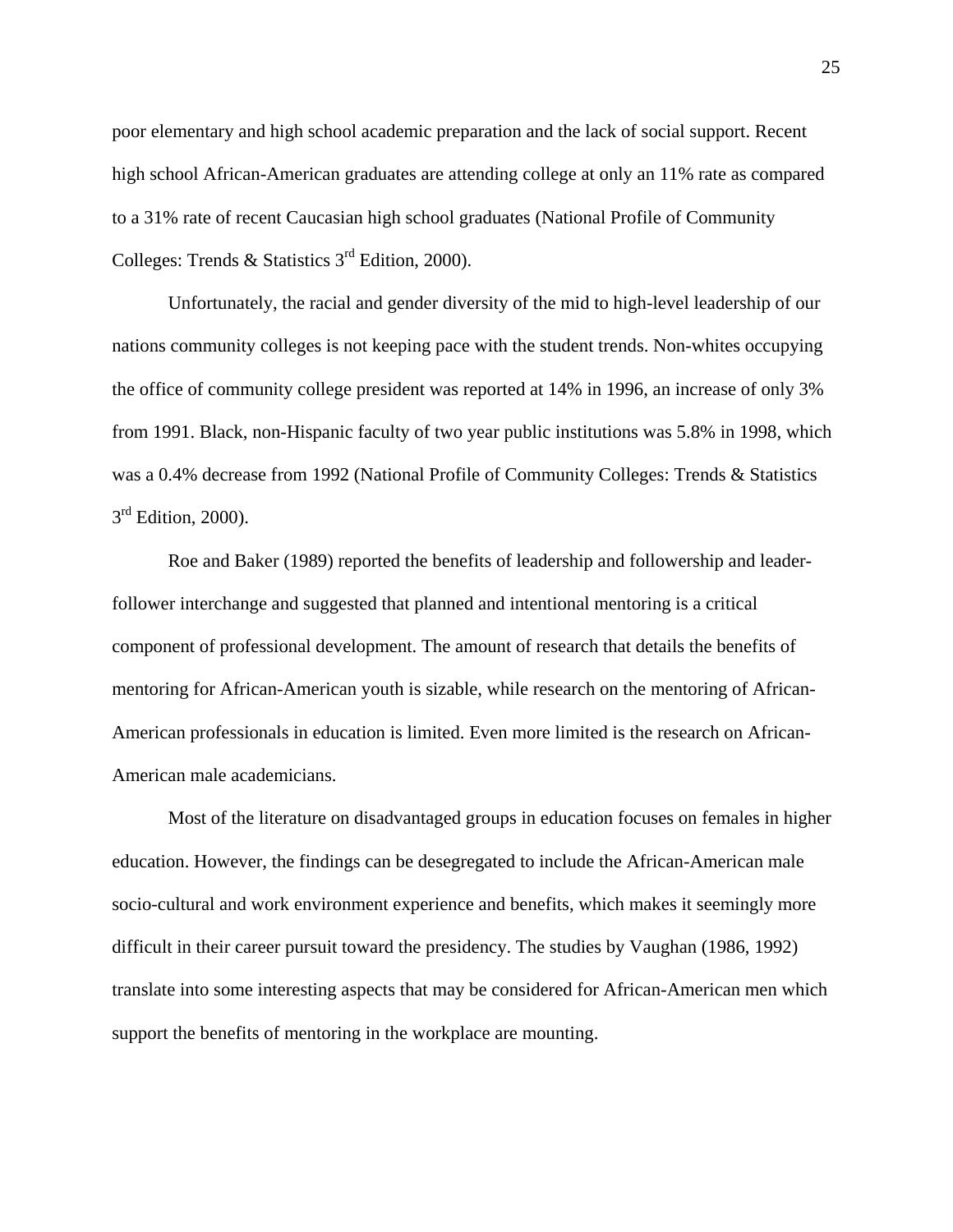#### **Summary**

This chapter has outlined how mentoring and coaching can add value to an organization's most treasured assets: human capital. Although the benefits of mentoring for both the protégé and mentor are still emerging in the literature, recent research has quantified its overall implementation effects on the workplace through improved employee relations, work satisfaction, and company loyalty (Baugh & Scandura, 1999). The value of the assets mentioned above may seem intangible, but carry substantive weight when the psychosocial and socioenvironmental factors are considered.

Retaining professional advice on how to effectively implement a mentoring or executive coaching program can actually save money by reducing employee burnout for the mentor and protégé (Allen, Poteet, & Russell, 2000), reducing work related stress often experienced by new employees and underrepresented groups within the organization (Mobley, Jaret, Marsh, & Lim, 1994). This process, in turn, becomes a leadership development tool.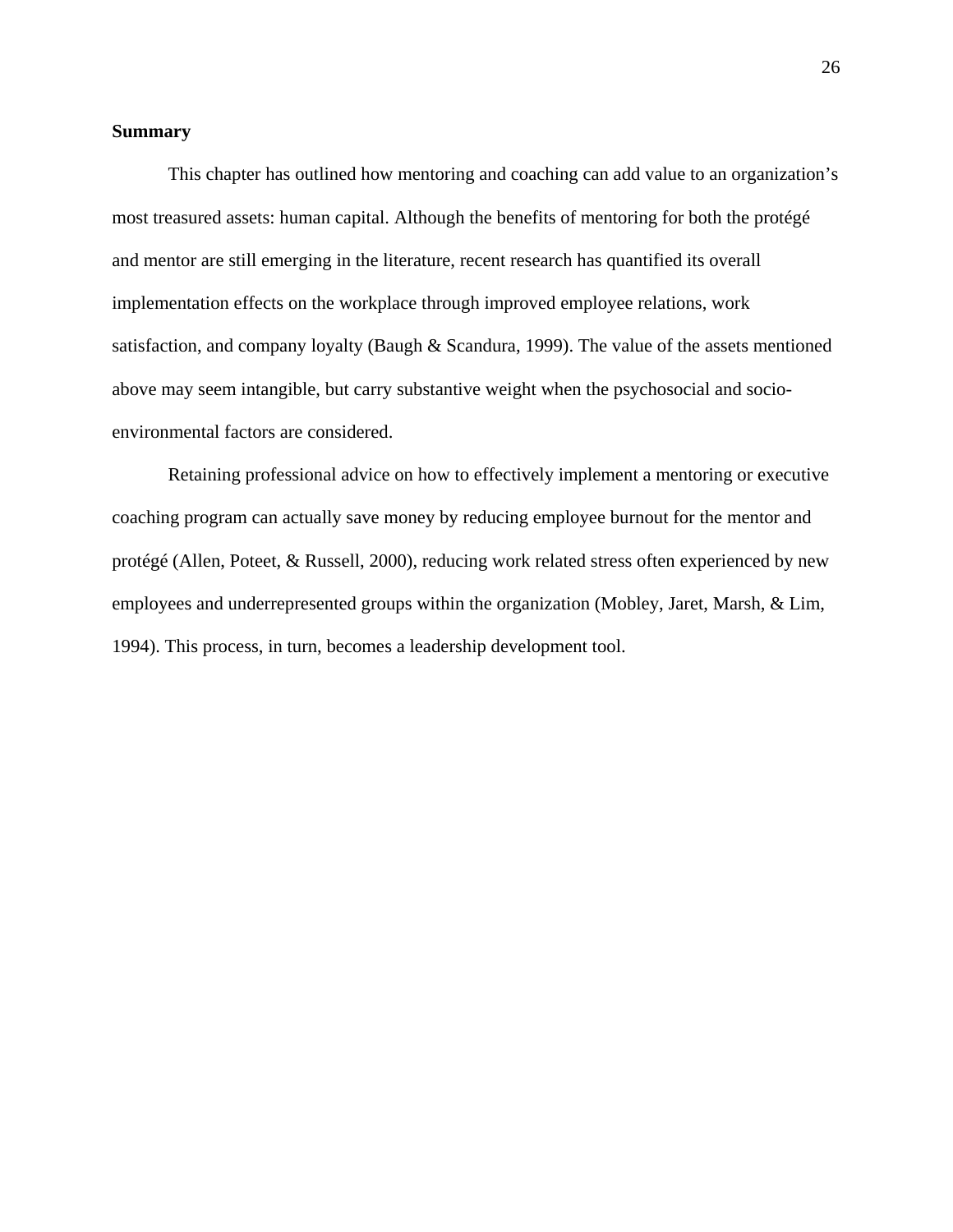#### **CHAPTER 3**

#### **Research Methodology**

Contemporary narrative inquiry grounds the methodological approach of this study. Narrative research is a qualitative strategy in which the researcher studies the lives of individuals and asks one or more individuals to provide stories about their lives. The information is retold and restoried by the researcher into a narrative chronology (Creswell, 2009).

Data collection for this study employed an interview research design to explore and understand the phenomenon of mentoring as experienced by African-American male community college presidents. This research provides insight and new knowledge regarding the particular and unique aspects of mentoring in the career and development of African-American college presidents as a professional development tool. This study sought to better understand the nature, dynamics, and benefits of the mentoring relationship in the careers of current, former, and retired African-American community college presidents. According to King (2004), the interview is still the most common method of data gathering in qualitative research. Central in the dynamic is the relationship that is established between the interviewer and interviewee. However, this relationship should not become a distraction to, or the primary focus of, the information gathering process (King, 2004).

Several types of interview frameworks can be applied such as the phenomenological interview, which seeks to uncover new and emerging life truths; or the social constructionist interview, where the interviewer allows for the freedom and flexibility of open and wide interpretation. The contemporary narrative inquiry approach, per my research focus, permits me to explore the personal experiences of the community college presidents from their perspective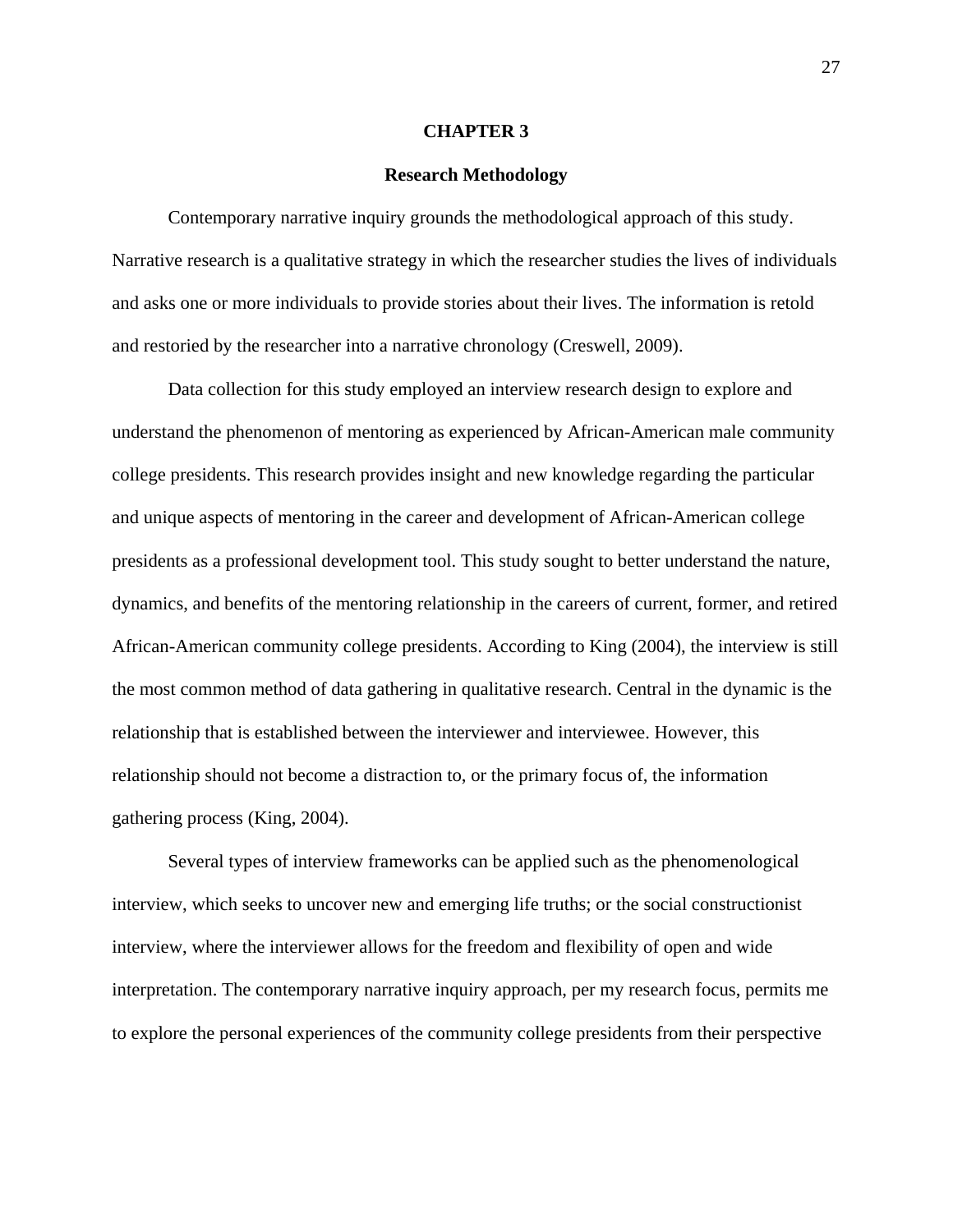not only as leaders within their institutions, but from the standpoint of an African-American male operating within this structure.

#### **Participants**

The study included African-American male community college presidents from a single state system. Six presidents were identified to participate in the interviews who met the three criteria of inclusion: (a) at least two years of experience as a community college president, (b) gender (male), and (c) race (African-American).

Participants for the study were identified by utilizing the Leaders Roundtable Directory 2008-2009 and the professional network of NCCCS professional contacts with personal knowledge of former or retired individuals who met the criteria for the study.

Participants were contacted through USPS mail correspondence. The letter explained the purpose of the research and requested a one-on-one interview that would be tape-recorded and later transcribed and analyzed for relevant information pertinent to the study.

Each participant was given a pseudonym to maintain confidentiality. The choice to interview African-American male community college presidents who had worked for the NCCCS was made because of information uncovered in the literature which revealed that this group is of significant interest due to national and international prominence of the NCCCS and the small number of African-American male community college presidents despite the size, success and fifty year history of the North Carolina system. Speaking with such a group having the unique experience of working in the third largest community college system in the country is of high personal interest and relevant to the body of research on the impact of informal and formal mentoring as a professional development tool.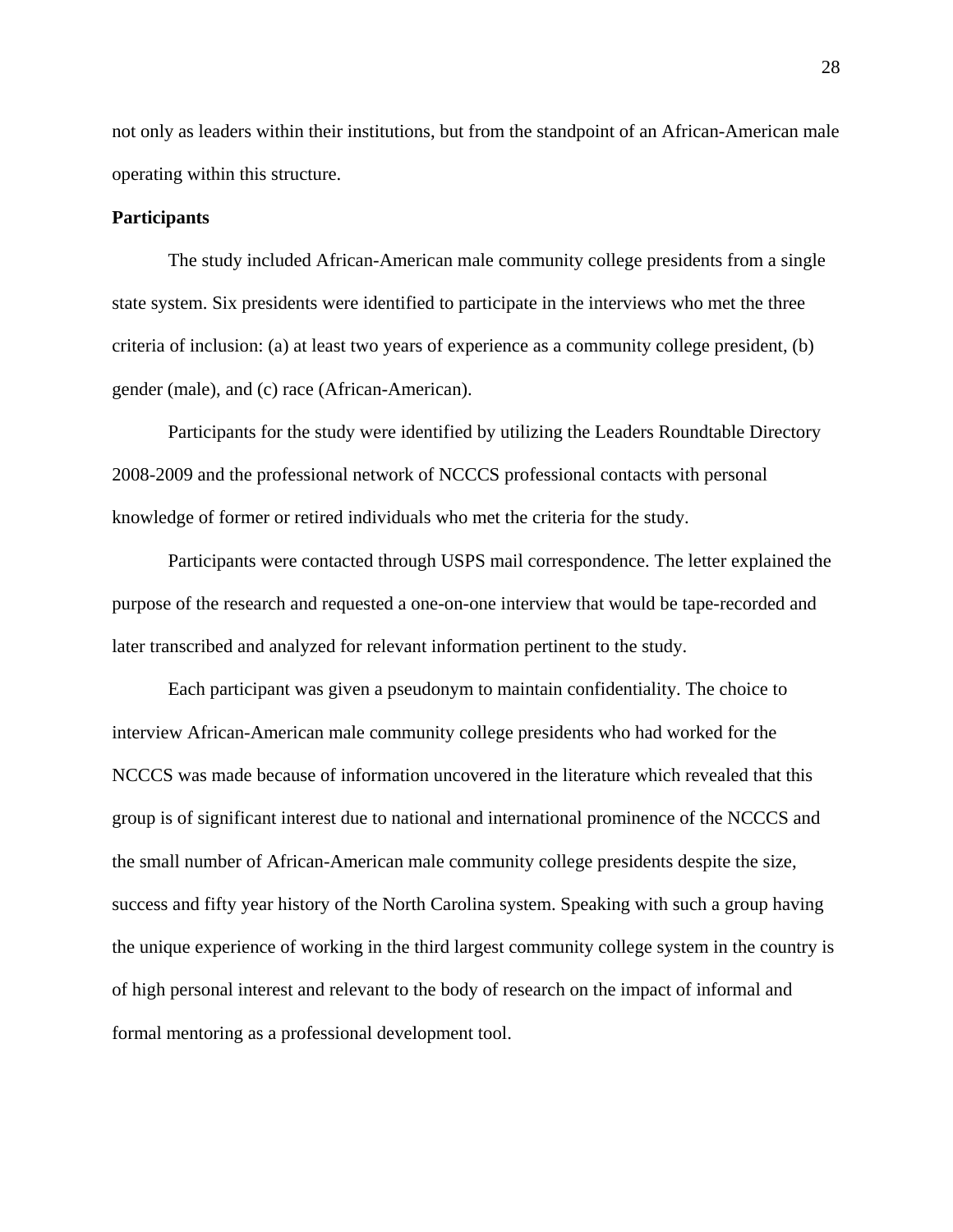# **Interview Protocol**

The interview guide is a questionnaire that can be found in Appendix C. The interview guide for this study is based on the findings of a study conducted by Merriam and Thomas (1986). In their study, they used a 14-item questionnaire, which was revised and adapted for the current study. The interview guide used in the current study was developed using relevant information from the literature review and by using the key finding categories in the research of Merriam and Thomas to frame the questions and find themes in the interview transcriptions. The interview prompt and follow-up questions were designed to encourage the informants to contemplate and talk about their personal mentoring experiences and capture the story of the participants.

The question prompt was as follows; As the need for new leadership emerges within the community college system nationally and in North Carolina due to, 1) changing demographics and increasing minority student enrollment trends, 2) aging professoriate, 3) changing demands for service emerging workforce demands and 4) no dramatic change in leadership, e.g. faculty and staff not reflective of student population, what will community colleges need to do to prepare the next generation of community college leaders?

The follow-up questions included: (a) Tell me about your level of preparedness to be a community college president; (b) What role does formal and/or informal mentoring of community college presidents play, if any, in the training and development of these emerging leaders?; and (c) Has mentoring been instrumental in your career leading toward or in the role of community college president as an African-American male? If so, could you share your story about being mentored? The additional questions list included the choices below:

1. Define what mentoring is and how it is carried out in your own words.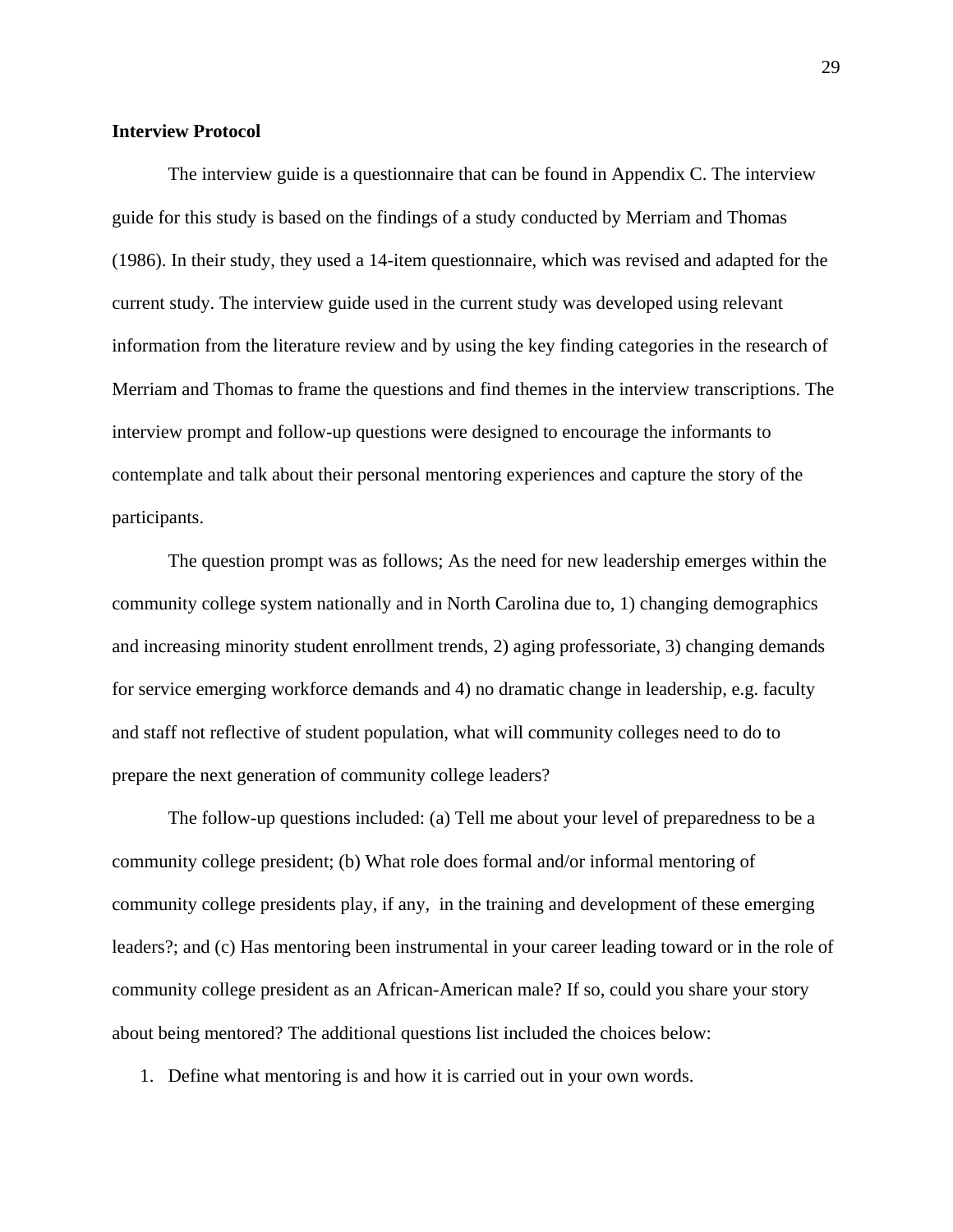- 2. How many mentors can you recall having throughout your community college career prior to becoming a college president?
- 3. In thinking about each significant mentor throughout your community college career, what tangible and intangible learnings significant to your career and personal life can you identify?
- 4. What traits, characteristics, or qualities of a protégé to mentor make it successful or less successful?
- 5. How has/has not being mentored been critical to your training and preparedness toward becoming a community college president, as compared to your educational training and years of experience?
- 6. Are there any personal anecdotes related to mentoring throughout your community college career that you would like to share?
- 7. Have you personally mentored someone within the community college throughout your career?
- 8. What is the gender, approximate age, career, economic status, and race of your most significant community college career mentor?
- 9. Has this relationship changed in any way since you assumed the office of Academic CEO?
- 10. Do you think being mentored has been just as critical to your training and preparedness toward becoming a community college president as your education and years of experience?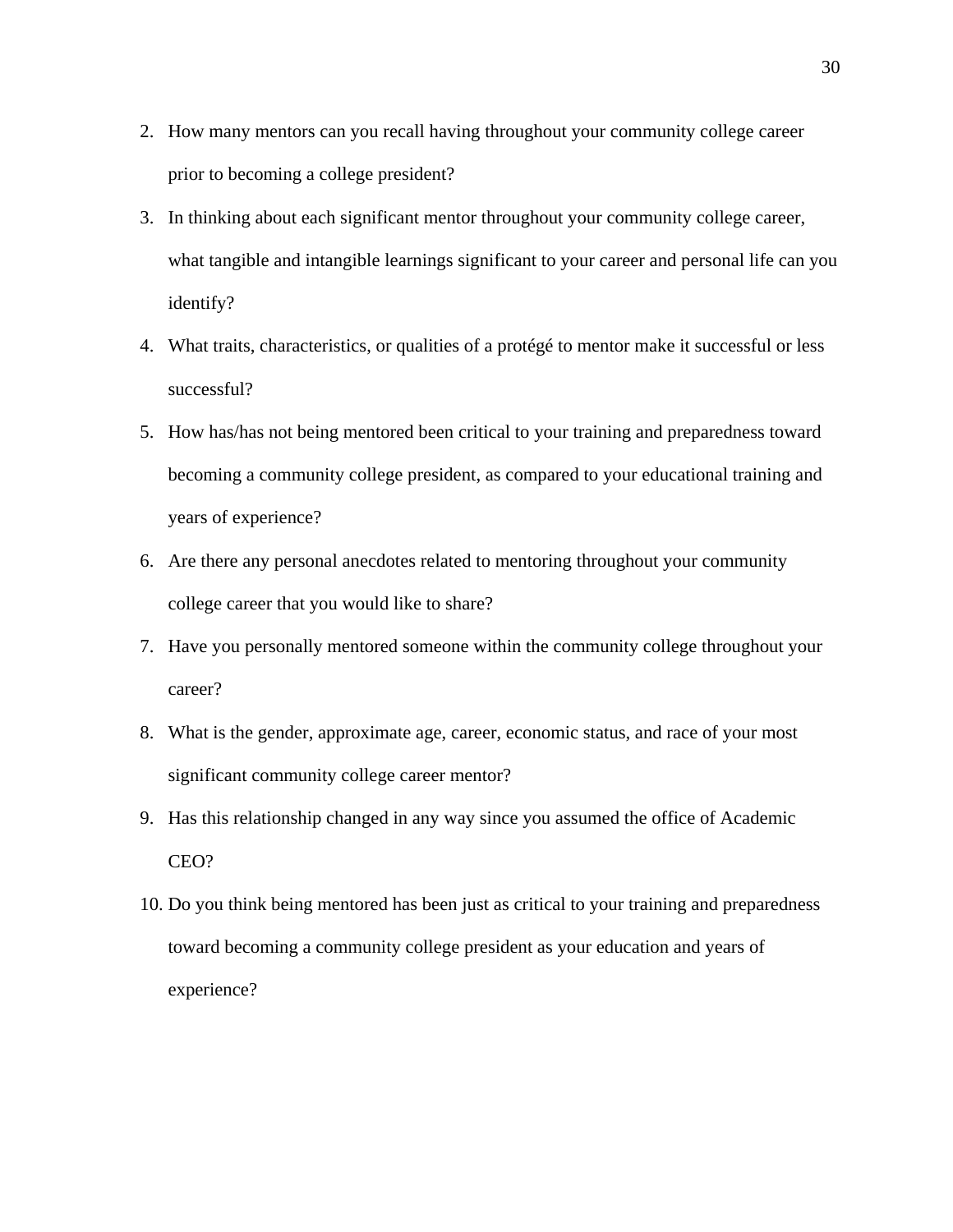# **Data Collection**

In-depth, semi-structured interviews were used to collect data for the study which Kvale (1996) describes as a process that "seeks to describe and understand the meaning of central themes in the life-world of the interviewee" in an effort to capture "nuanced" perceptions and descriptions of the participant's experiences (pp. 174-175). Additionally, Merriam (2001) details three ways to conduct the qualitative interview: highly-structured, semi-structured, and openended formats. The semi-structured format was used to permit the interviewee to address the preselected questions, yet allowed the freedom to capture additional anecdotes of information regarding their experiences in mentoring that may be beneficial to the study.

A question prompt was read to each interviewee, each interviewee was allowed to elaborate, and the question prompt was followed by three optional questions from a set of ten questions for which the researcher could select as it related to the natural progression of the interview. To allow the participants time to reflect on key events before the actual face-to-face interview, the interview prompt and the core interview questions were sent to the participants electronically once their participation in the study was confirmed and consent forms were received. The researcher had exclusive access to the data. The interviews were transcribed and the interview participants had the opportunity to review their statements for accuracy and clarity. All collected data are electronically stored in a password protected file for three years as required by the Graduate School of North Carolina Agricultural and Technical University.

### **Data Analysis**

Merriam (2001) utilized a data analysis process that involves two phases; in-depth individualized analysis and in-depth cross case comparative analysis of the information collected, transcribed, and coded from interviews. Miles and Huberman (1994) describe three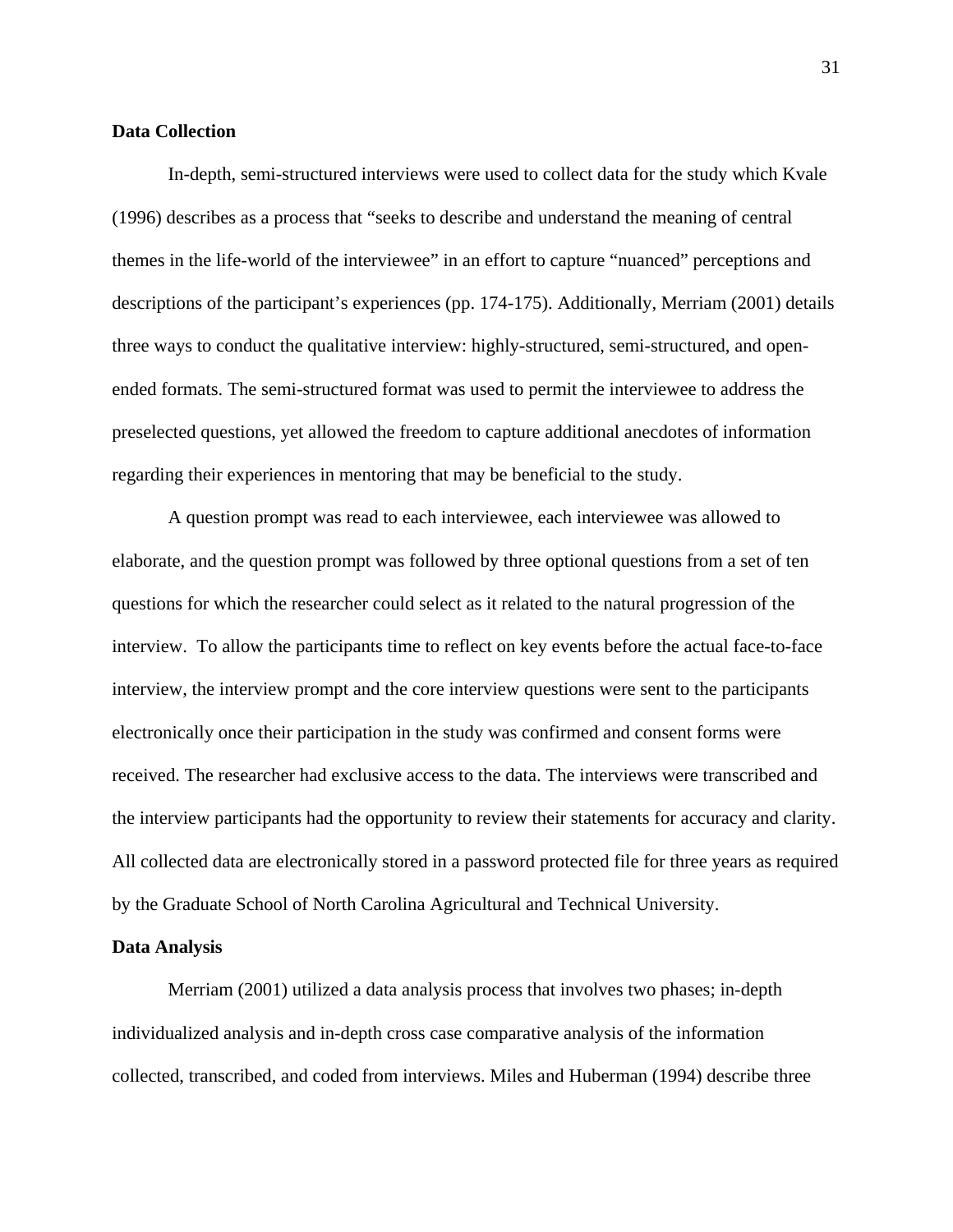critical components of the data analysis process as data reduction, data display, and conclusion drawing and verification. The data collected in my study was recorded, transcribed, and fed into NVivo software that located and sorted the information into a themed box matrix table according to the common themes uncovered by the participant interviews. The text was reviewed for relevant themes, coded using the tags listed below as well as for other themes that emerged from the transcriptions, and categorized to formulate a basis for understanding the information shared by the study participants as employed in the Axial Coding process (Charmaz, 2006; Strauss & Corbin, 1998). The relevant and repetitive themes that fall under Mentoring Characteristics, Mentoring Cycle, and Mentoring Impact were categorized to reveal emergent themes. Secondly, upon data reduction, the information maintained was organized and distilled in a manner such that the third stage of conclusion drawing could take place. Meaning was assigned to the inferences, patterns, and salient assumptions from the researcher who had the benefit of the broad perspective of all the interviews, information, and current literature.

### **Limitations of the Study**

Finding the time to conduct face-to-face interviews with these institution leaders was a challenge. The time availability of the presidents was very limited. Ideally, each participant would have at least two hours to commit to the process of addressing each question and sharing personal stories and information that would enhance and enrich the data. A second limitation was the small sample size of the study. The decision to focus my interviews within a single state system presented the best logistical opportunity to conduct face-to-face interviews with three current and two retired African-American male community college presidents.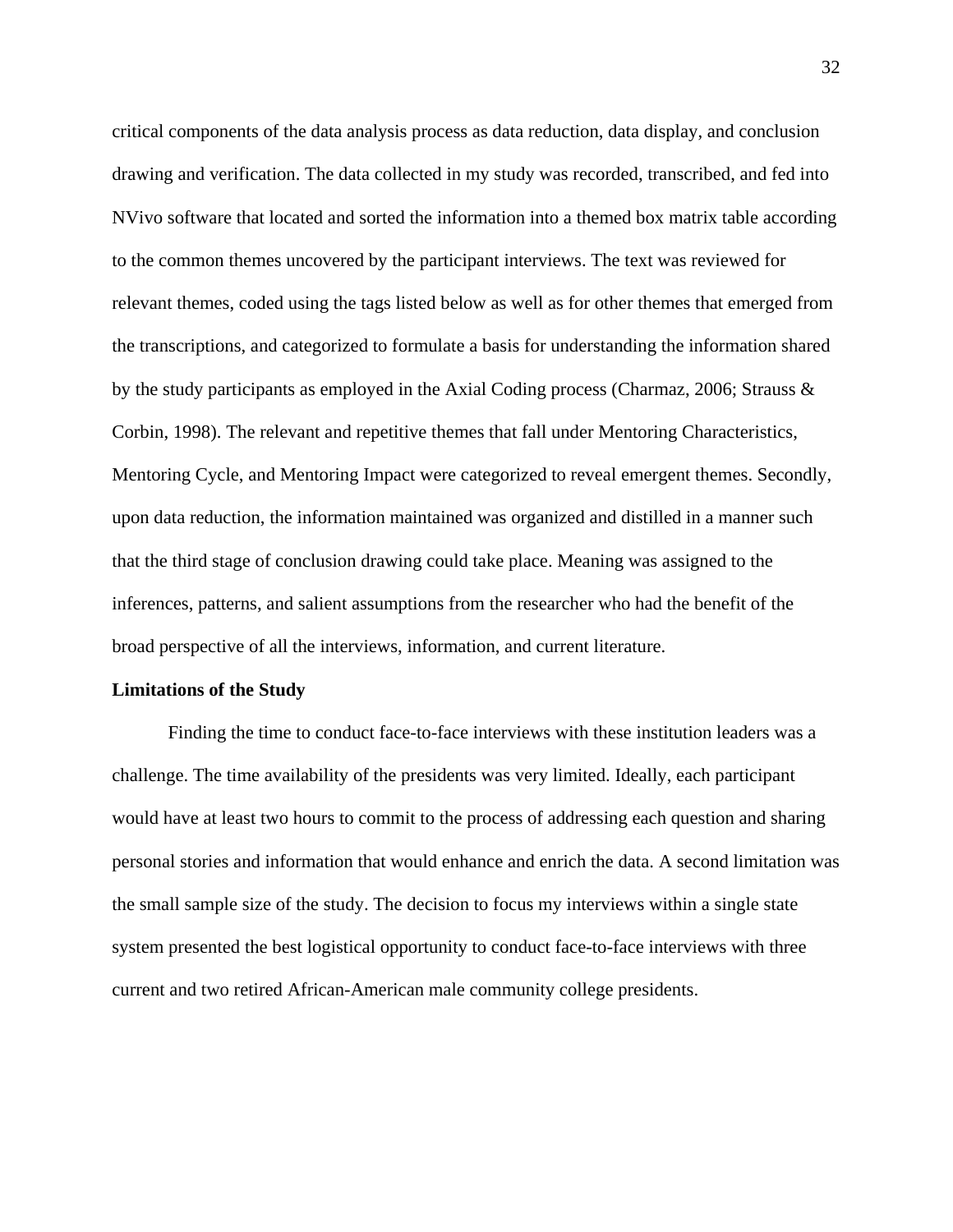### **CHAPTER 4**

### **Research Findings**

Narrative inquiry rests on the epistemological assumption that we as human beings make sense of random experience by the imposition of story structures (Bell, 2002). Conducting oneon-one semi-structured interviews with the study participants was the ideal method of capturing the subtle nuances of their professional and personal experiences, understanding if formal or informal mentoring was influential in their ascension toward community college president, and capturing the hallmarks of their career life. Understanding the assumptions held by learners from their perspective requires the listener to define, develop, and code rhetorical themes from the story uncovering insights and assumptions that illuminates the narrative (Conle, 1992, Golombek, 1998).

The intent of my research was to gain insight and understanding of the mentoring experience and the professional development and training of African-American male community college presidents of a single state system. The fact that only six African-American males have served as president of only six of the 58 North Carolina Community colleges is of significant interest. The North Carolina Community College System was founded in 1963 and installed its first African-American male president in 1980. This chapter will summarize the narrative story and present the findings of one-on-one interviews of the experiences of five African-American male community college presidents who agreed to participate in the study. Each participant will be identified by a pseudonym, as to conceal the identity of the participant and all were given an opportunity to review the transcript of their own interview to check for information accuracy and delete any information that may compromise his identity. Participants of the study were asked to respond to an interview question prompt and a series of follow-up questions from the battery.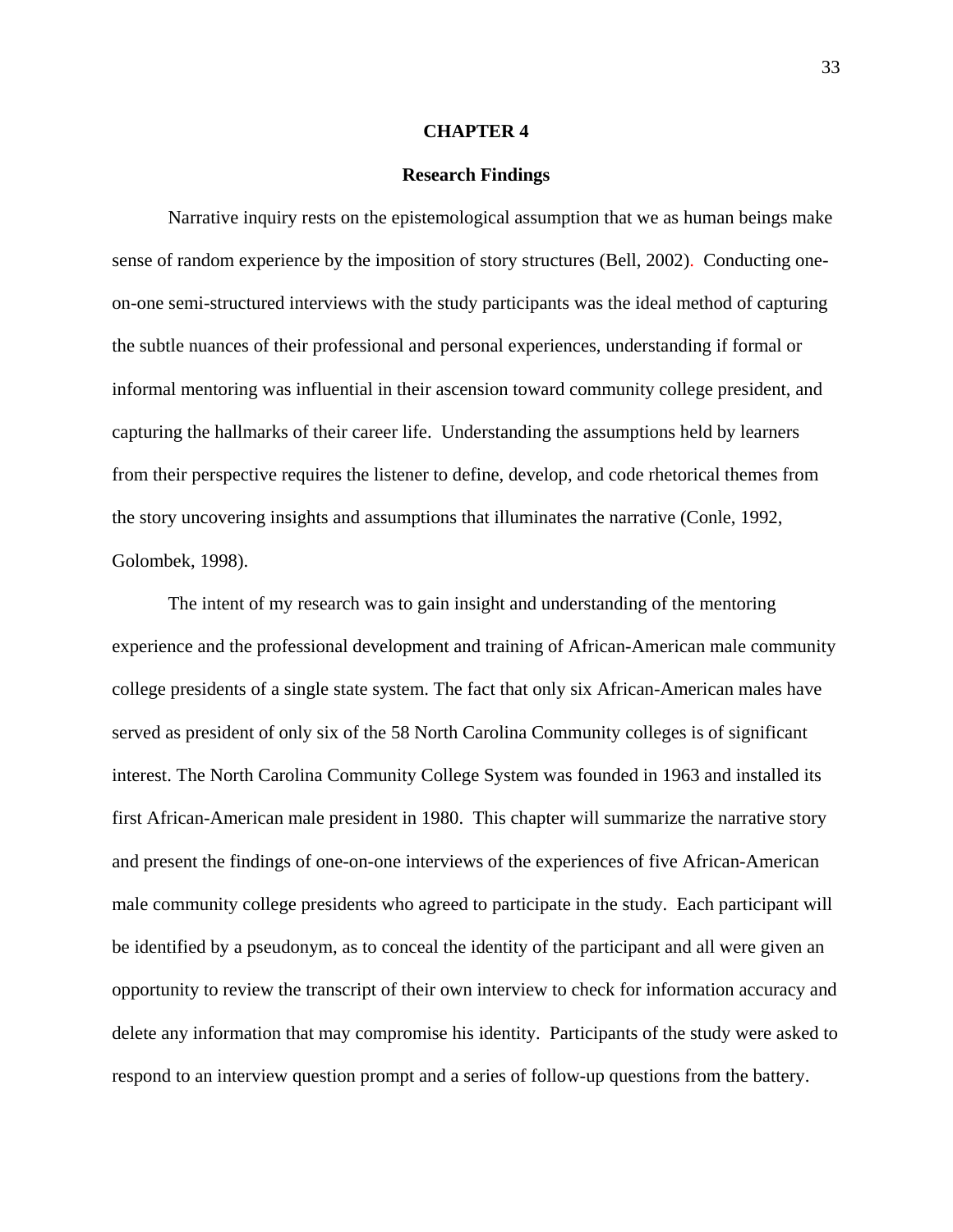Some follow-up questions that were asked were not a part of the question battery and asked for clarification of certain points as deemed relevant to the focus of the research. Although research on the impact of formal and informal mentoring on the career of community college presidents has been conducted as early as 1986 and as late as 2009, an in-depth exploration of the experience of African-American males from a single state system has not been done, hence my interest in the study topic.

## **Interview Overview**

**President Alpha** *(The Lone Ranger)***.** President Alpha is one of two presidents in my study with extensive experience in Student Affairs and was the only African-American in most of the places he worked. He indicated that the experience of being the only African-American helped prepare him for the presidency by making him more resilient and confident. He also thought this paved the way for informal mentoring relationships which prepared him to be the premier administrative leader of an institution. He recalled one incident when he was hired for a job where he was asked directly if he could work with White students because that was the predominant makeup of the student population. He said that he was personally offended by the question, but understood the senior administrator's concern as he was the first African-American senior-level administrator the college had ever hired. President Alpha used this opportunity to broaden his skills in budgeting, SACS accreditation, and grant management.

President Alpha recounted the time he applied for the position of Vice President of Student Affairs at a college with a majority Caucasian student population. The search committee did not select him as a final candidate until after the president of the college twice rejected the list of candidates for the position that the search committee recommended. He later found out that the president had reviewed his application and thought, unlike the committee, that he was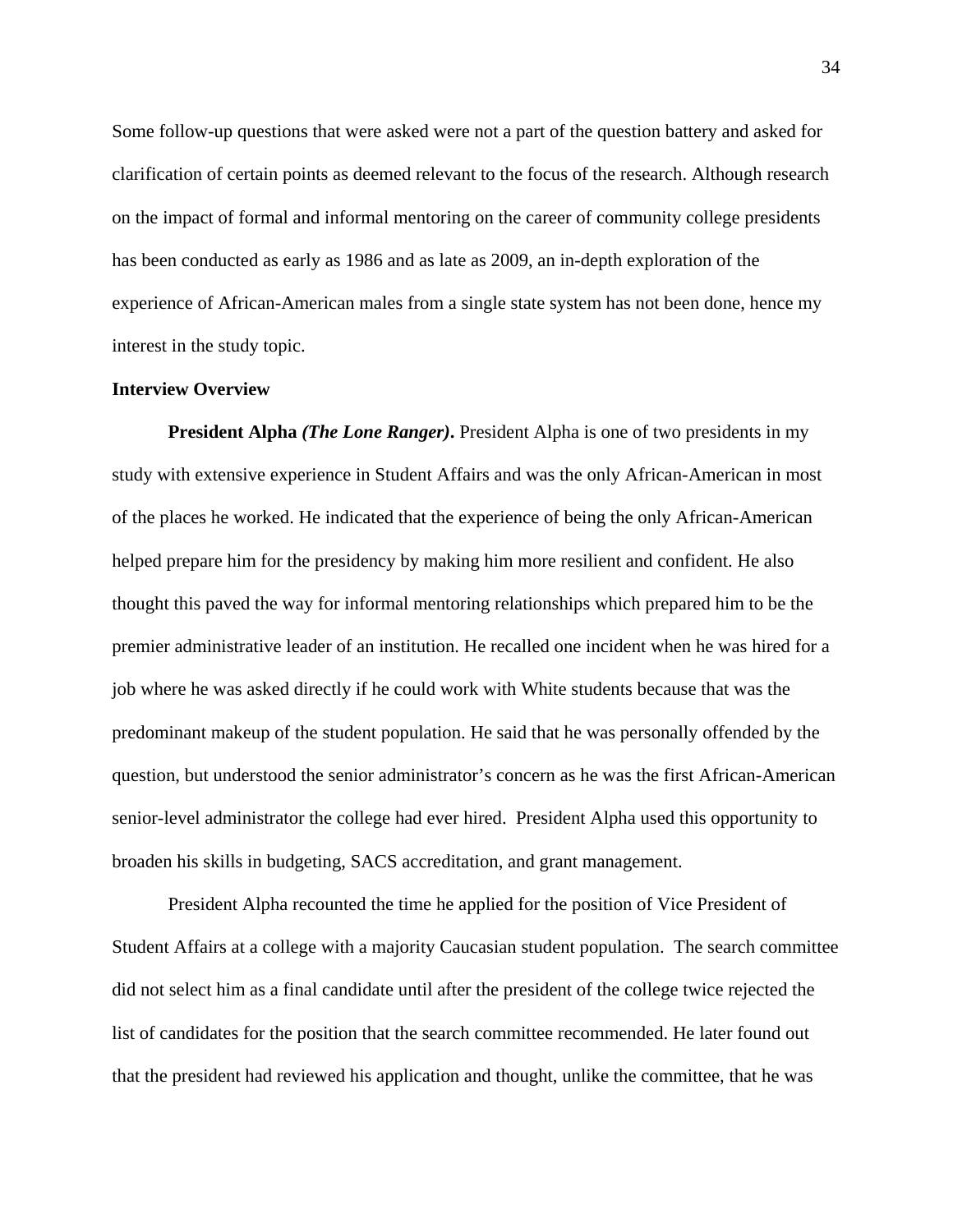the best person not only for the job, but for the college and had challenged the search committee to be more open-minded and inclusive in their selection process. President Alpha said that this taught him the valuable lesson that the president of a college is in a unique and powerful position to know and do the right thing for an institution. He noted, *"Sometimes you have to do the right thing and people won't like it."* 

President Alpha reflected on the moment when he decided he wanted to seriously pursue becoming a community college president. He was working on his doctorate and taking a course from a professor he was not particularly fond of. The professor, in a personal dialog exchange after a class, asked what he wanted to do upon completing his degree. President Alpha replied that he wanted to be a president of a Historically Black College or University. The professor responded, "Why not a community college?" President Alpha replied, "*They wouldn't hire somebody like me*." President Alpha explained that at the time, he did not think a community college would be open to hiring an African-American president based on his personal and professional experiences at the time. He added that in reality, becoming the president of a community college was something he had always aspired to become and that in an ironic twist of fate, the comment from the professor he liked the least, reaffirmed his desire to work toward achieving this goal. He also reflected on the time when he was asked to interview for president of a college. He recalls:

*"When I interviewed at (deleted) I knew I had the qualifications, but the other things they were looking for I just wasn't sure. When you interview, everybody in the room knows you can run this place. It is just a matter of fit for you and fit for the college at that point."*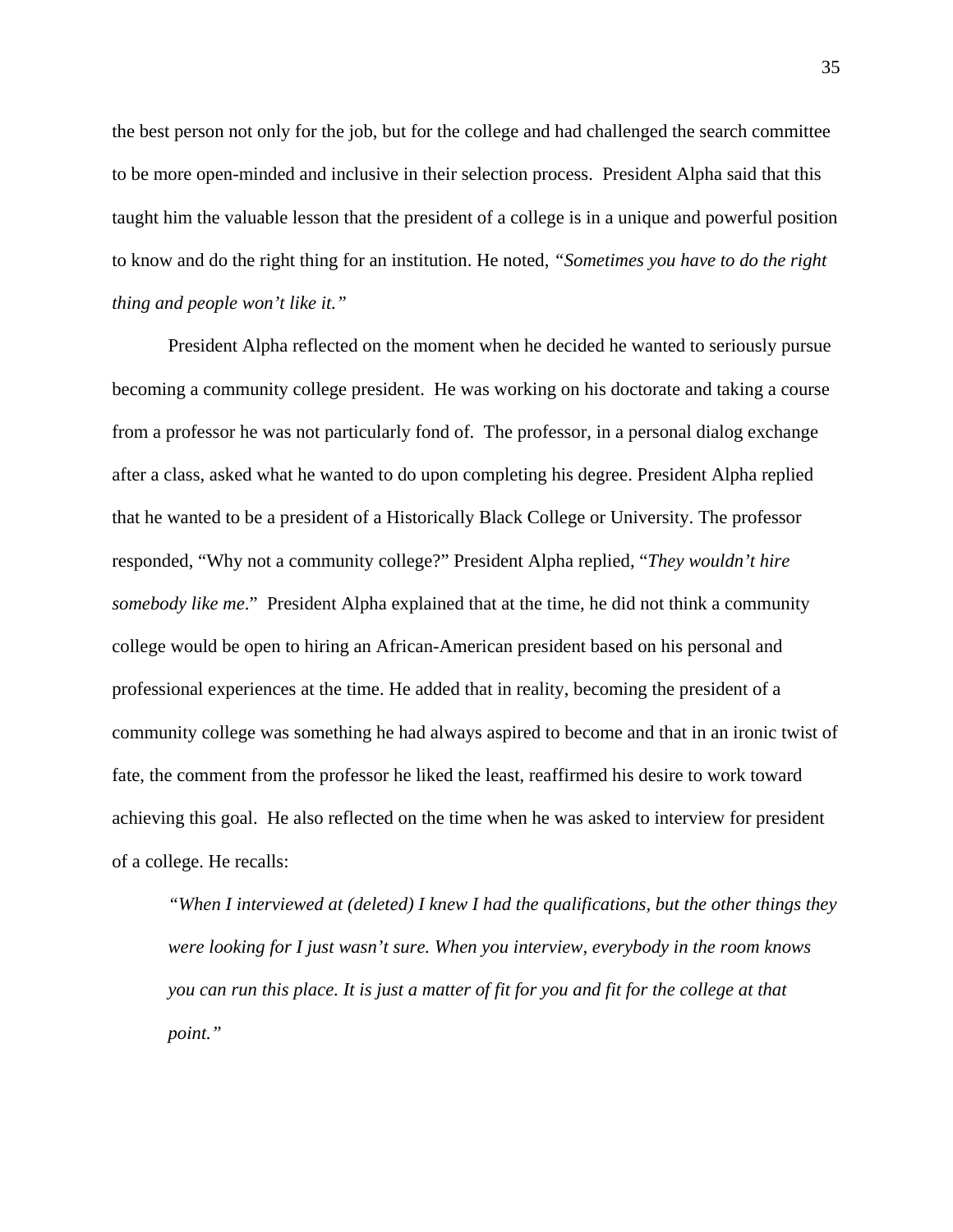President Alpha thinks that having presidential interview experiences and attending exclusive training academies sponsored by Carnegie Melon and the American Association of State Colleges and Universities (AASCU) gives one the high level of exposure and knowledge necessary to do well in the presidential interview. The program at the AASCU even assigned him a mentor throughout the training, which he thought was particularly critical to learning the finer aspects of institutional leadership such as, managing a large college budget, developing relationships with local business and industry, and working with the Board of Trustees. President Alpha concluded the interview by stating that mentoring can come from trusted personal associates, as well as educators in the field.

Overall, he feels that mentoring has been instrumental in his career as an African-American male community college president. However, he regretted that the rigors and time demands of the work prohibited him from serving as a formal mentor for more administrators with high potential like he has had throughout his career. He shared that his career mentors were particularly instrumental in teaching him the value of enrollment management, and securing independent funds and donations which is crucial to institutional growth and sustainability. He also learned the value of always maintaining a level head, despite the circumstance and holding people accountable to the mission and vision the president has for the college from being mentored.

**President Beta** *(The Accidental Leader)***.** President Beta did not begin his career in education with aspirations of becoming a community college president. President Beta attributed this to the fact that community colleges did not exist when he graduated from college, only junior colleges and vocational schools. Teaching in the public school system was the natural choice if someone wanted to teach when he was selecting a career. After teaching in the public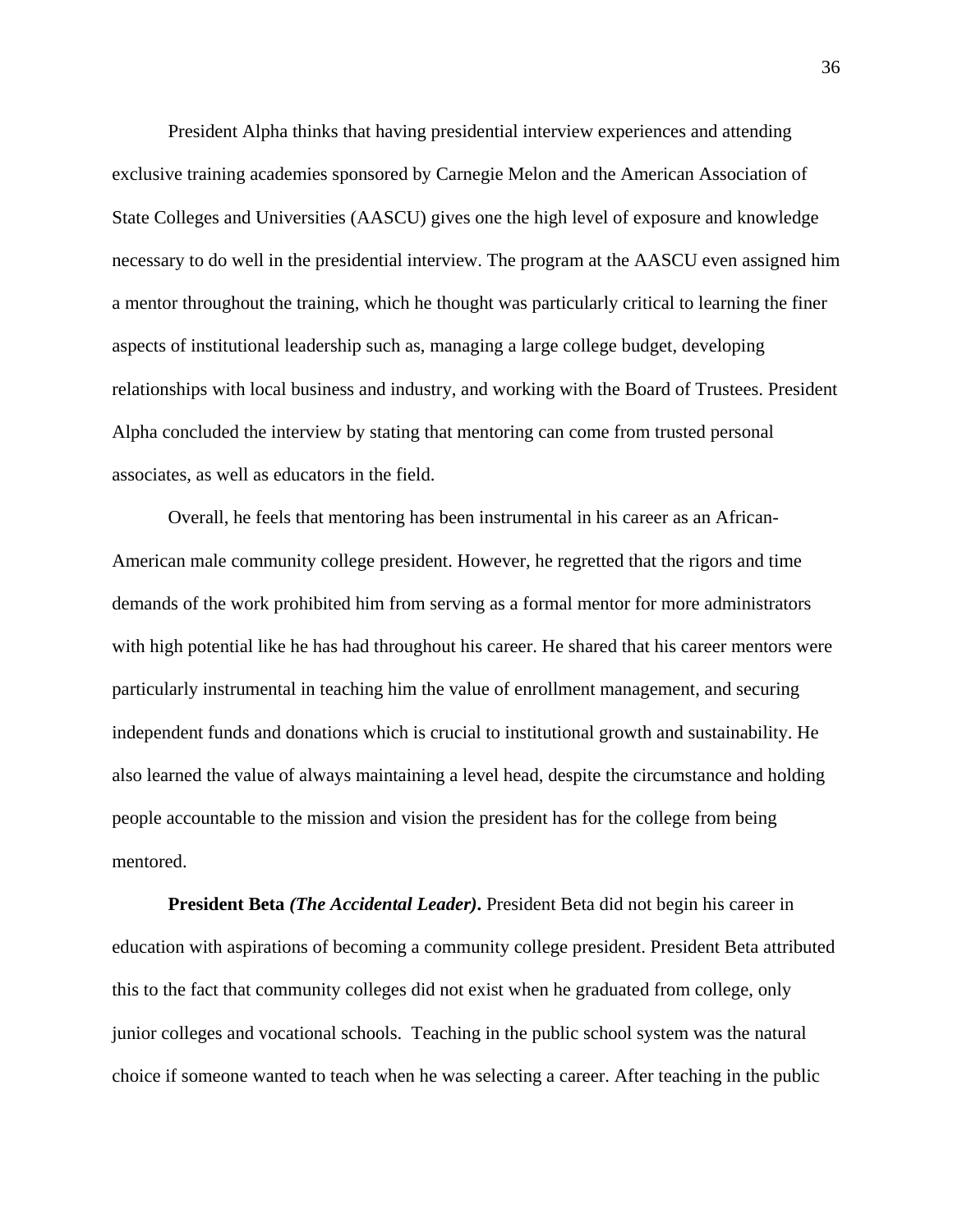school system for eleven years, he decided to give higher education a try and taught mathematics and the sciences for 16 years. President Beta also served as a mid-level academic administrator during this period.

In sharing his thoughts about his career path, President Beta stated*, "To tell you the truth, I really wasn't that hot on administration. I've always had a love for teaching the sciences and mathematics and I was content to stay there, except that I saw friends of mine[and] colleagues, advancing into administration and of course there was a salary differential. And so I chose to apply for the position of President primarily for that reason. The monetary gain. But once I got into administration I found that I liked it just as well as I liked teaching."* 

President Beta took courses in community college administration as he worked toward a doctorate from a state university and became a community college president about six years later. He stated the more he associated with other community college administrators in the system, the more he enjoyed the duties of college president.

President Beta stated that he did not recall having formal or informal mentors before and during his time as president and that he really did not know other community college presidents in the system on a personal level. He attributed this mainly to the fact the he did not envision being a community college president as a career goal. He said that the state of North Carolina just did not have people of color in high positions, especially as president that could mentor him. He also shared that any person of color in the position of president, at that time, was either new to the role of president or had similar experience and knowledge as he did. However, he did feel accepted by the Caucasian presidents and they all worked together to support their colleges. He was the first African-American president of his college and in that region of the state, so he felt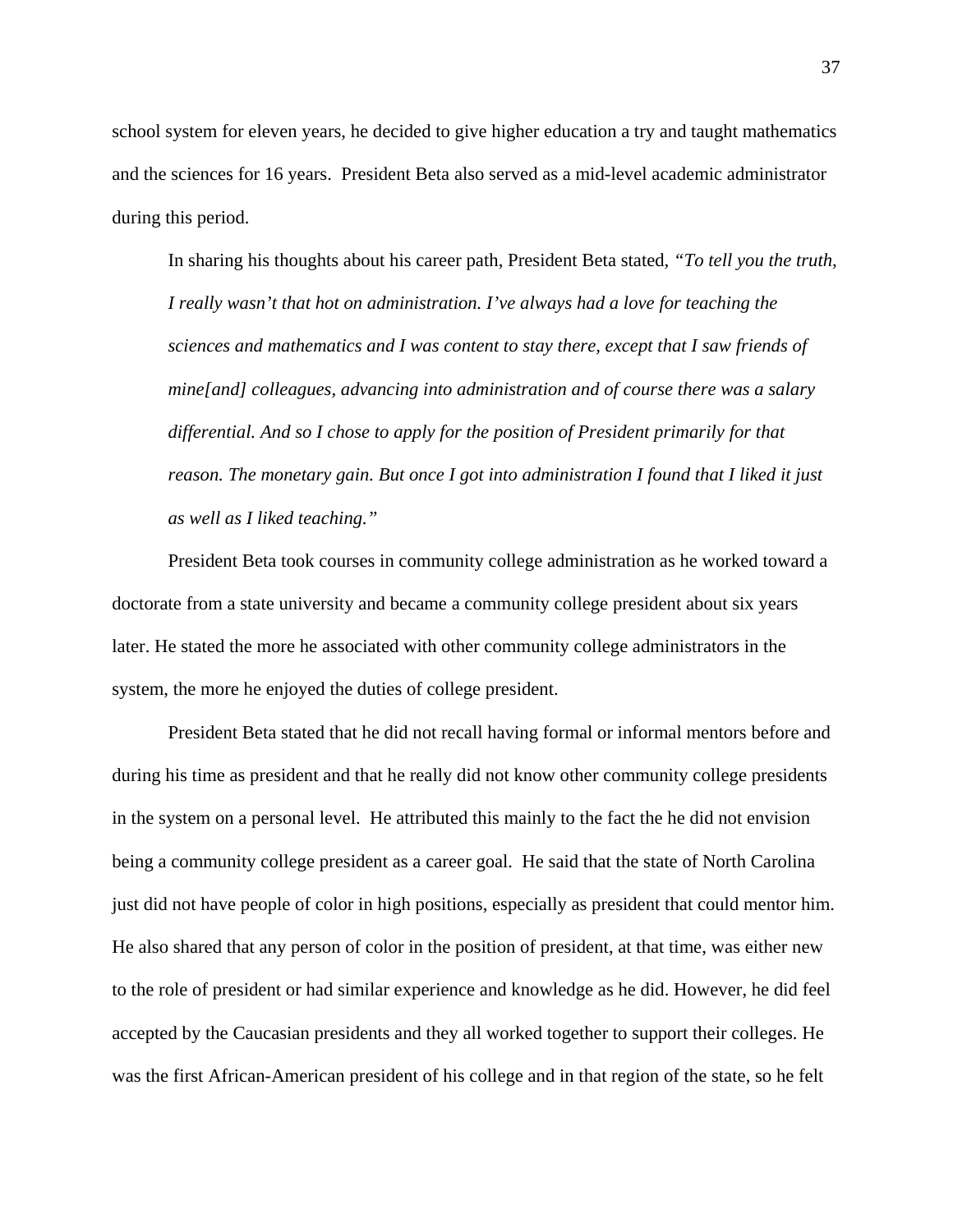like a trailblazer and there were not many people he could call on for mentorship. He thinks that having a mentor would have been helpful during his tenure as president, but never saw not having a mentor as a disadvantage. Having the time to mentor and be mentored during the 80's was not easy to do, according to President Beta.

He noted*, "I don't know that there was much mentoring going on. Because who would have time to mentor or be mentored when you have a job that you've got to do and you can't be away but so often from your work. Now a person like you…I'm not so sure how much time you would have to even be mentored by someone. I guess if it was a requirement, you would find the time and a way. But a person who is working or with a family and responsibilities and all that kind of thing…is not likely that he's going to have a whole lot of time to be mentored or to mentor someone. I really didn't have anyone identified for that role. I may have called another President on occasion to ask a question. I would not even consider them as an informal mentor. If I had a question about what I needed to do, I called the office in Raleigh."* 

**President Gamma** *(The Rebel with a Cause).* President Gamma took the more traditional path in becoming a community college president. He served as Vice President for Instruction for a total of six years at two different institutions and had twenty-two years of teaching and administrative experience at a total of four different community colleges all within the NCCCS when he became president. He also had the most to share regarding leadership development and contemporary issues facing the community college specifically in North Carolina.

He shared, *"So I think the first thing is that we're going to have to identify individuals who have the ability and competence to work within our system. I think the second thing*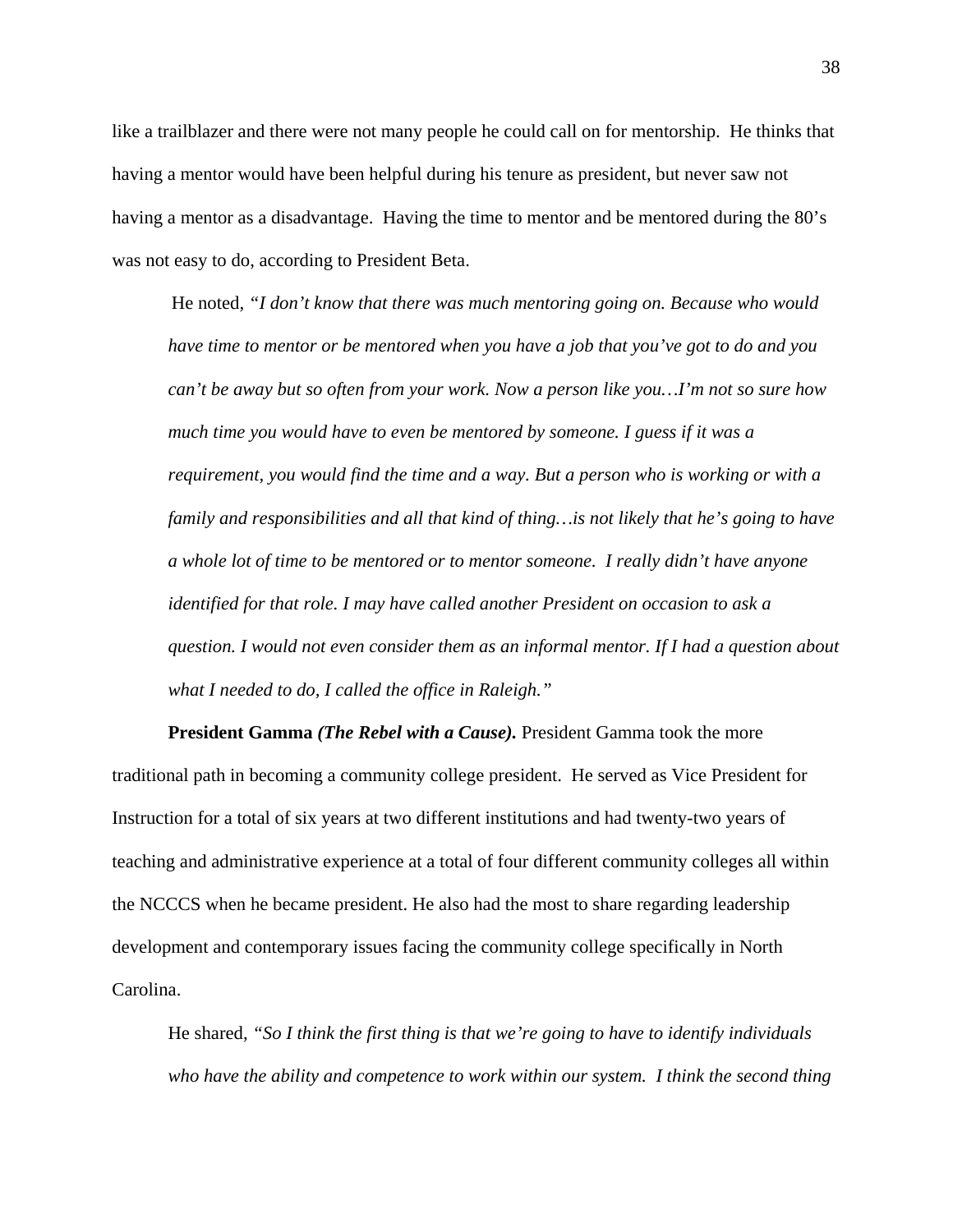*is that we're going to have to identify the major points and issues that we're going to be forced to deal with through the next 10-20 years . . . the System has not dealt with the Hispanic issue and it's the largest growing minority group in the county as well as North Carolina."* 

President Gamma also commented that he thinks his strongest asset is that he came up through the ranks and received the proper experience and preparation necessary to be an effective Chief Executive Officer.

He remarked, *"And what I've found in my day-to-day job as President is that you have to know a little bit about everything and I think that has particularly served me well. But I think it's a combination of academics, which you can't do without. That's the foundation. The big thing is giving people the experience that they need to deal with the various issues that they're going to face in leadership."*

President Gamma stated that he thinks any person of color, especially an African-American male, could not have achieved the role of president without some form of mentorship. He also said that he could easily identify three people who have been instrumental in his journey to president and senior leadership in the North Carolina system. Formal forums such as, leadership institutes are the best way to identify and groom potential leaders, according to President Gamma. The statement below is a particularly informative and an insightful perspective based on his experience over the years.

*"But the most important element of it is the informal mentorship because it's the informal leadership or mentorship that someone who has some authority or power or influence is going to get on the phone and call Person A or Person B and say, hey, this is a good person. I would really give this person an opportunity. And I think it's so important*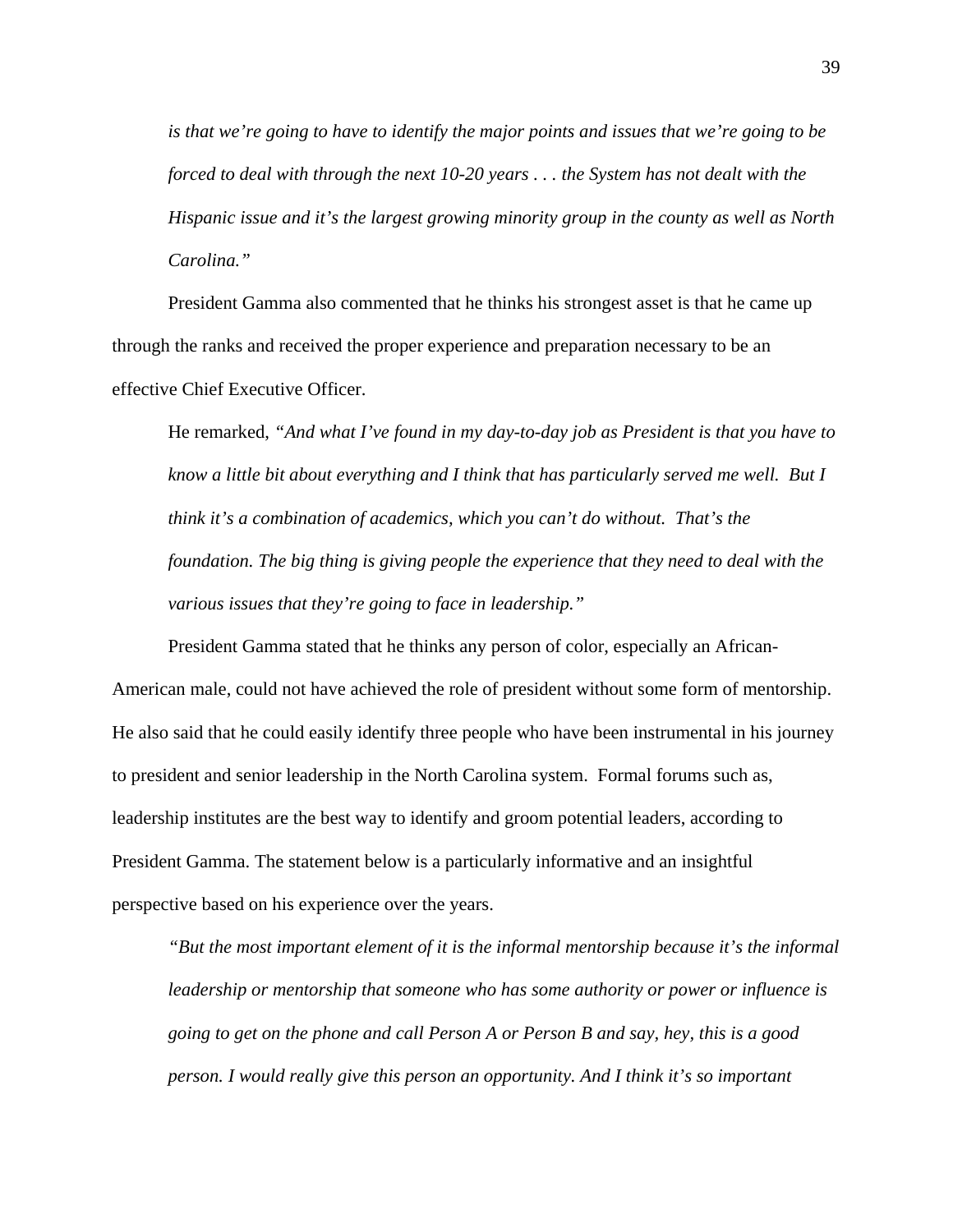*because frankly, as I look at most people who've risen to the level of president, the majority of those people have had somebody batting in their corner for them. Everybody can go on an interview and the people doing the hiring, in this case don't know one candidate from the other. But it's the informal connections that sort of guarantee the position for people."* 

To the question if he feels mentoring has been instrumental in his career as an African-American male community college president, President Gamma replied;

*"Yes. Most definitely. What I tend to do is . . . when I think of mentoring, I think about it in its classic sense where you are having constant contact with a person. And I also see another form of mentoring when you may be put forward by somebody for greater responsibility. It can be informal and sometimes it can be inadvertent mentorship. There are people in my life who have been formal mentors whom I could call and identify. And there've been people in my life who've been informal mentors who I wouldn't necessarily identify but who would make a call for me. And then the third group is the people who have been unintentional mentors. So again I break it down in three forms but for me as an African-American President in North Carolina, there's absolutely no way that I, or any other African-American President, would be in a position that they're in had it not been for one of those three or a combination of those three forms of mentorship."* 

The participant also identified three formal mentors who directly told President Gamma they would take him under their wing and show him some stuff. He identified at least one informal mentor whom he stated, "*gave me credibility and introduced me to an individual who would be a formal mentor because of the informal influence this person exercised."* He also gave this person credit for single handedly helping him transition from a mid-level management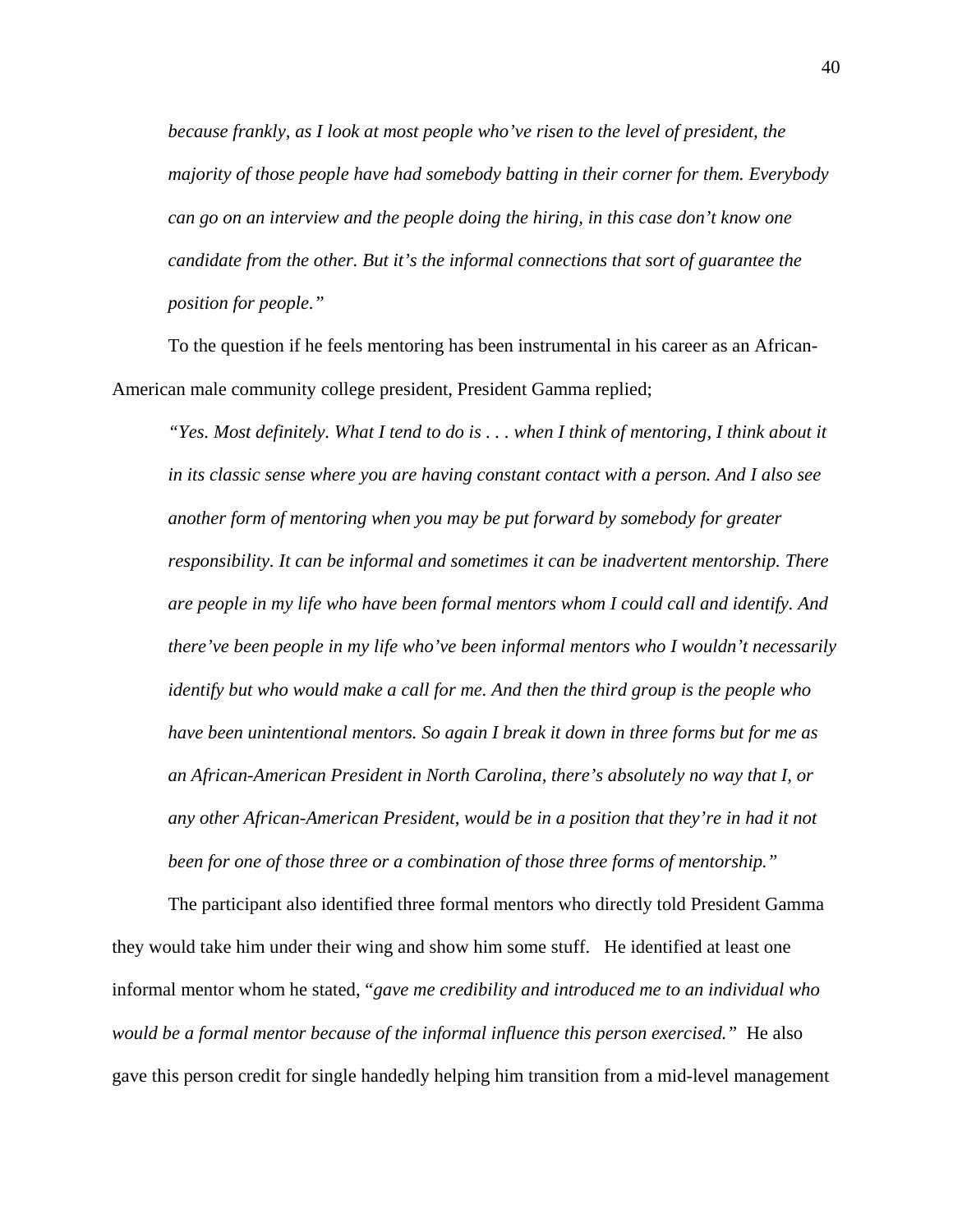to a senior-level management position. Out of the seven total formal and informal mentors President Gamma identified, all but two were Caucasian men and two of the six served or currently serve as a community college president. The surprising low number of persons with experience as a president inspired me to ask a question not included in my question battery. The additional question was: Why did he see them as beneficial as a mentor since they did not have presidential experience? President Gamma replied:

*"They had, in most of the cases, some discretionary authority on a certain level in my development and they are the ones who sort of identified me. In probably two cases, they had a wide range of discretionary authority and since they sort of pulled me along and gave me tasks . . . answered questions, sought opportunities for me. And not just opportunities where I was in their presence, but even after I left them if something were to happen or come up, they'd say, "You know, I was talking to so and so and this might be a good job for you. And I could put in a good word for you if you are interested." So most of them, I think, in their own rights were real power brokers. They had discretionary authority, they had senior-level managerial titles but their power was positional, but it was also informal."* 

President Gamma recalled a time when he felt he was overlooked for a campus related duty that he thought he was entitled to as a core duty of his role as vice president for instruction. He was very frank with his direct report in stating the policy which stipulated that he should serve as chief officer in the absence of the president. The president replied that he didn't think President Gamma wanted the hassle that accompanied the role. President Gamma's response to the person was, *"Well, I have aspirations just like you do, and other people. And I'm letting you know right now that I do want the challenge."* The person still didn't give President Gamma the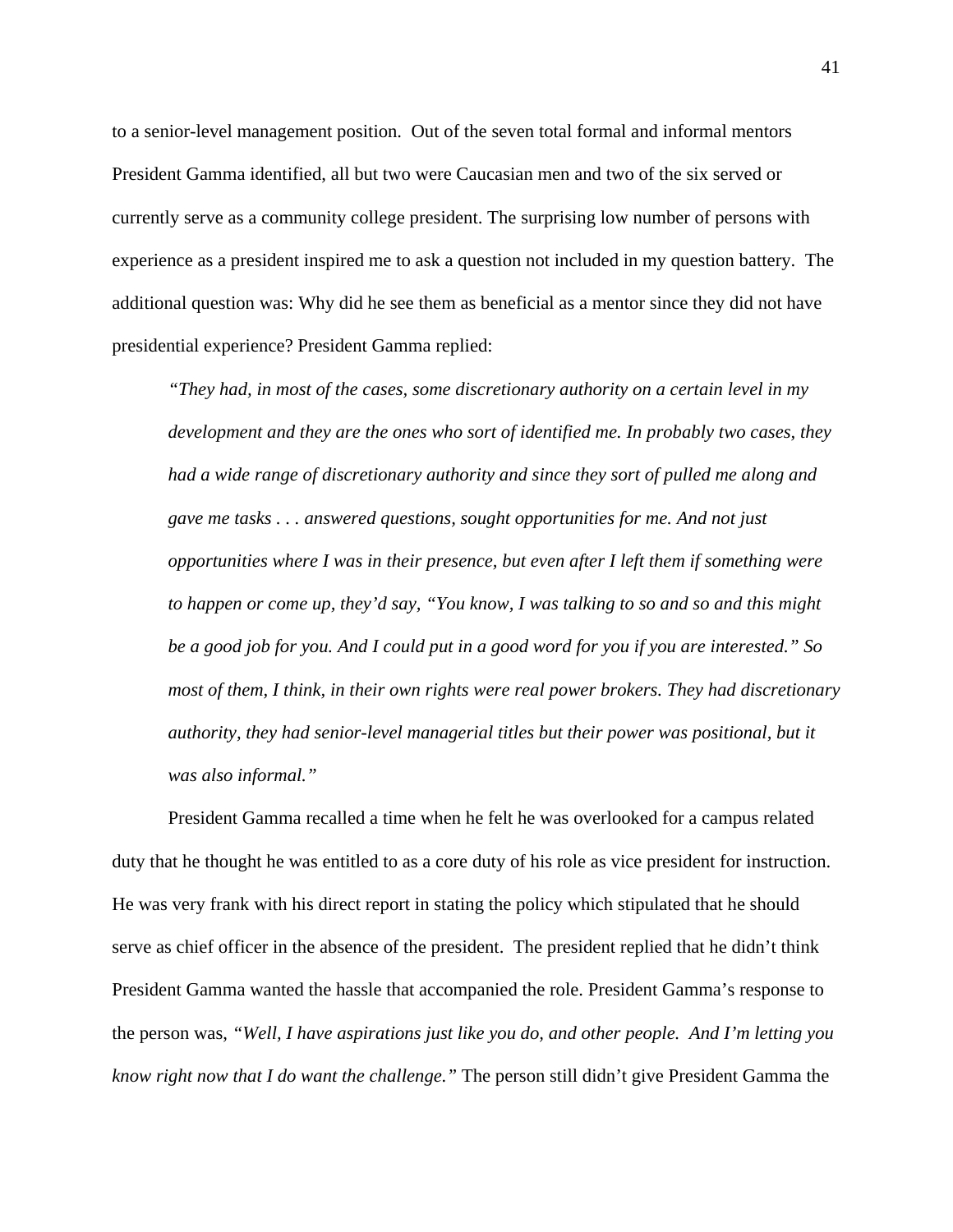opportunity to be in charge of the institution in his absence. He considered this person a reluctant, but important mentor in that it made him more resilient and observant of individuals who really supported him on his plight toward president. This relationship also helped him realize that equity and fairness in not necessarily part of the experience and one still has to remain passionate about their goals and belief in oneself.

In the final minutes of the interview, President Gamma focused his comments on the influence the Board of Trustees, organizations like the Lakin Institute, and the problems the state of North Carolina may face in leadership if diversity is not made a System wide priority over the next ten years. On the question of training and development of aspiring African-American community college presidents, President Gamma stated the following;

*"It has not changed . . . and you also have never had more than three African-American Presidents sitting at the same time. It's usually at least two. And my sense is that, compared to the rest of the nation, since the state is not willing to look at the office and is not willing to intervene in that role and I think there have been some very viable and good candidates that have come through here . . . through the system from outside that carry all the credentials and experience, but North Carolina has refused to point them in the [direction of the]Presidency. And the big problem that we have is that it's not with the community college system as much as it is with the local board decision-making and hiring new Presidents. And then another thing I look at…if you look at people who are now sitting Presidents who have come from Presidencies in North Carolina . . . it's a telling fact too. Because even people who've never had that type of administrative experience and background are getting Presidencies whereas African-Americans who may be coming in from a Presidency . . . they often get sort of shunned. And I think at*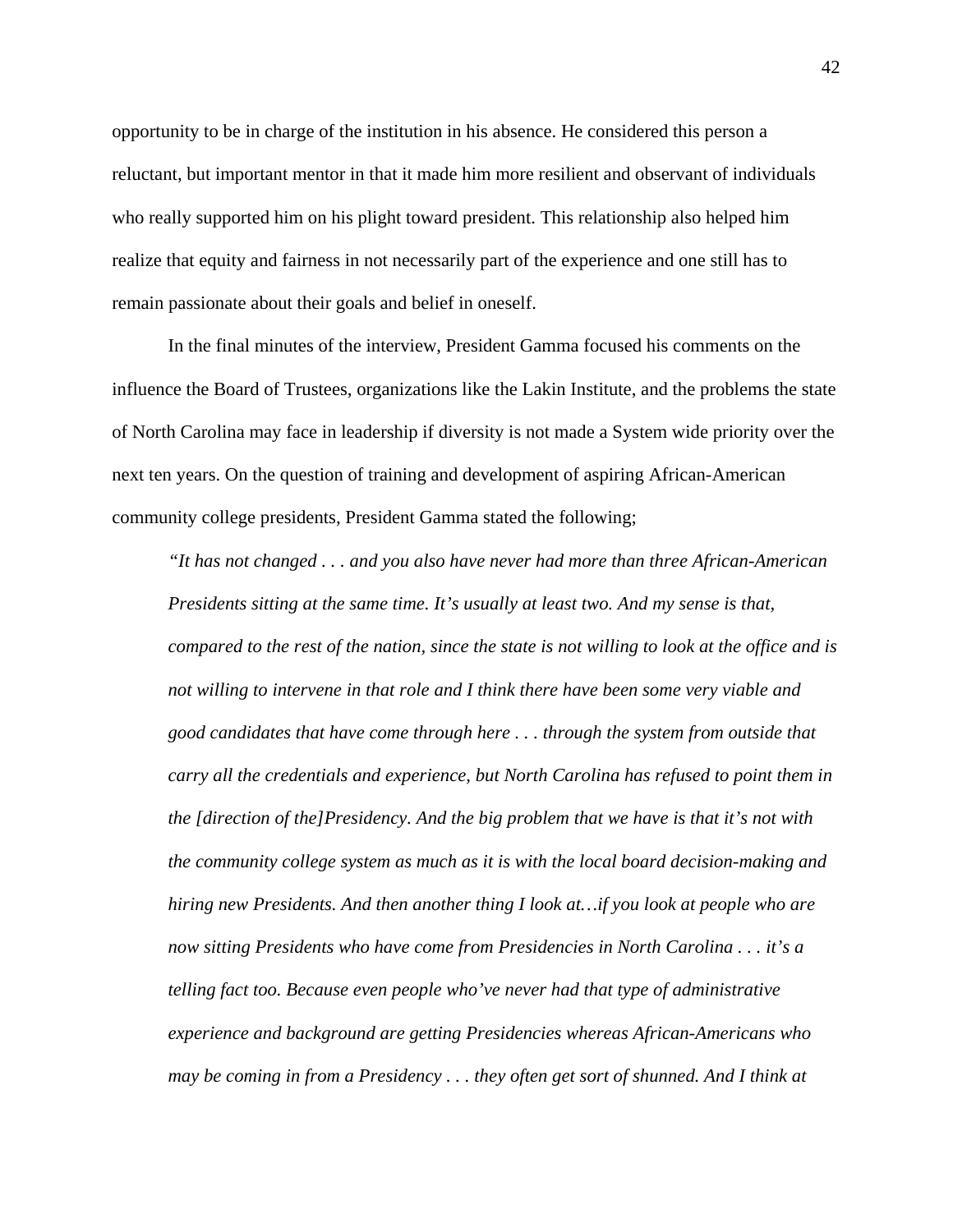*some point there's going to be a suit or an action that is going to take place in North Carolina sort of similar to Alabama. I think the Lakin Institute is really a good organization and I think it's outstanding as a networking organization. But I think it's been more beneficial towards African-Americans moving into the Presidency outside of North Carolina. And I know that that's a very close nit group of African-American CEOs, but again, you're talking about power brokers. I see the Lakin Institute more so as a networking, sort of fraternal social kind of group, which is not bad compared to the American Community College Trustees Association."* 

Finally, President Gamma shared his opinions about the impact the Board of Trustees has in selecting the President of an institution.

He noted, *"The only thing I would like to introduce, and I'm trying to work with some people to do it is that one research area that we've got to hit in the North Carolina Community College System is we've got to start looking at these Trustee Boards. These Trustee Boards are sort of the traditional arbitrators of power in terms of these Presidencies and true change is not going to be effective until we deal with these Trustee Boards. And I don't even know about the number of African-American, Latino trustees that you have on Trustee Boards across the system, but that's the place you've got to start. And I find it unusually odd that today I'm here on my campus because of my Convocation, but yesterday I was supposed to be in Raleigh and today and tomorrow for a Trustees Retreat and tomorrow I'm supposed to join a panel but, these issues aren't being dealt with. They're not even being talked about. And we've had in this state, at*  least one person of color who was Chairman of the Trustees and someone asked that *person…well, this is a big problem we have in North Carolina and the person sort of*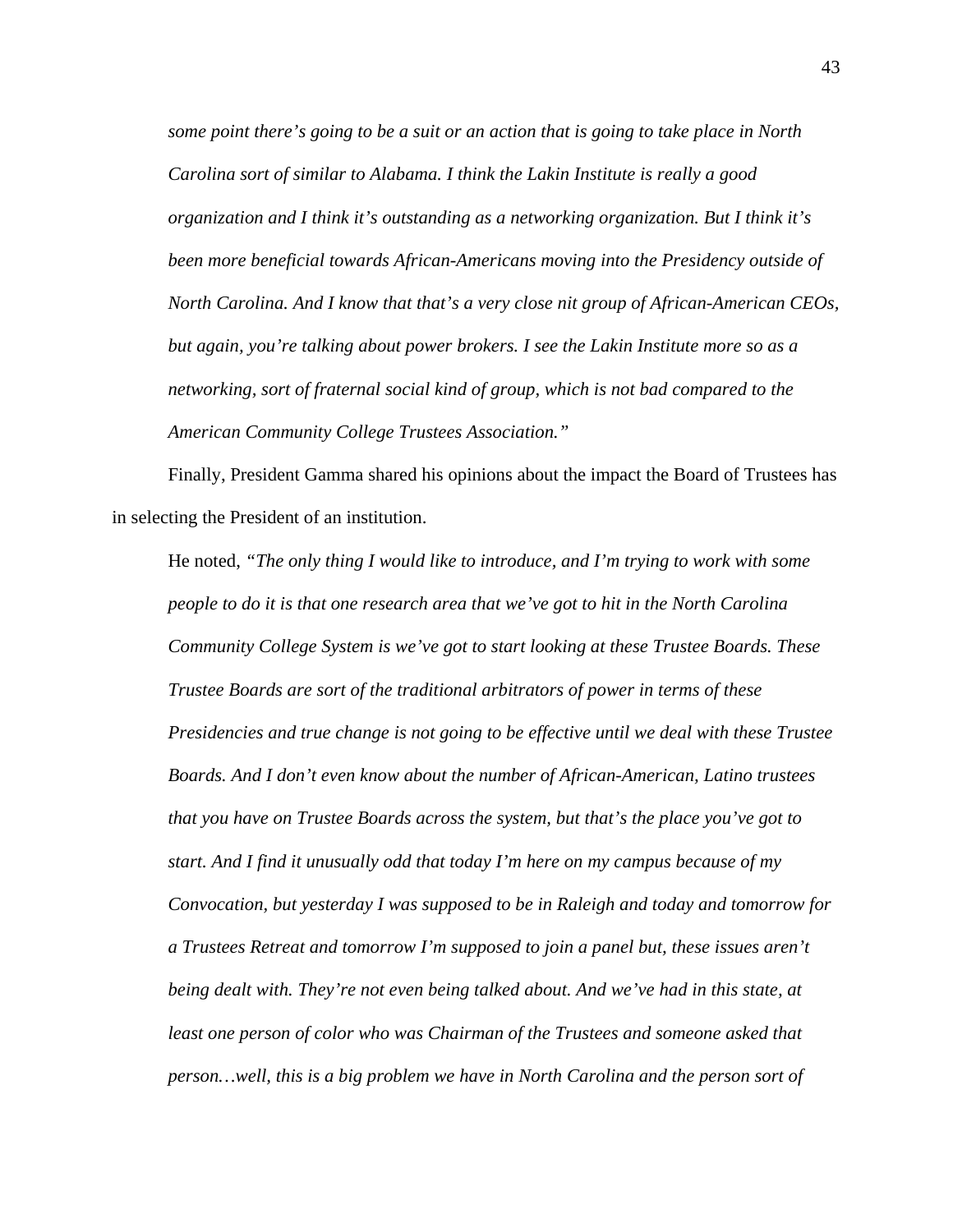*pushed that particular individual off. But my thing is, and I'll say it finally, is that you won't see any appreciable difference in African-Americans in our system on a Presidents' level and even Chief Academic Officers' level until we begin using some trustees that have an appreciation for diversity.* 

*Trustees are appointed by 3 appointing agencies by law—the local school board (or LEA), the local County Commissioner, and the Governor. And the only requirement is that you don't miss 3 meetings without an excused absence. Those are the only requirements and there's been an emphasis on trustee education because a couple of Presidents in the last administration were fired or let go by their boards and the board's review as being bad, but there is no requirement. You don't have to have a high school degree, you don't to have any knowledge about education, you don't need to have any knowledge about business. There's absolutely no qualification other than the fact that you're appointed.* 

*Right, that's exactly how it goes. It's a place of networking and familiarity. The two weakest appointments, and the state will probably not admit this, but the weakest appointment of trustees is always from the local school board because you immediately have a conflict there. There's the strongest in administrative code . . . the 115 B (or D – UNCLEAR) state law that governs community colleges. There are more stringent requirements put on what the school board appointment can and cannot do, and not on the other two because the school board and the community college vie for money from sometimes the same sources. But what we've found in the state is that the Presidents talk informally – the weakest appointments have always come out of the school board. And the next one is probably from the County Commission. And the stronger appointees are*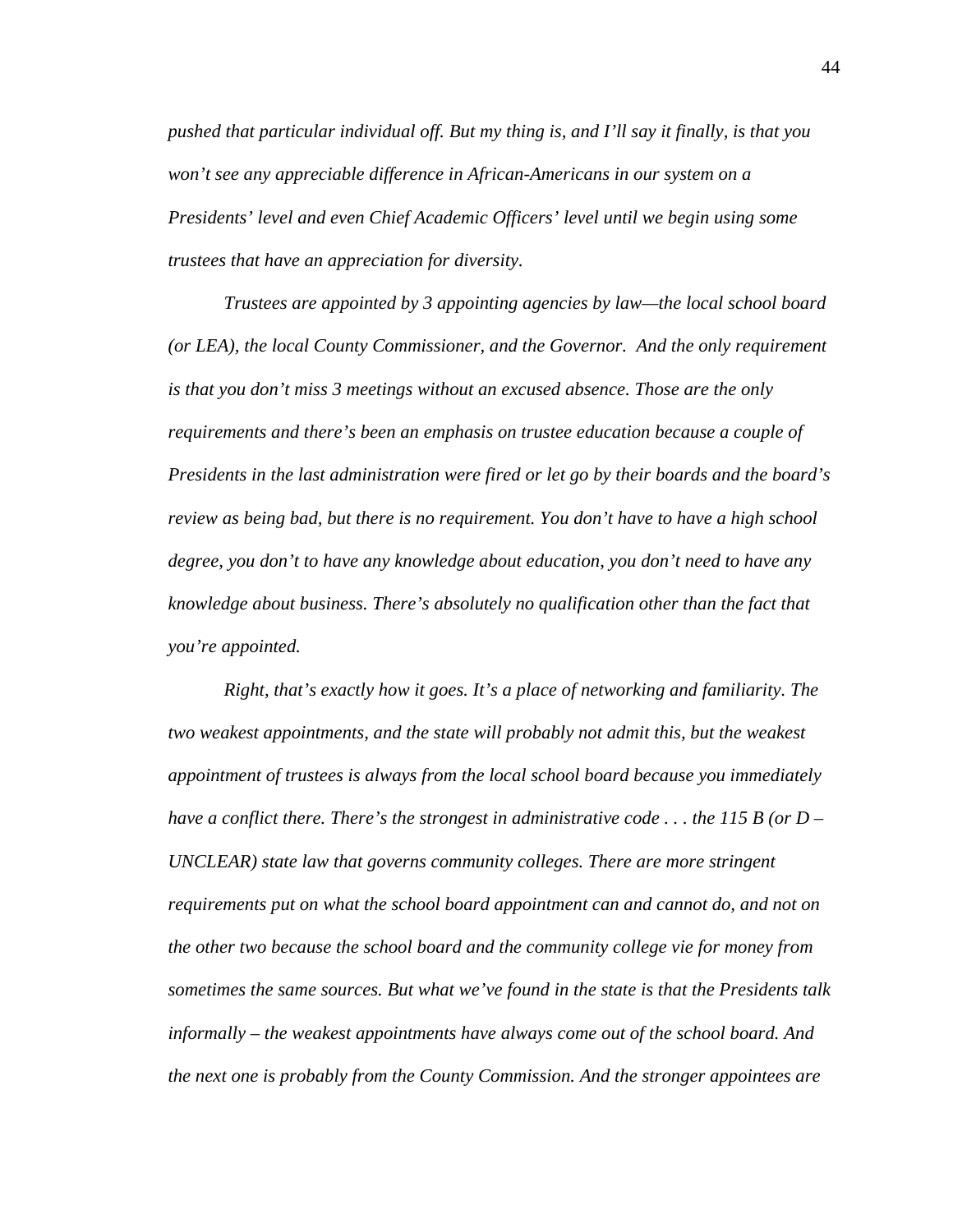*usually Governors' appointees. Most of those people have either some business dealings or they have some level of notoriety or prominence compared to appointees from the other two areas. And you really get to the point that it can really cripple a community college because there are issues as to whether the trustees not knowing that their role is governance as opposed to administration and for little schools like mine, it's a significant issue."* 

**President Delta** *(The Visionary)***.** President Delta was president of a community college that had a student population that represented more than 100 countries. He sees the high enrollment and ethnic and cultural diversity of students as one of the community colleges' critical challenges. He thinks the fact that the faculty and senior leadership are not reflective of this shift is a problem that the community college must take decisive and swift action. He notes, *"So we see significant numbers of ethnic diversity and gender diversity, which means that there needs to be comparable diversity in the leadership. And it has to be planned for as early as possible."*

 He thinks that middle to senior administrative leadership tracks should be established in a formal fashion, so emerging leaders can be identified and developed from the academic and student development ranks. President Delta believes that the Board of Trustees play a significant role in moving this agenda forward because the Board of Trustees is the primary body with the level of influence to make the selection process of presidents more progressive and inclusive. Any steps toward this direction will make the college stronger within the NCCCS as he thinks the System on a whole has the talent that is unfortunately not being developed and lost to other community college systems, the university and private sector.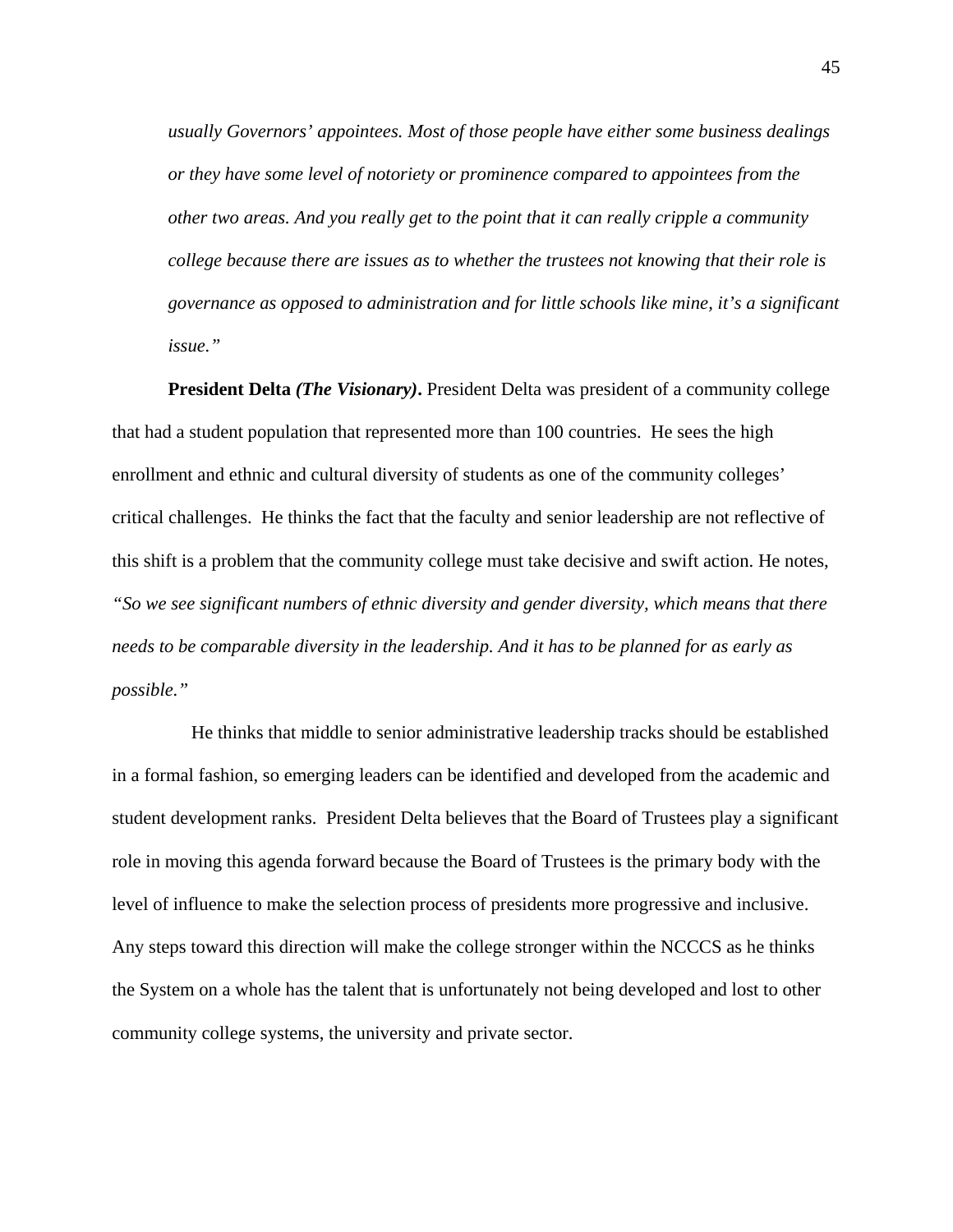President Delta reflected on his own experience of being recruited from outside the state of North Carolina into a lucrative fellowship program by the General Assembly created to identify leaders specifically outside the state for upcoming positions within the NCCCS. This rare opportunity granted President Delta an experience to work closely with faculty, staff and college senior leadership to develop an understanding of the NC System and decide on where he could best utilize his talent and leadership abilities within the System. The fellowship also included a six week internship at five different community colleges across the state of North Carolina.

He explains, *"My concern is that there needs to be a concerted effort lead by the State Board and brought to the Trustees so that every college is providing identified opportunities to assert potential administrators and presidents to be mentored and have an opportunity to advance and prepare to be a president."*

President Delta stated that we are far removed from the early years of the community college when most of the presidents came from the public school system and were vocational educators. The challenges discussed in the question prompt, according to President Delta are complex, multifaceted and are time sensitive. The leadership preparation model needs to match the complexity of problem in decisive and deliberate leadership preparation and mentoring programs, much like the military and professional athletics.

As a former military officer, President Delta described the imbedded mentorship given to West Point graduates. He explained that distinguished ROTC military graduates are offered a regular army commission, which is the same as West Point graduates. However, West Point graduates have the advantage of being mentored by other West Point graduates to show them the ropes and get their careers started on the right track.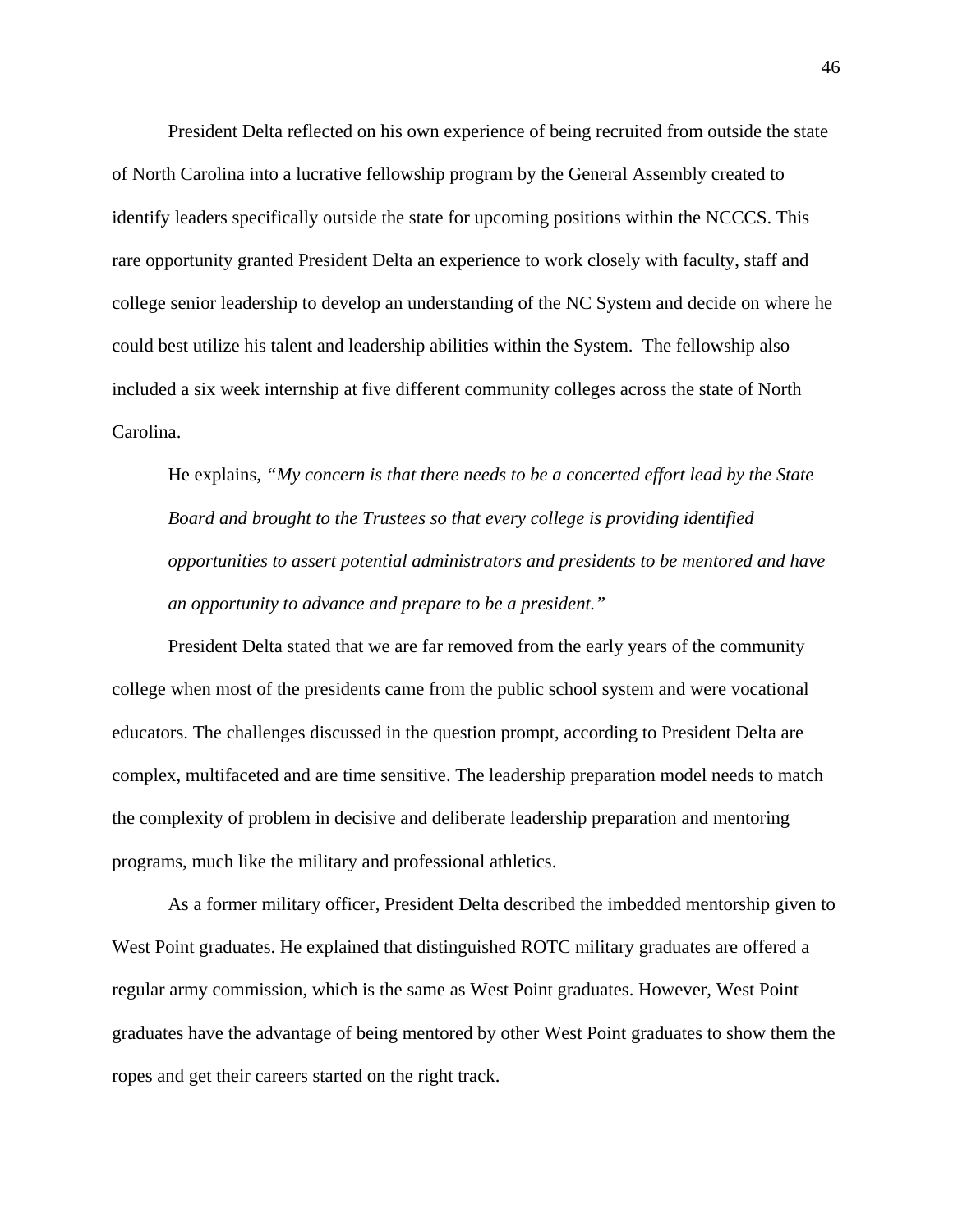President Delta stated*, "The community college should follow this design and pair talented emerging leaders with experienced administrators early so the knowledge and expertise can be retained as those reaching retirement age leave the system. The Lakin Institute was designed to address the issue of giving emerging leaders within the community college a chance to be mentored over time and to grow within the community college with a high degree of support and guidance. So when we got together it was sort of like a support group…But then we sort of grew and got stabilized and said we need to figure out a way to get more African-Americans into these positions. We need to start mentoring them. There were two goals of the Lakin Institute…To provide a way so we could get some of the promising, young administrators and instructors together to provide professional development. To help them identify opportunities on their campuses and to help them understand what it takes to be a president and to start serving as mentors. The other good part about us getting together was to share information about key positions at our own colleges. Some of the presidents that sort of needed talent could see these aspiring folks in action.* 

*A more aggressive action taken by the community college could be designed similar to*  what is known as the Rooney Rule in the National Football League. The Rooney Rule, *was started by the late Art Rooney who was the owner of the Pittsburg Steelers to address the low percentage of National Football League African-American coaches as opposed to the high percentage of African-American players and lower level staff members. Explicitly, the NFL developed a rule that a team had to interview at least one minority candidate before the final selection for the team coach could be made. So the irony of the Rooney Rule was I guess four years ago after Bill Coward retired, Pittsburg was looking*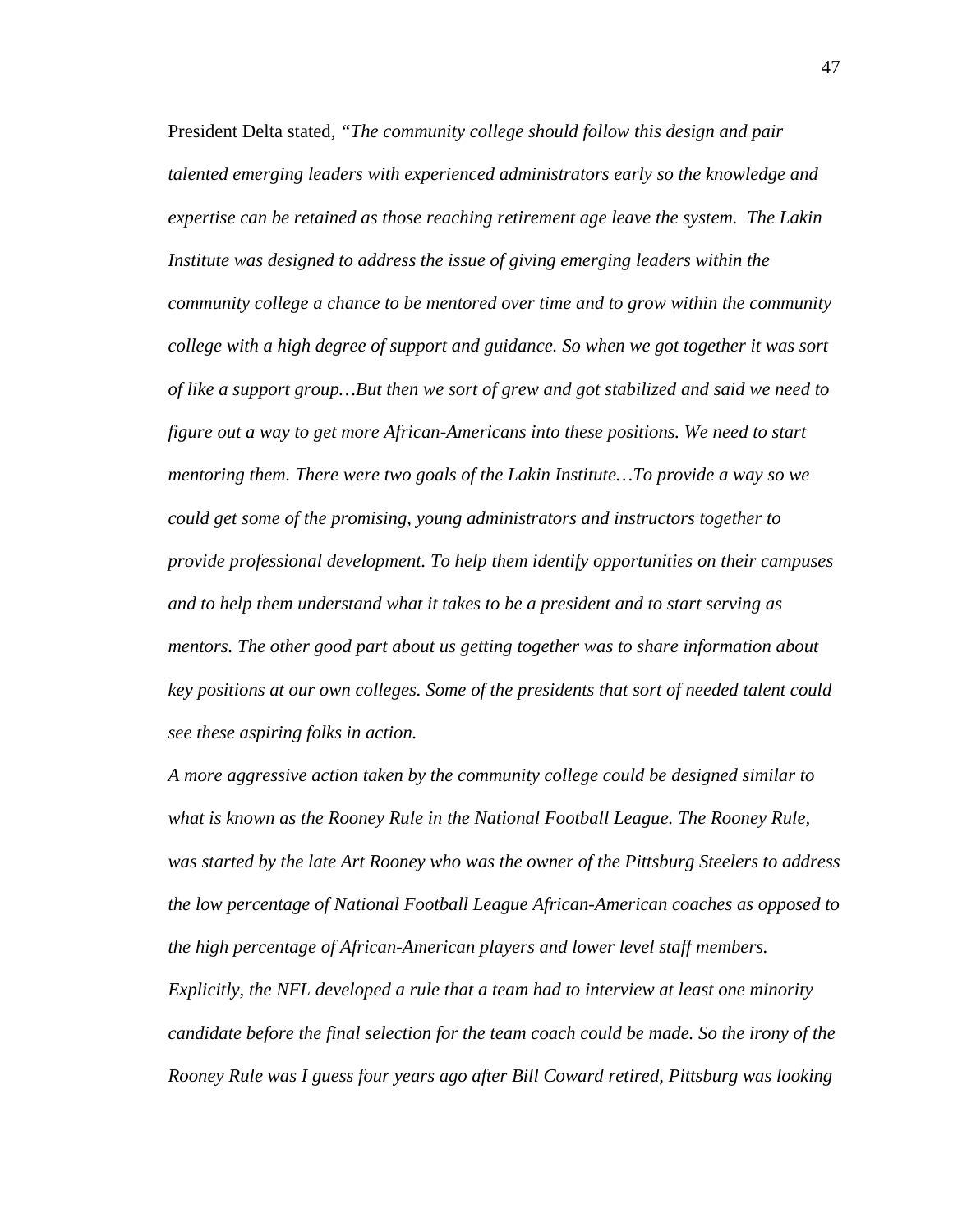*for a head coach where the Rooney Rule originated. They had two internal candidates that they wanted to pick. One was Russ Grimm the offensive line coach and Ken Whizenhunt who was their offensive coordinator. And so Pittsburg was trying to decide which one of those there were going to choose. Well because they had to abide by the Rooney Rule that had to invite one Black candidate in and they invited Mike Tomlin in." Mike Tomlin, who was brought in just to fulfill the Rooney Rule blew them away in the interview. As I said, they were trying to decide between the two internal candidates. So Tomlin blew them away and only because they had to interview him and what does he do? He wins the Super Bowl his second year and he takes them to the Super Bowl this past year. So sponsorship is important. But if you can get candidates in the position they can themselves make a case for their credentials. Tomlin never would have gotten that job if it wasn't for the Rooney Rule because they never would have interviewed him. They were going to select from within. But I think that is the best example I know this whole sponsorship. Essentially, the Rooney Rule was his sponsorship. And by the way they called Tony Dungy to give them the name of a promising Black coach to interview. And every one of the Tony Dungy Black coaches is a Dungy protégé. Dungy was the head coach and he was the one who sponsored them. To Tomlin. To Lovie Smith in Chicago. They all were sponsored by Tony Dungy. He is the best example of sponsorship. And responsible sponsorship I know. And I respect the man for it. He didn't quit. He got to the Super Bowl and did the job. But he sponsored others. That analogy works well for the way it should work in the community college. So there should be a Rooney Rule for Boards. If they are selecting a president they should be forced to interview a minority candidate for a Dean's position or Vice President. Because until if they won't voluntarily*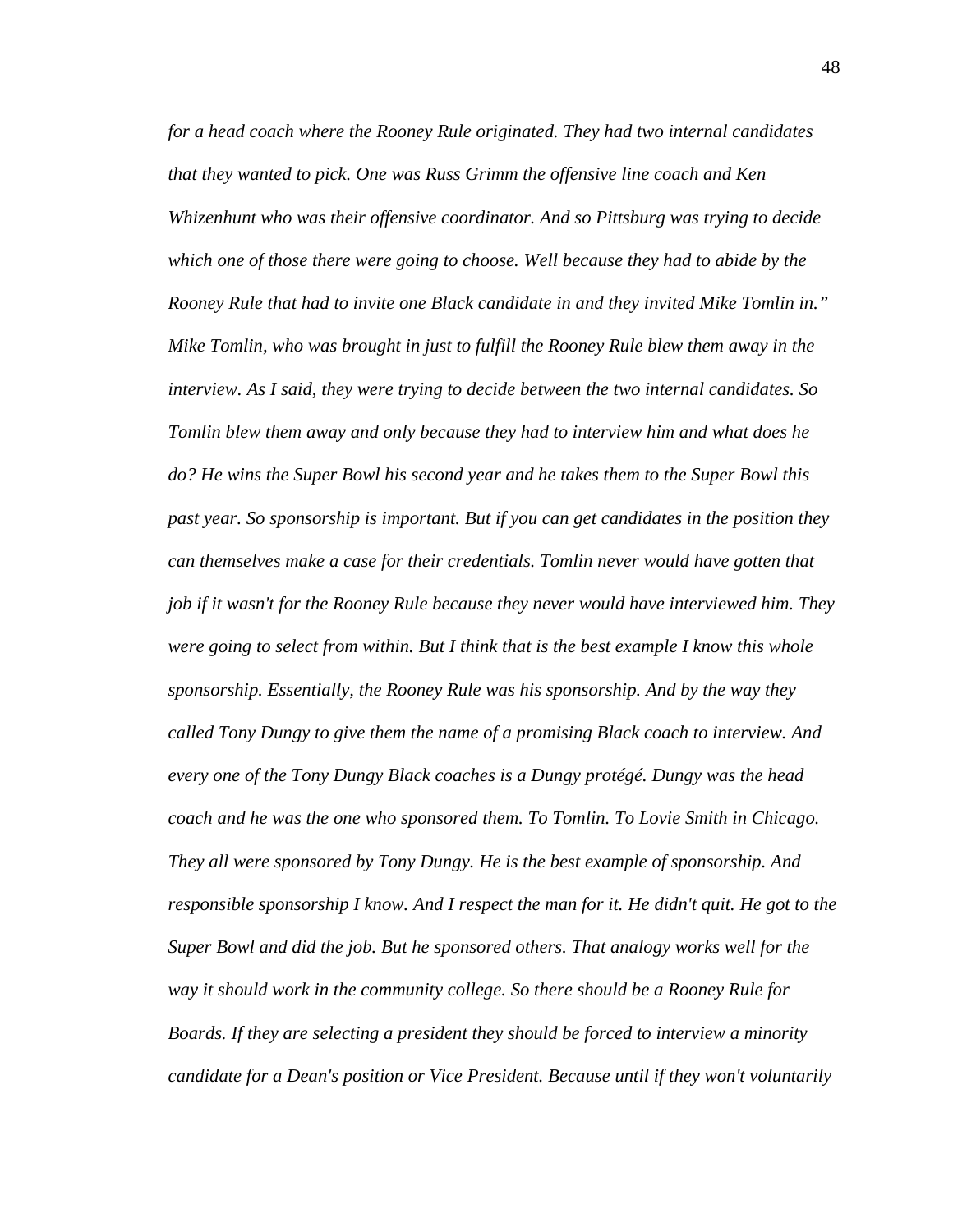*open it up to look for good talent, they will have to be forced to interview promising candidates of color. Many of these Boards won't reach out to see what's out there."* 

In review, President Delta thinks the measures taken by the community college to ensure minority candidates have the opportunity to interview for the position of president should be supported and mandated by the Board of Trustees.

**President Epsilon** *(The Protégé)*. President Epsilon believes the strategies employed by the NCCCS to enhance the professional development of emerging community college leader needs to be targeted, outlined and intentional. He started his community college career in student services, but believes the unique experiences in being mentored, developed, and guided opportunities have played a significant role in becoming a college president.

President Epsilon was granted a doctoral fellowship that not only paid for his doctoral education, but also gave him access to a cohort of other emerging leaders within the state of North Carolina who have all acquired senior level positions across the state and around the country. Since completed his doctoral fellowship, he has been a featured speaker for the Future Leaders Institute through the American Association of Community Colleges, the Hockaday and Hunter Leaders Institute through the North Carolina Community College System, and has presented for the Lakin Institute which is a minority leaders training and development institute through the National Council of Black American Affairs, a subcommittee of the American Association of Community Colleges.

He recalled the time early in his career when a Caucasian male community college president was direct in letting him know that he intended to mentor him toward attaining a college presidency. The president put him in situations where he could learn the nuances of the role and gave him day-to-day career and personal advice that prepared him to lead an institution.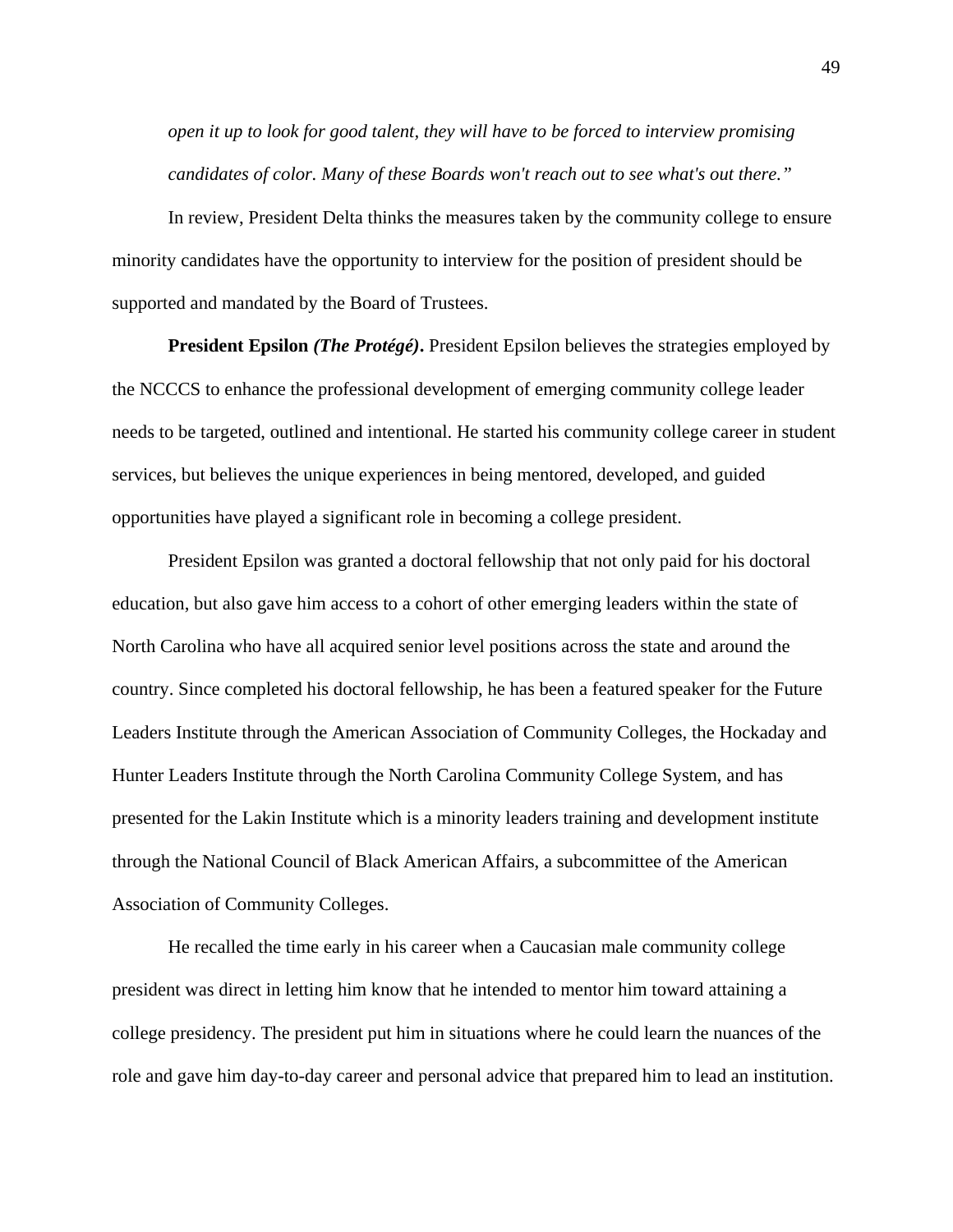This level of intentional behavior helped him development a presidential leadership mindset and increased his confidence and working knowledge. The open relationship of trust, confidence and ongoing support is what made the relationship with the mentor so valuable. This dynamic relationship was part of the reason he developed a leadership development program at his current institution that is open to college and community leaders.

Mentoring future leaders within the community college is important to President Epsilon, as he tries to communicate or meet with 13 protégés on a regular basis. He gives insight as to how an interaction takes place.

He states, *"I may get a call and they'd say, What do you think about this? There are even a couple [of people] on my campus that I have put under my wing. They say they don't want to move up and I tell them [that] I see potential in them and encourage them to go to a workshop and sit down and talk, just to see how things are going. This begins the process of mentoring."* 

#### **Summary of Findings**

Although the experiences of each of the African-American male community college presidents is unique, some of their opinions and perspectives of what the NCCCS need to do to prepare the next generation of leaders reveal some clear similarities. Gaining perspectives of their experiences which expanded over three decades from the 1980's though 2000 illustrated some unfortunate training, preparation, and development points of stagnation. In essence, not much has changed in these areas from then to now for an African-American male to become president within the NCCCS. The need for the mentoring of potential leaders is a consistent opinion from each of the participants. Moreover, career sponsorship, as a more involved and intentional professional development tool which should be utilized more as a practice, was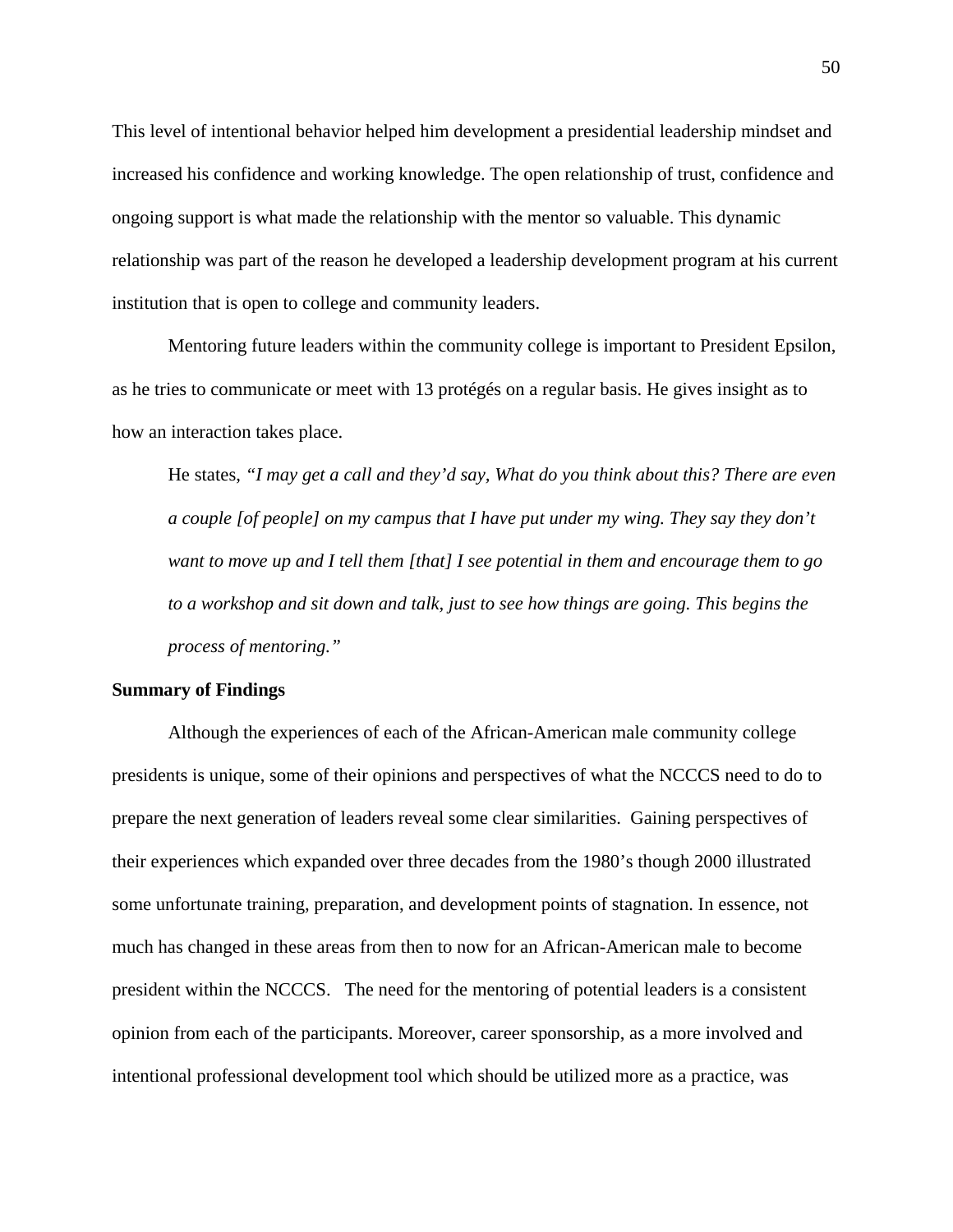mentioned by three of the five participants as critical in their being prepared for and ascending to the office of college president and as an area in need of more focus and study in the future.

The salient points of the President Alpha interview can be separated into three areas. Informal mentors can be as influential as formal mentors in the life and careers of college presidents. President Alpha highlighted a verbal exchange with a former college professor who indirectly solidified his decision to work toward becoming a community college president. This individual, as described by President Alpha, was not highly thought of by the President Alpha. Moreover, their relationship was seen as antagonistic at best. Nevertheless, this person contributed to President Alpha's growth and development as a community college leader and is still influencing his decision making process today as a community college president in that he is sensitive to even the subtle nuances in the relationship one has with potential leaders. The power this carries cannot be understated.

President Alpha mentioned the high level of importance and decision making power that is held by the Board of Trustees of a community college. The Board of Trustees, in his opinion, is perhaps the group who needs to be trained to be open-minded and inviting to the prospect of their colleges being lead by underrepresented groups such as women and diverse ethnic and racial groups. This same opinion was strongly stated by four of the five presidents I interviewed. Four out of five of the presidents shared that the Board of Trustees is the gateway to change at the presidential level and holds the power to move a college forward, or move the college backward in racial diversity in the upper levels or leadership.

The final point raised by President Alpha is the importance of leadership development organizations such as the National Council of Black American Affairs who co-sponsors the Lakin Institute. The opportunity for leaders in training to learn about emerging leadership issues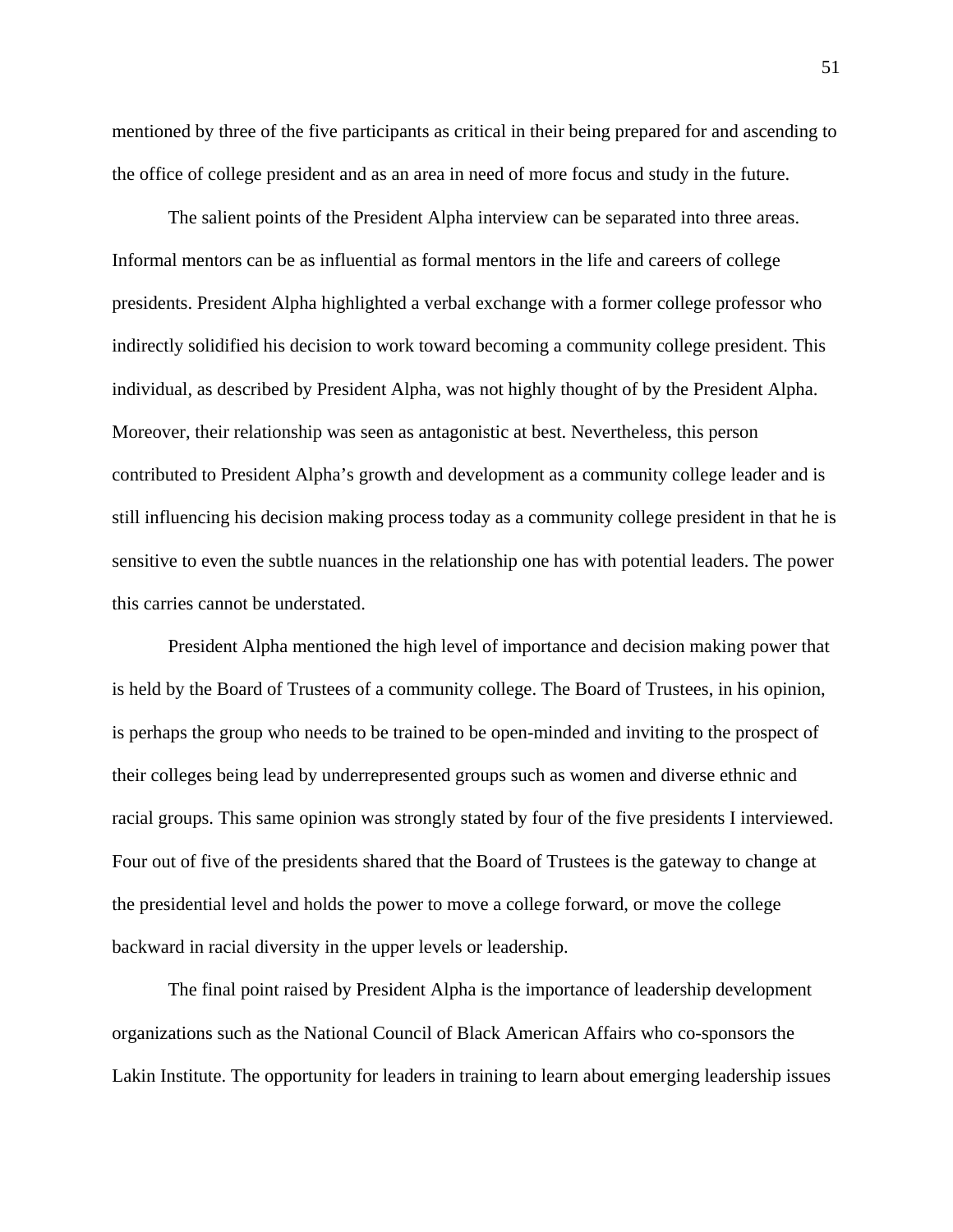and having a space of time to work with current and former community college presidents is critical for emerging leaders. Becoming aware of and learning how to lead the institution through these issues is a skill, according to President Alpha, that is developed over a long period of time and requires having a trustworthy bank of formal and informal mentoring relationships to hone this skill. One of the best ways he thinks these relationships can be developed is through organizations that are designed to mentor and train emerging and current leaders. The benefits of training and development organization and academies were shared by all five of the participants who participated in the interview.

President Beta had the unique experience of becoming a community college president without the benefit of formal or informal mentoring. Nevertheless, he feels that mentoring is important to the development of emerging leaders and can be of great benefit to community college presidents, particularly those of underrepresented groups. He attributes this situation primarily to the fact that for one, community colleges were just becoming popular when he went to college. Secondly, there were not many, if any African-Americans in senior-level positions in the state of North Carolina when he started his community college career. He added that he always felt comfortable with his professional peers who were mostly Caucasian and supported by the North Carolina Community College System Office, but he did not know of or was directed toward organizations, academies, or institutes that could develop and mentor him as a community college president of color.

The second major point discussed by President Beta is that any current or aspiring community college president need to realize that the social and academic landscape of secondary education has changed forever and is in a state of crisis. This situation demands that the college leaders, particularly the president, need to be well versed and trained to lead the institution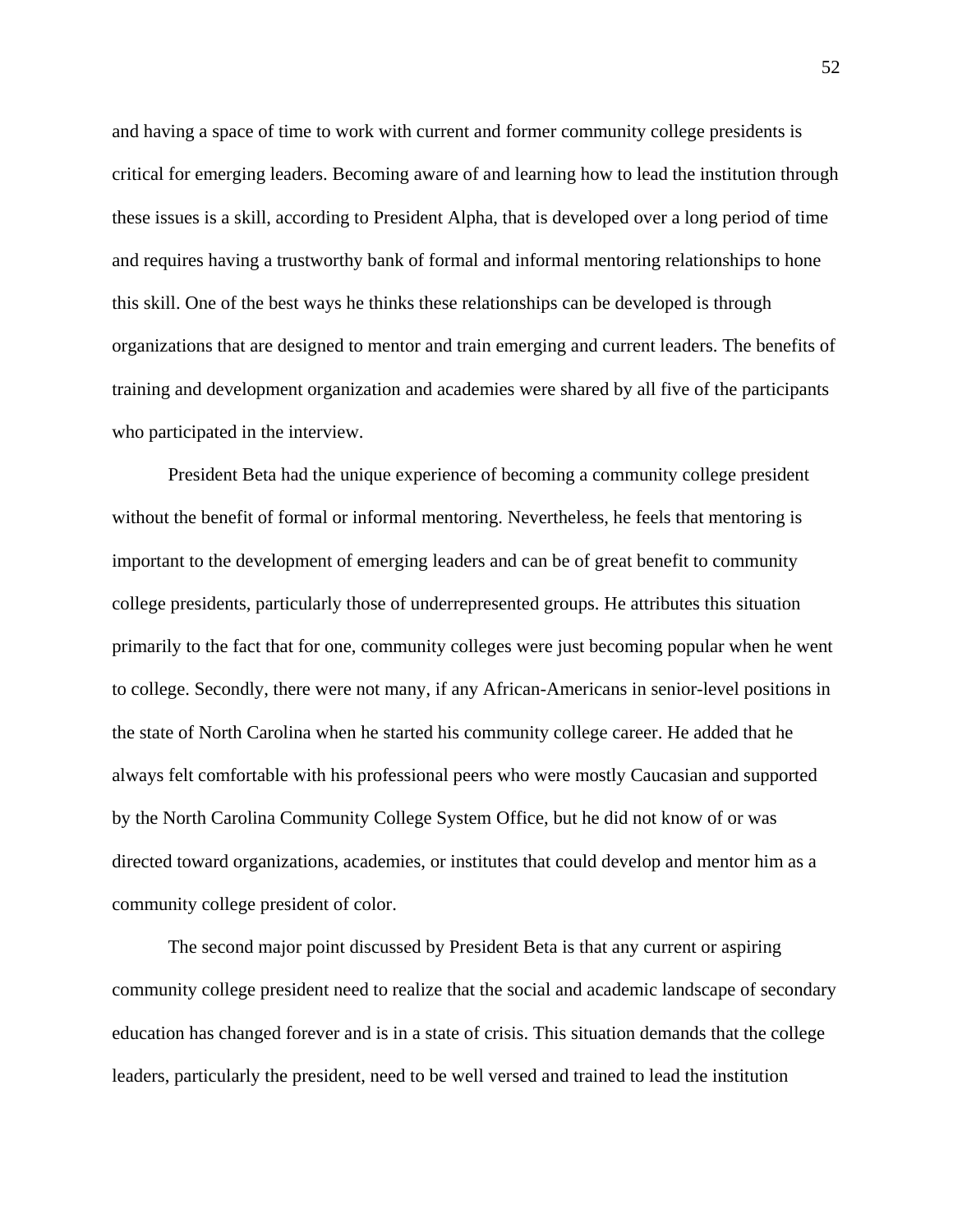through this evolution. Doing this, President Beta added that it would be better if the person is mentored either formally or informally.

President Gamma described his plight toward community college president as intentional and traditional, as opposed to President Beta. He stated that he has what one would consider the expected slate of career experience, degree attainment, career experience on the curriculum side of the college which progressed gradually in title and responsibility over a 20 year period in the community college system of North Carolina. President Gamma thinks that the North Carolina community college system should focus on the talent and critical issue identification if it is be a success educational enterprise for the challenges and students over the next fifteen years. The community college president, he described, *"needs to be more of a generalist who knows a respectable amount about a broad range of issues and trends."*

Furthermore, President Gamma defined a third level of mentor that was not revealed in the literature review. The unintentional mentor, in addition to the formal and informal mentor is just as important and can aid underrepresented groups toward attaining the office of college president. The unintentional mentor can deliver key advice, information, career direction and support that are considered beneficial by the mentee either at the time of reference or upon reflection many years later. In this respect, the unintentional mentor is not even aware of his or her significant contribution to the decision making process and career life of the aspirant, but is given credit nonetheless.

Informal mentoring is just as powerful to President Gamma. The informal mentor can have the power to "put forward" the mentee as it relates to promotions and opportunities. Although the relationship between the mentor and mentee is not defined, the mentee can benefit from a casual phone call, positive word, or advise the informal mentor gives at just the right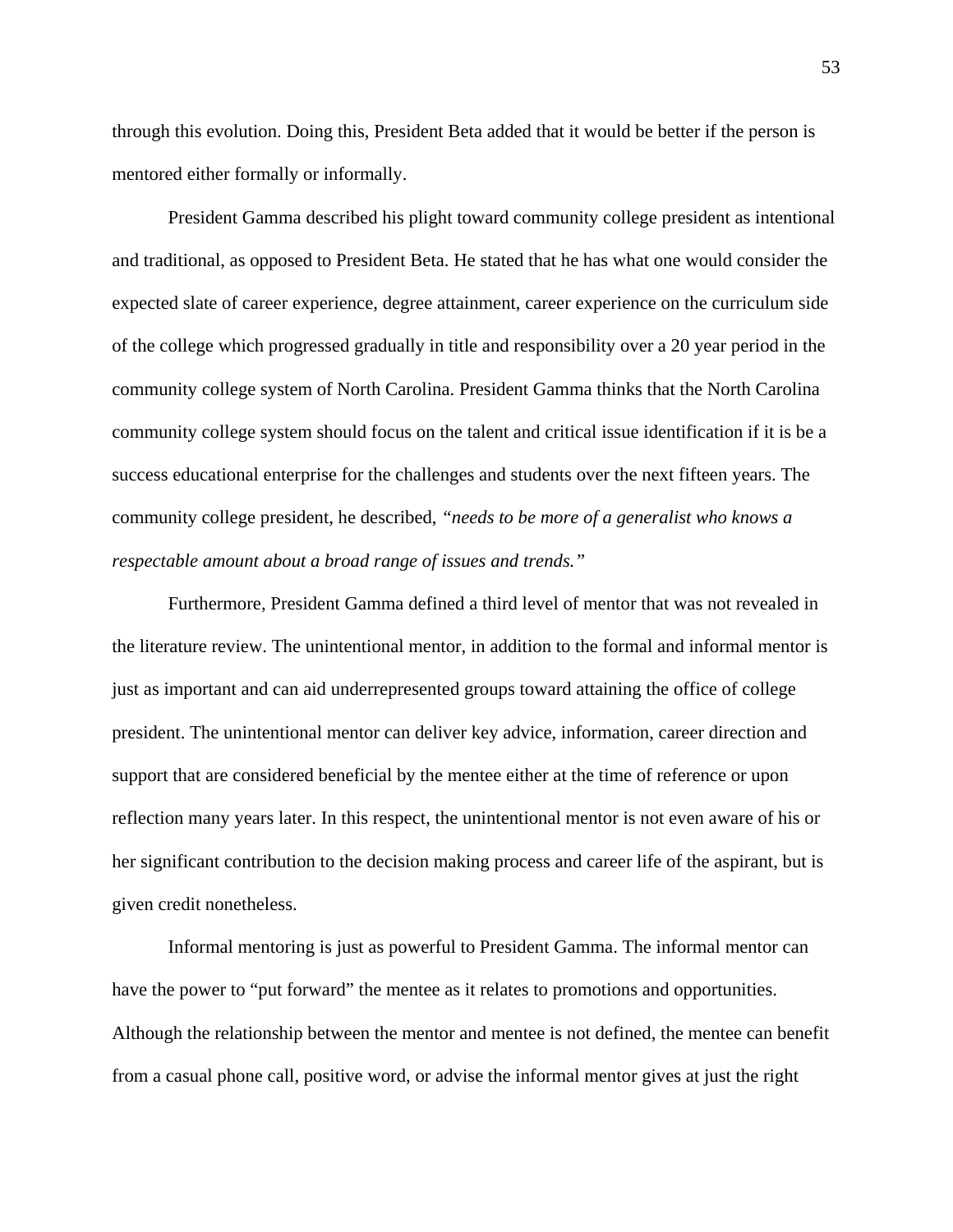time. He described such a relationship he still has with an individual who has been extremely beneficial to his career becoming a community college president. The two rarely talked, do not consider each other close friends, but he always felt he could call the person for good advice when he needed it most. The mutual respect for one another is all they had and all they needed to create the perfect situation of mentor/mentee benefit.

In conclusion, President Gamma views organizations like the Lakin Institute as extremely beneficial to preparing leaders of color, but needs to be utilized more. He added that although the institute is well known and embraces the general goal of mentoring community college administrators of color, the program needs to not only work with potential and current senior administrative leaders, but should take the message of inclusion to the group who has the ultimate power in selecting college presidents. This group, as was aforementioned, is the Board of Trustees for a community college and the United States Association of Community College Trustees. For the NCCCS to remain competitive, it can no longer lag behind other premier community college systems who can legitimately claim more gender, racial, and ethnic diversity among the mid-level and senior-level administrative ranks in states like California, Texas, Florida, and Ohio. North Carolina's growing Hispanic population and increase in African-American student enrollment is evidence that the leadership must respectively reflect change and diversity.

President Delta is an advocate of establishing system sponsored training and talent identification initiatives. Creating a pipeline of leaders who have a proven track record of work, commitment, and leadership within the North Carolina community college system is the best way to address the critical issues of increased enrollment, decreased funding, student population and the need of relevant educational programs that can translate into employment.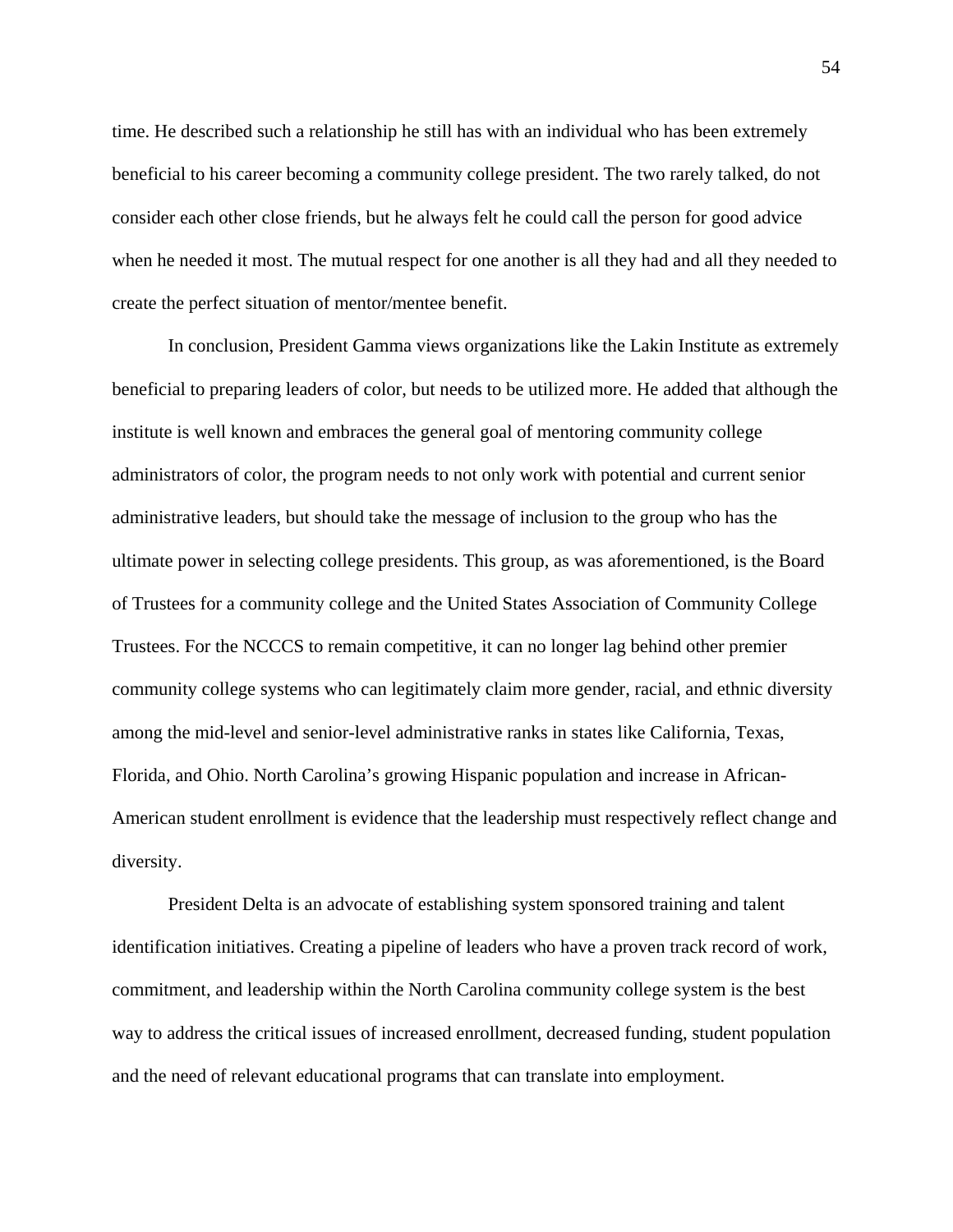President Delta recognized the importance of educating the Board of Trustees and the State Board on identifying talented community college administrators and retaining the talent within the state of North Carolina. He feels that the state of North Carolina has not established precise means of training and developing leaders. He states that fellowships, internship programs, and formal mentoring relationships should be an automatic and intentional investment of the NCCCS if the state is to transcend forward. The opportunity to receive valuable feedback from established and experienced leaders within the system and from organizations such as the Lakin Institute should be a standard component of leadership preparation.

Finally, the most compelling and aggressive concept President Delta proposed is establishing a mandatory rule that a candidate of color or underrepresented group be interviewed for all presidential positions. He says that unfortunately, this is the only way credible and experience candidates for color will have the opportunity to be interviewed. The Board of Trustees holds the principle power in deciding who has on opportunity to interview for president. He states that getting on the radar of the Board of Trustees is the first critical step that many potential leaders of color will not have.

President Epsilon provided the most substantive information on how he has benefited from formal mentoring. He shared personal examples of how the concept of sponsorship, in conjunction with mentorship, is beneficial and what he is doing personally within his institution to prepare emerging leaders who work within his institution and live in his community. He declared that although he did not have career aspirations of becoming a community college president, however when he began his career on the student development side of higher education, having a mentor who identified and developed him early in his career paved the way toward becoming a president.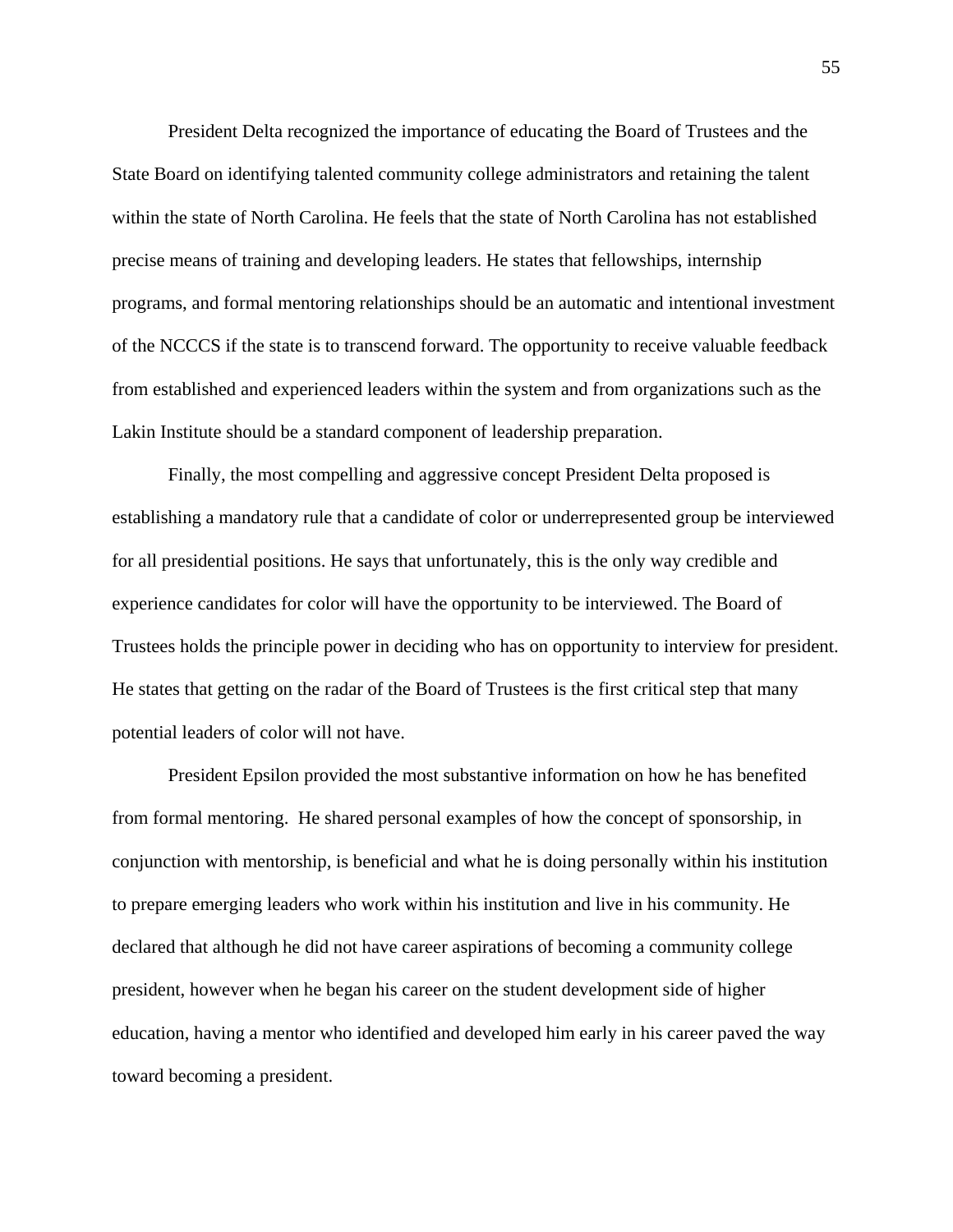President Epsilon does not think that a mentor has to be the same race or gender as the protégé. He used himself as an example by pointing out that out of the seven individuals who have served as either formal or informal mentors throughout his career, four were female, four were Caucasian males, one is a Caucasian female, two were at least fifteen years of age older, and all worked in higher education.

A second major point from President Epsilon's interview that is significant is that he was selected for a doctoral degree fellowship which not only provided financial assistance toward attaining a terminal degree, but was created for the sole purpose of identifying and developing promising leaders from underrepresented groups under a community college specific curriculum at a UNC system college. The fact that three of the five participants in my study where a part of similar fellowships and that almost all of the students in his fellowship cohort currently are or have served as a community college president in North Carolina or across the country is significant. Fellowships to identify, educate, and develop the leaders desired by a community college system is an initiative four out of the five participants mentioned and stated was necessary during their interview.

On a final point, President Epsilon has directed his institution to develop leaders from within. His college sponsors a leadership development academy that brings college faculty, staff, and community representatives together to learn leadership theories and skills. The participants have to enroll in two courses to qualify in the program which has a twelve student maximum for each cohort class. The twelve month programs expose the participants to leadership practitioners from within and outside the community and state of North Carolina who speak on topics such as, budgeting, annual planning, institution goal setting and the everyday practice of leadership. His institution initially received a Kellogg grant to fund the program, but has sought, received and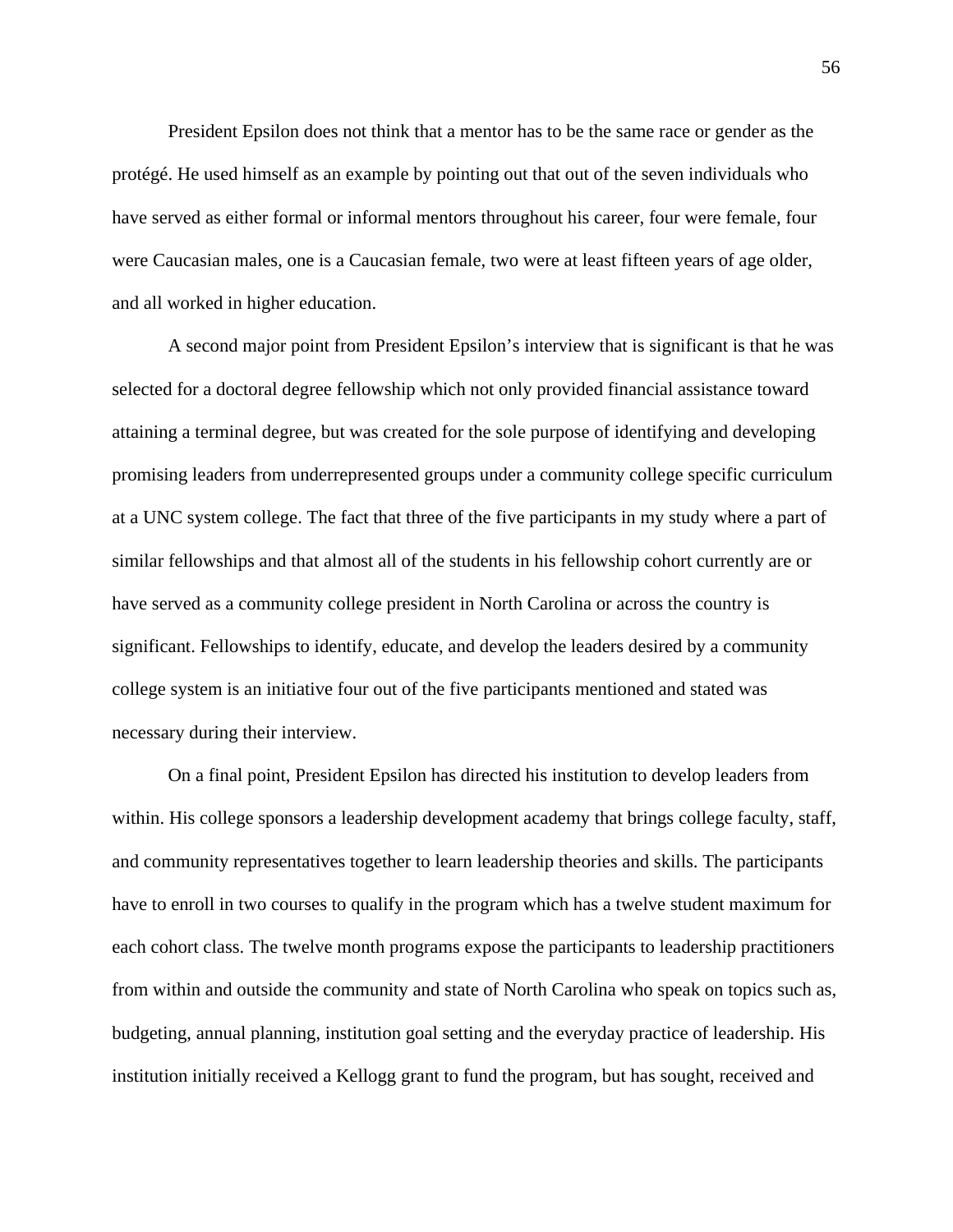continues to receive ongoing financial and resource support from local business and industry contributors.

Understanding the socio-cultural factors that exist which prepare and train underrepresented groups is important in preparing the next generation of community college leaders. The anticipated retirement increase of community college faculty and administrative staff is creating a leadership gap which leaves the community college vulnerable to the multidimensional issues of increased enrollment, decreases in state and federal funding, and the variety of pressures students face.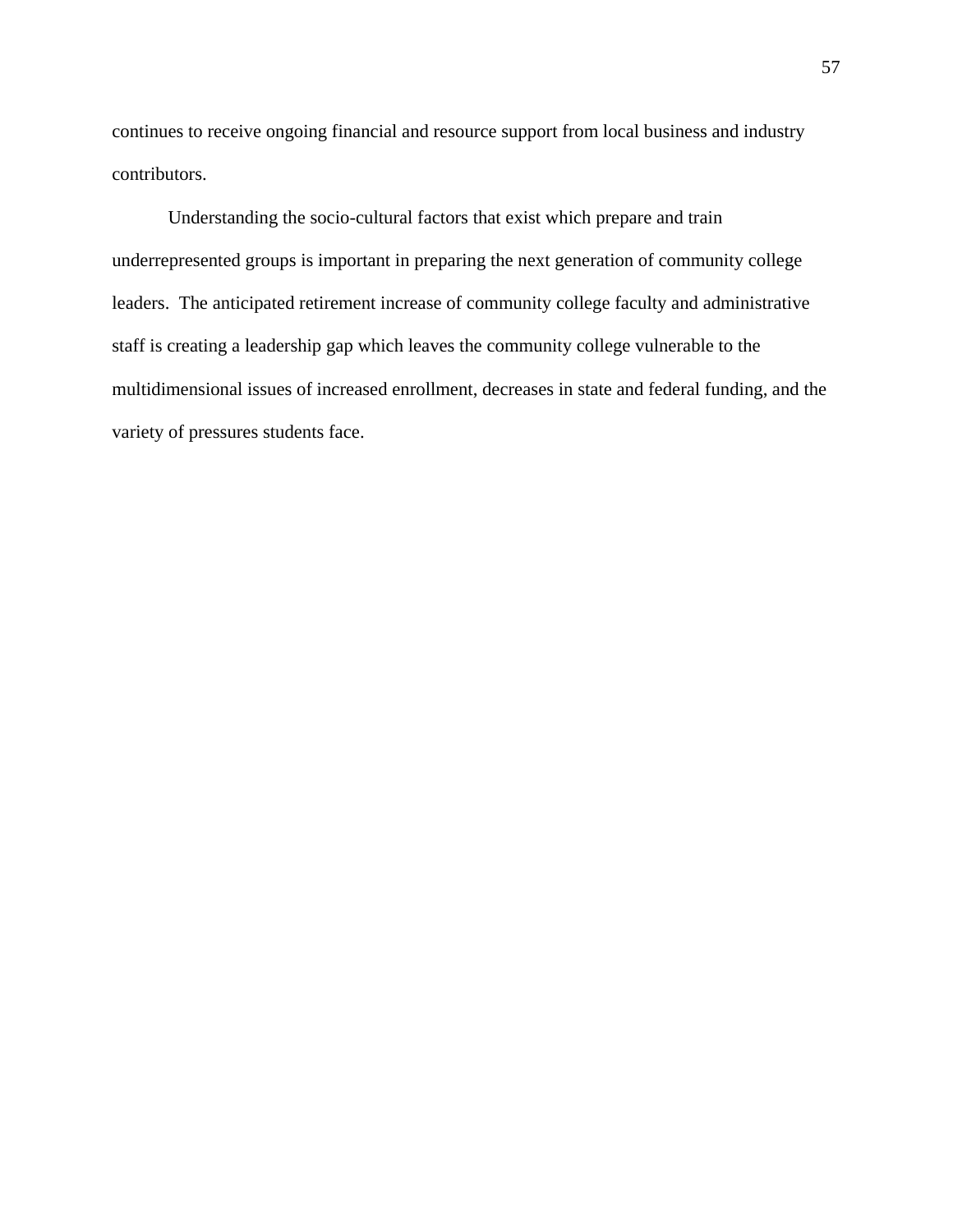### **CHAPTER 5**

## **Discussion and Implications for Research**

### **Practice Implications**

The goal of the study was to examine the impact of mentoring on the career and life of African-American male former and current community college presidents of a single state system. The findings of the study revealed that the participants each had very unique experiences on the road to the presidency, however certain aspects of their experiences where also similar. Although all but one of the participants identified a significant formal or informal mentor throughout his community college career, all agreed that establishing a formal and informal mentoring relationship is important to one's professional development and success as a community college change agent and institutional leader. All of the participants expressed that the increase in the racial and ethnic student population of community colleges warrant a serious attempt to mirror this growing demographic in the instructional and administrative positions of the community college.

Leadership development programs often focus on competencies like communication skills, resource management, collaboration, and organizational strategy, but the study has revealed that this is just the first step in preparation. Academic and experience credentials make one qualified to apply for presidential positions, but actually preparing, competing for, and attaining the office requires the additional factor of mentor-sponsor which was expressed by four of the five subjects of this study. Having a sponsor, which is a more intimate and intentional relationship than that of a mentor, transcends what the literature defines as informal and formal mentoring. A sponsor, as discussed in the narrative interviews, is one who selects the individual, commits to guiding the protégé towards the presidency, and makes a personal mission to this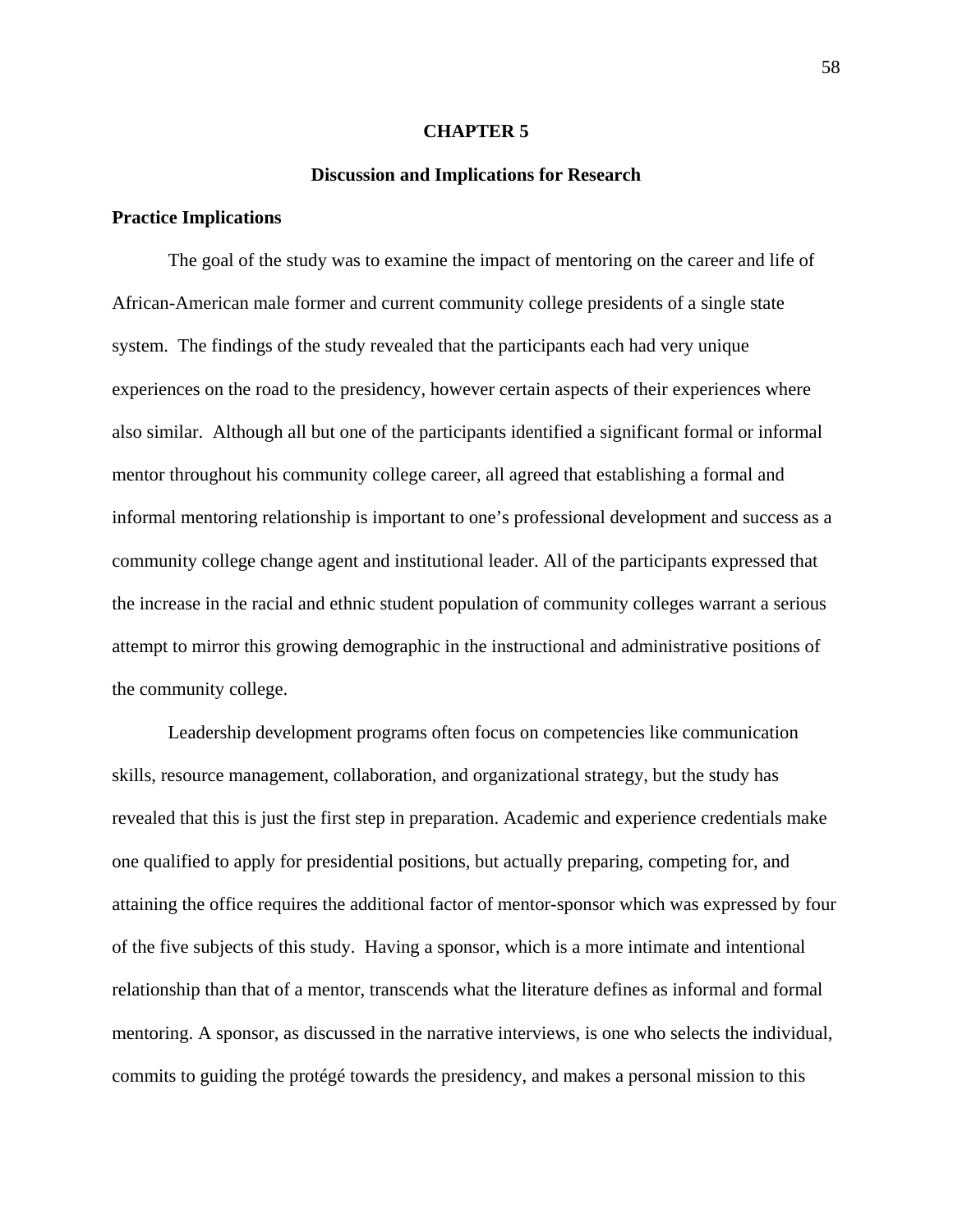effect. The sponsor not only advises the protégé on professional and personal matters, but in some cases verbally pledges that they will guide the person towards the office by helping them select the most beneficial career and educational opportunities, training programs, prestigious community and social organizational positions, and daily career decisions that will make their resume more attractive and comprehensively sound.

Professional development academies and leadership institutes are a popular forum for identifying and training talented minorities in the community college, but do not seem to have an establish pathway and standard of practice that is organized and practiced by these forums. Further research needs to be conducted on how these organizations can capitalize on almost thirty years of minorities serving as college presidents across the country and helping emerging leaders prepare for the challenges ahead within the community college. Aggressively engaging emerging minority leaders within the community college, particularly in the state of North Carolina as a focus of this study, needs to take place before the leaders with the most experience and knowledge retire and take valuable experience and information with them.

This study can also be replicated with other groups of interests within the community college who are underrepresented in mid-level to high-level administrative offices to larger sample groups deemed of significant interest to the researcher. More in depth questions can be explored in relation to mentoring such as the unique aspects and relationship dynamics of the mentoring relationship between the protégé and the mentor and even exploring the benefits of the mentoring relationship for the mentor or how the mentee specifically practices and perceives mentoring relationships with others.

This study revealed a desperate call to action for the North Carolina Community College System to make decisive investments in emerging leaders, especially in individuals from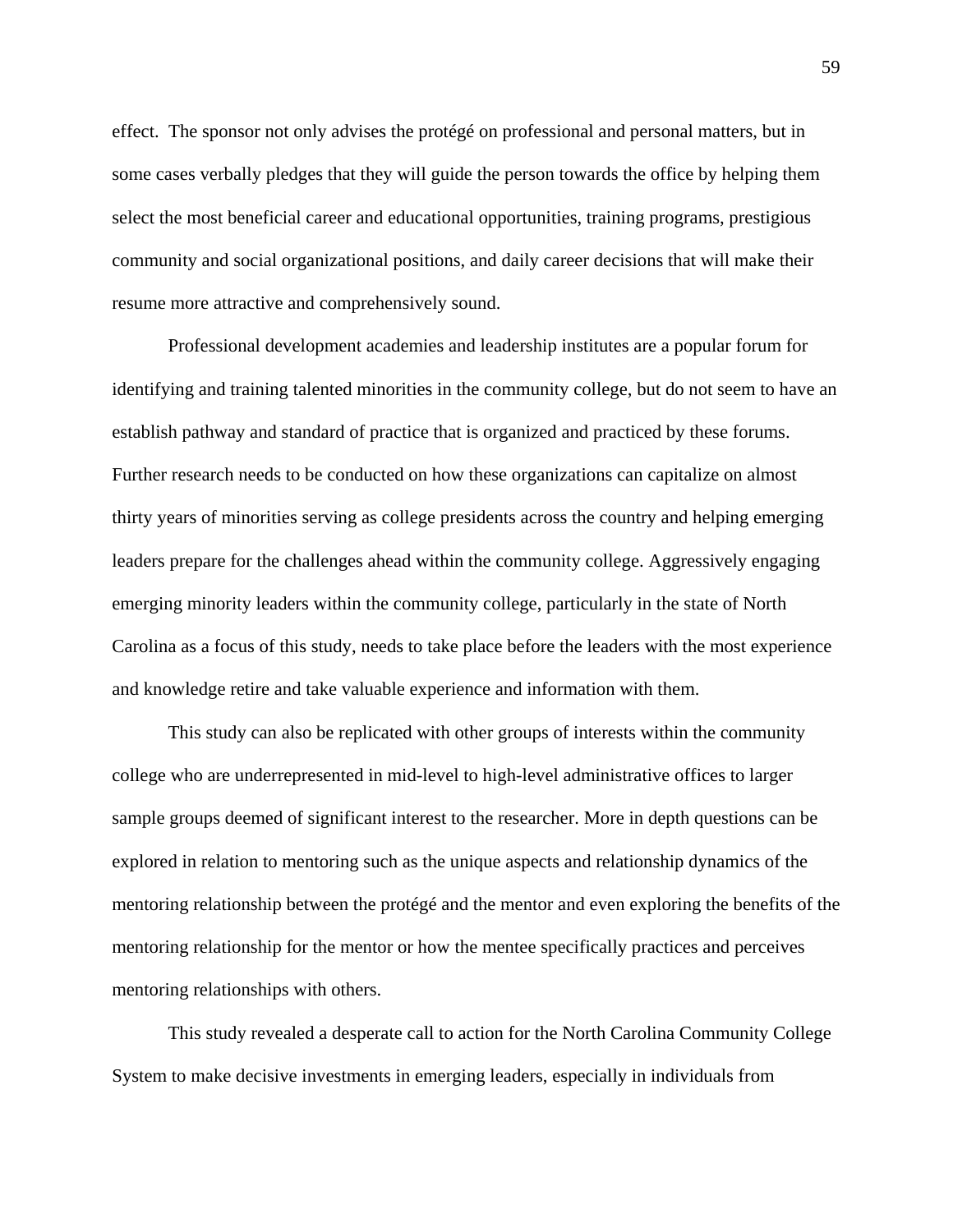underrepresented populations. The state of North Carolina at one time secured the funding and relationship with a university to train and develop leaders within the system. This project yielded two community college presidents for the state of North Carolina and a vice president for instruction according to one of the participants. Such bold initiative would address three key areas of concern discussed by the participants: 1) talent identification and a cohort support group for the participants; 2) doctoral preparation and learning the history and standards of the North Carolina Community College System challenges and issues and; 3) provided a mentoring network that two of the presidents who participated in the study state they still utilize today.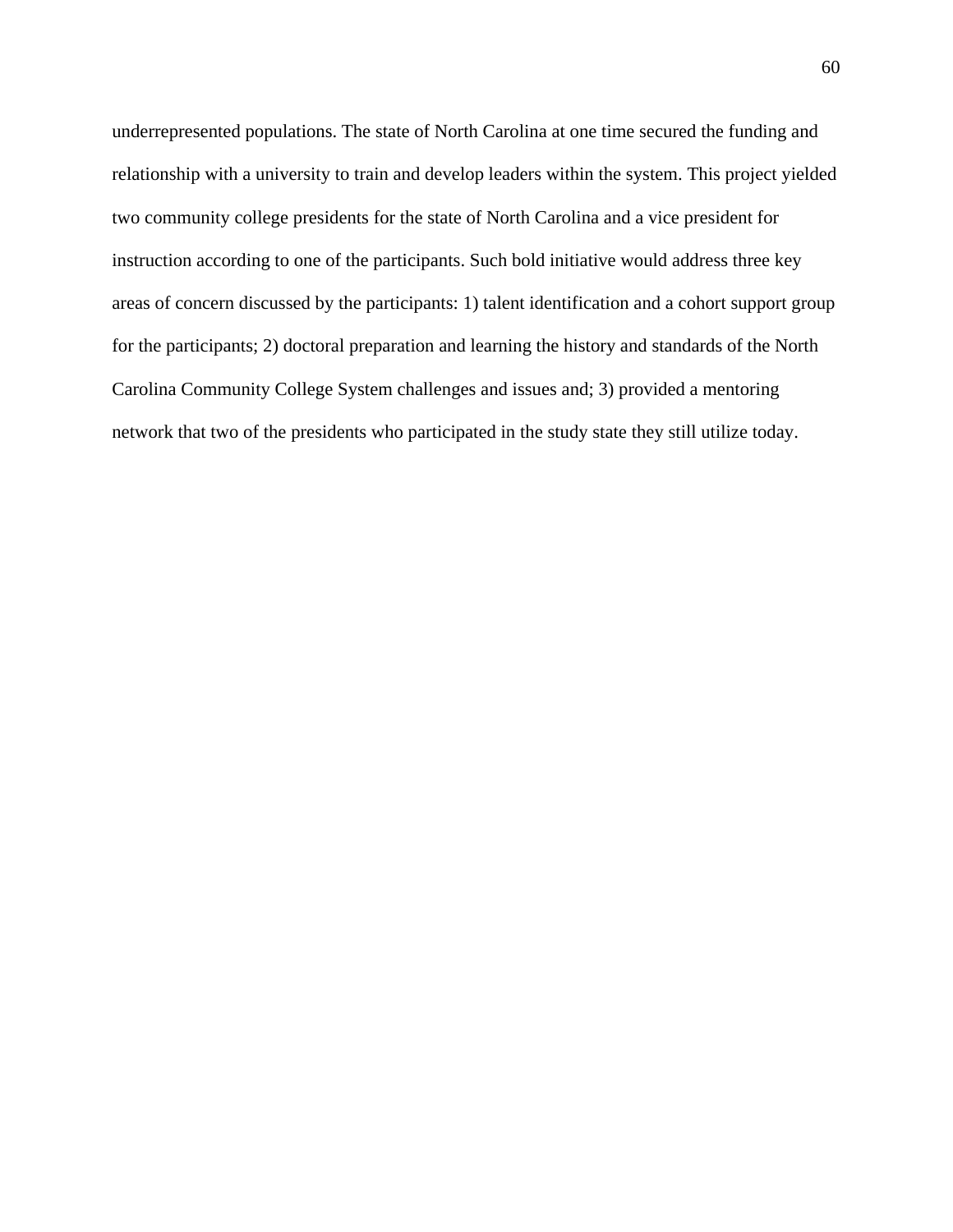### **CHAPTER 6**

## **Conclusion**

Professional development is more than leadership development programs and skill mastery seminars. It is learned over time through surrounding oneself with individuals who are willing to advocate, promote, and spend time with a person teaching them the things that cannot be found in a textbook or short course. The study has documented the benefits of mentoring through the personal life experience stories of community college presidents who have been trailblazing leaders in a system that has been a successful educational model, but is still working through questions of diversity and inclusion in the highest position levels.

The participants in the study have used their real experiences as educational leaders to make valuable recommendations they think will benefit an institution that they have come to respect and admire. It was apparent to me from conducting the interviews and reviewing the transcripts that they think the time has come the for community college system of North Carolina to use its power and resources to embrace and develop a broader pool of leaders from various background who are waiting for an opportunity to help solve the crises facing the institution.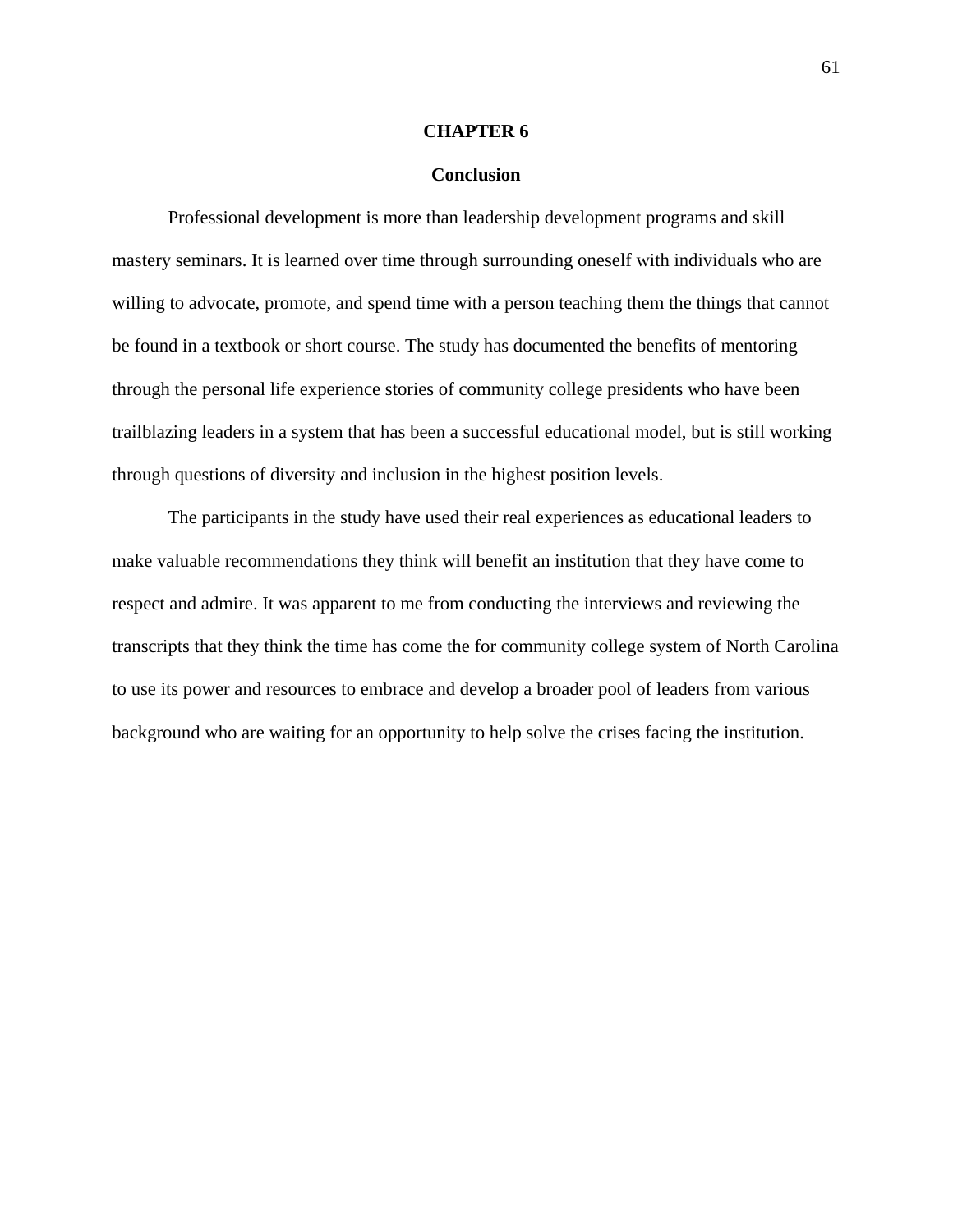## References

Akbar, N. (1991). *Visions for Black men*. Tallahassee, FL: Mind Productions & Associates.

- Allen, T. D., Poteet, M. L., & Russell, J. E. A. (2000). Protégé selection by mentors: What makes the difference? *Journal of Organizational Behavior*, *21,* 271–282.
- American Association of Community Colleges. (2008). *Community college fast facts.* Retrieved from http://wwww.aacc.nche.edu/research/index.htm
- American Council for Education. (2008). *The American college president: 2007 Edition* (6th ed.). Washington, DC: Author.
- American Council for Education. (2009). *ACE release first national census of chief academic officers.* Washington, DC: Author. Retrieved from http://www.acenet.edu/AM/Template.cfm
- Amey, M., Vanderlinden, K., & Brown, D. F. (2002). Perspectives on community college leadership: Twenty years in the making. *Community College Journal of Research & Practice, 26*(7), 573–89.
- Astin, H. S., & Leland, C. (199). Women of influence, women of vision: A cross-generational study of leaders and social change. San Francisco, CA: Jossey- Bass.
- Auerbach, J. (2005). Seeing the light: What organizations need to know about *executive coaching*. Pismo Beach, CA: Executive College Press.

Bass, B. (1985). Leadership and performance beyond expectations. New York: The Free Press.

Bass, B. M., & Avolio, B. J. (1994). Improving organizational effectiveness through transformational leadership. Thousand Oaks, CA: Sage.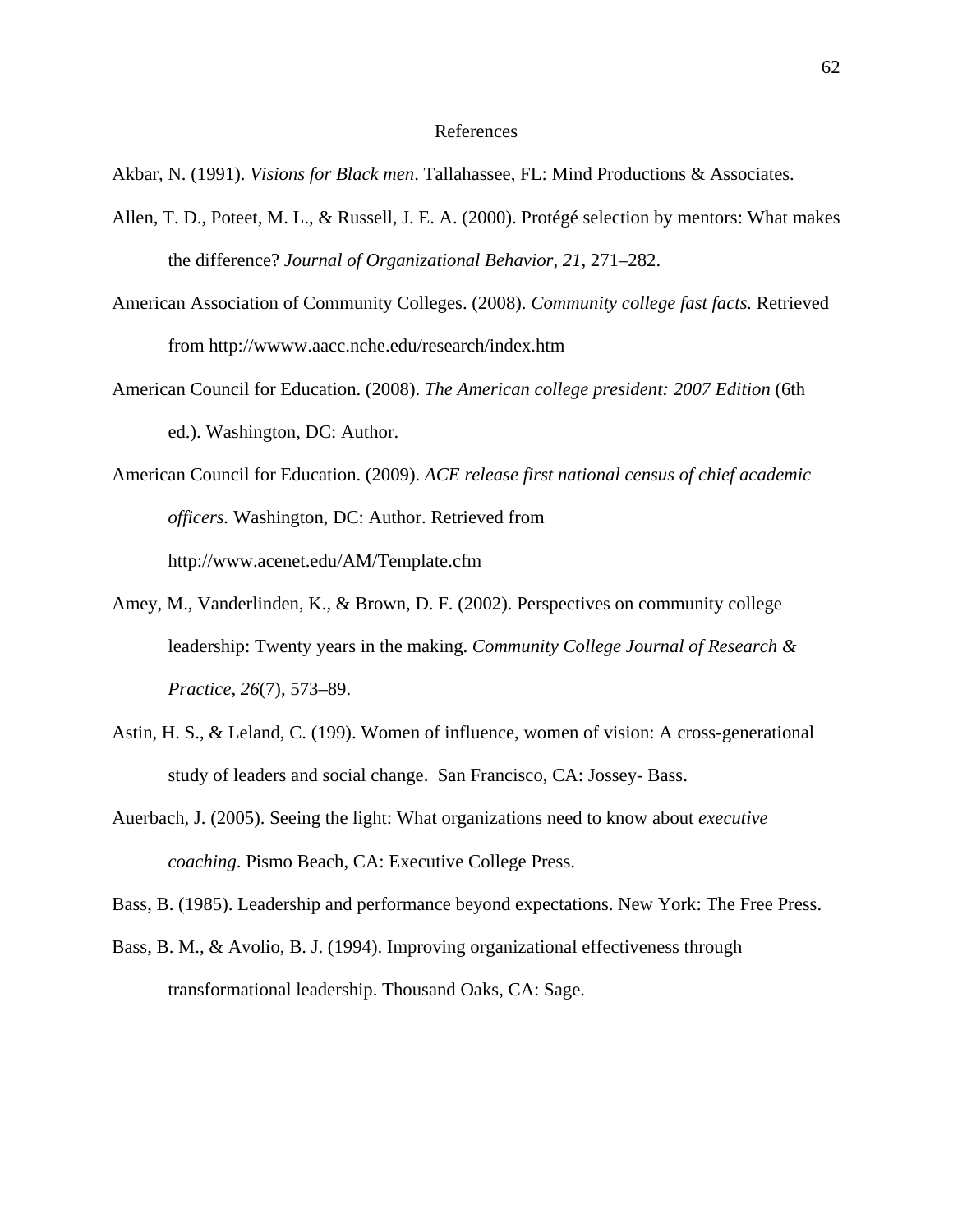- Baugh, S., Lankqu, M., & Scandura, T. (1999). The effects of multiple mentors on protégé attitudes toward the work setting. *Journal of Social Behavior and Personality*, *14*, 503– 521.
- Bernstein, R., & Edwards, T. (2008). An older and more diverse nation by *midcentury.* U.S. Census Bureau. Retrieved from http: www.census.gov
- Boas, S. (1999). Leadership in boundaries organizations: Disposable or indispensable? *Journal of Work & Organizational Psychology, 8*(1) 49–71.
- Brahney, J. (1981, Summer). Higher education management: the name of the game is change. *Administrator's Update, 3*(1), 1–8.
- Burns, J. M. (1978). *Leadership*. New York: Harper & Row.
- Campbell, D., & Tison, A. (2005). Leadership strategies for a competitive environment. *Community College Journal of Research & Practice*, 25(8), 579–82.

Chao, G. T. (1997). Mentoring phases and outcomes. *Journal of Vocational Behavior, 51,* 15–28.

- Charmaz, K. (2006). *Constructing grounded theory: A practical guide through qualitative analysis.* London: Sage.
- Chiroboga, C. (2003). Administration 101: Evaluation of a Professional Development Program. *New Directions for Community Colleges*, *123,* 73.
- Cohen, A. M., & Brawer, F. B. (2003). *The American community college* (4th ed.). San Francisco: Jossey-Bass.

Conle, C. (1992). Language, experience, and negotiation. *Curriculum Inquiry*, *22*, 162 – 190.

Connor, M., & Pokora, J. (2007). *Coaching and mentoring at work: Developing effective practice*. New York: Open University Press.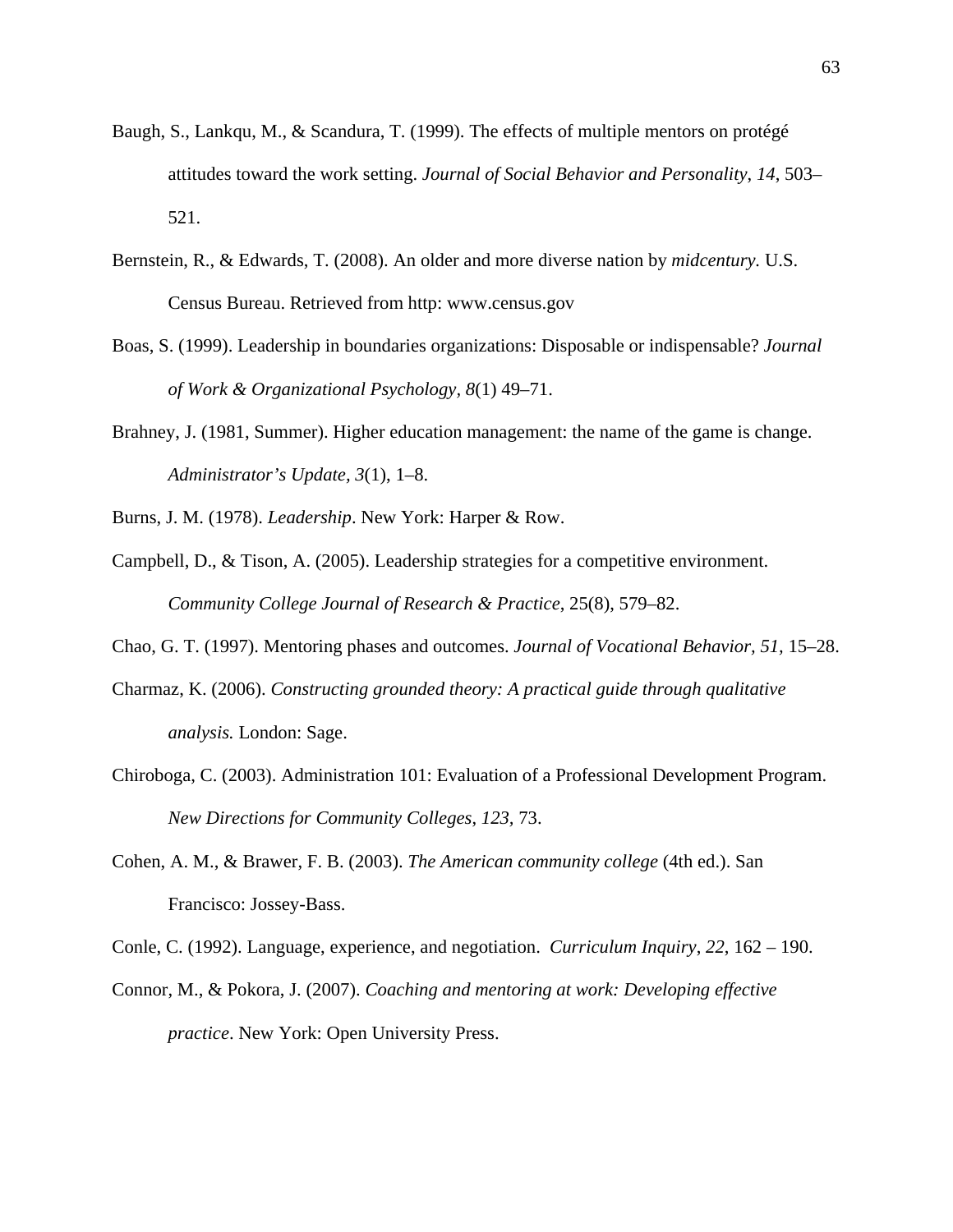- Creswell, J. W. (2009). Research design: Qualitative, quantitative, and mixed methods approaches. Los Angeles: Sage.
- Davis, E. (2008). Colleges need to offer clear paths to leadership. *The Chronicle of Higher Education, 54*(45), A64.
- Dougherty, K. J. (1992). Community colleges and baccalaureate attainment. *Journal of Higher Education, 63*(2), 188–214.
- Duvall, B. (2003). Roles of universities in leadership development. *New Directions for Community Colleges, 123,* 63–71.
- Ebbers, L. H., Gallisath, G., Rockel, V., Coyan, & Noreen, M. N. (2002). The leadership institute for a new century: LINCing women and minorities into tomorrow's community college leadership roles. *Community College Journal of Research and Practice*, *24*(5), 375–382.
- Fain, P. (2008). Study finds continuing shortage in community-college leaders. *The Chronicle of Higher Education.* Retrieved from http://chronicle.com/article/Study-Finds-Continuing/ 41393
- Fields, C. D. (2002). Secrets of the presidential turn-around artist: Vision, leadership and oldfashioned hard work help troubled schools rebound. *Black Issues in Higher Education, 19*(14), 24–9.
- Forret, M. L., Turban, D. B., & Dougherty, T. W. (1996). Issues facing organizations when implementing formal mentoring programmes. *Leadership & Organization Development Journal, 17,* 27-30*.*
- Freedman, M. (1993). *The kindness of strangers: Adult mentors, urban youth, and the new volunteerism*. San Francisco: Jossey-Bass.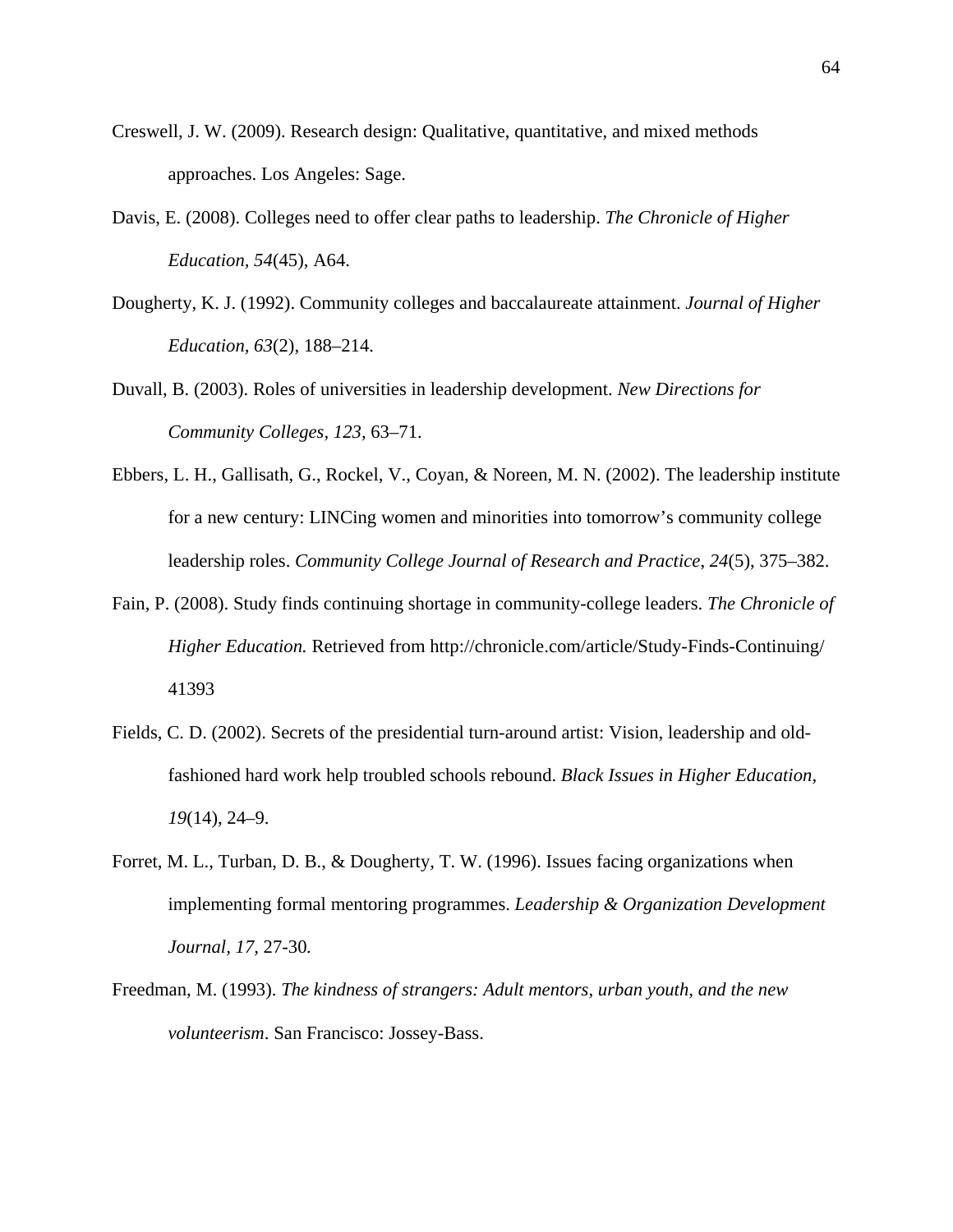- Fulton-Calkins, P., & Milling, C. (2005). Community college leadership: An art to be practiced. *Community College Journal of Research and Practice, 29*(3), 233–50.
- Geller, H. A. (2001). *A brief history of community colleges and a personal view of Issues* (Open admissions, occupational training and leadership). (ERIC No. ED459881). Los Angeles: Educational Resources Information Center.
- Glaser, B. G., & Strauss, A. L. (1967). *The discovery of grounded theory: Strategies for qualitative research.* Chicago: Aldine Publishing Company.
- Golombek, P.R. (1998). A study of language teachers' personal practical knowledge. *TESOL Quarterly, 32,* 447-464.
- Hagedon, L. (2004). The role of urban community colleges in educating diverse populations. *New Directions for Community Colleges, 127,* 21–34.
- Herron, J., & Major, C. (2004). Community college leader's attitudes toward problem based learning as a method for teaching leadership. *Community College Journal of Research & Practice, 28*(10), 805–21.
- Hopkins, R. A. (2003) A comparison of matching methods, choice and assignment, in formal adult mentoring relationships in the community college context. *Dissertation Abstracts International*, 64-04A, 1190.0
- Jacobi, M. (1991). Mentoring and undergraduate success: A literature review. *Review of Educational Research, 61,* 505–532.
- June, A. (2008). Higher education's career ladder may be broken, study finds. *The Chronicle of Higher Education.* Retrieved from http://chronicle.com/news/article/5200/highereducations-career-ladder-may-be-broken-study-finds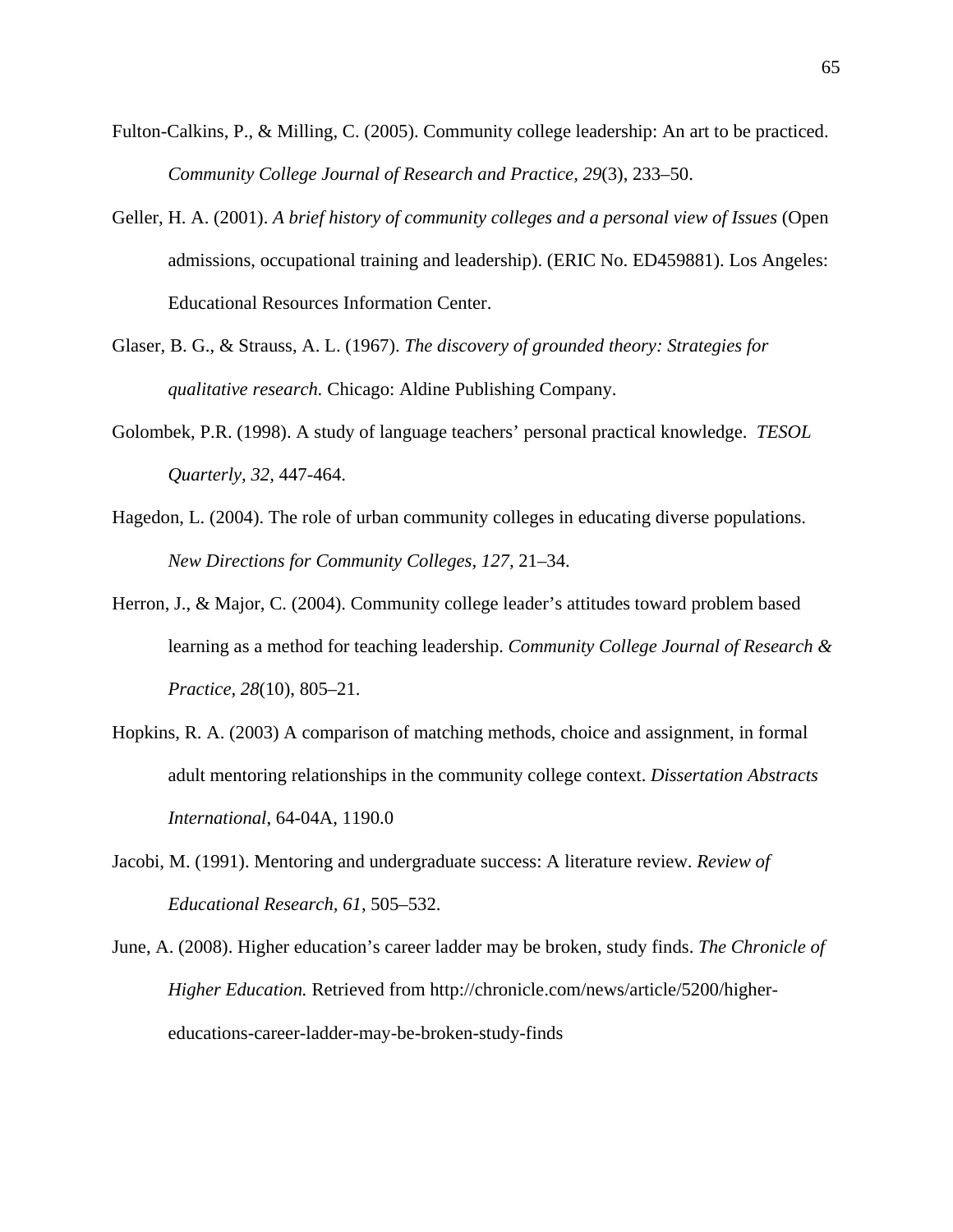- June, A. W. (2007). Presidents: Same look, different decades. *Chronicle of Higher Education, 53*(24), A33.
- Kanter, R. (1977). *Men and women of the corporation*. New York: Basic Books.
- Kezar, A., & Reille, A. (2010). Balancing the pros and cons of community college "grow-yourown" leadership programs. *Community College Review, 38,* 59–81.
- Kram, K. E. (1983). Phases of the mentor relationship. *Academy of Management Journal, 26,*  608–625.
- Kram, K. E. (1985). *Mentoring at work: Developmental relationships at work*. Glenview, IL: Scott, Foresman and Company.
- Kval, S. (1996) *Interviews: An Introduction to Qualitative Research Interviewing*. Thousand Oaks, CA: Sage.
- League for Innovation in the Community College. (2000). *What do CEOs want to know about mentoring?* (Quarterly Survey of League Alliance CEOs No. 18). Mission Viejo, CA: Author.
- Leubsdorf, B. (2006). Boomers' retirement may create talent squeeze. *The Chronicle of Higher Education*, *53*(2), A51. Retrieved from http://chronicle.com/weekly/v53/i02/ 02a05101.htm
- Levinson, D. J., Darrow, D., Klein, E., Levison, M. S., & McKee, B. (1978). *The seasons of a man's life*. New York: Knopf.
- Lovell, N., Crittenden, L., Davis, M., & Stump, D. (2003). *Community College Journal of Research and Practice, 27,* 1–14.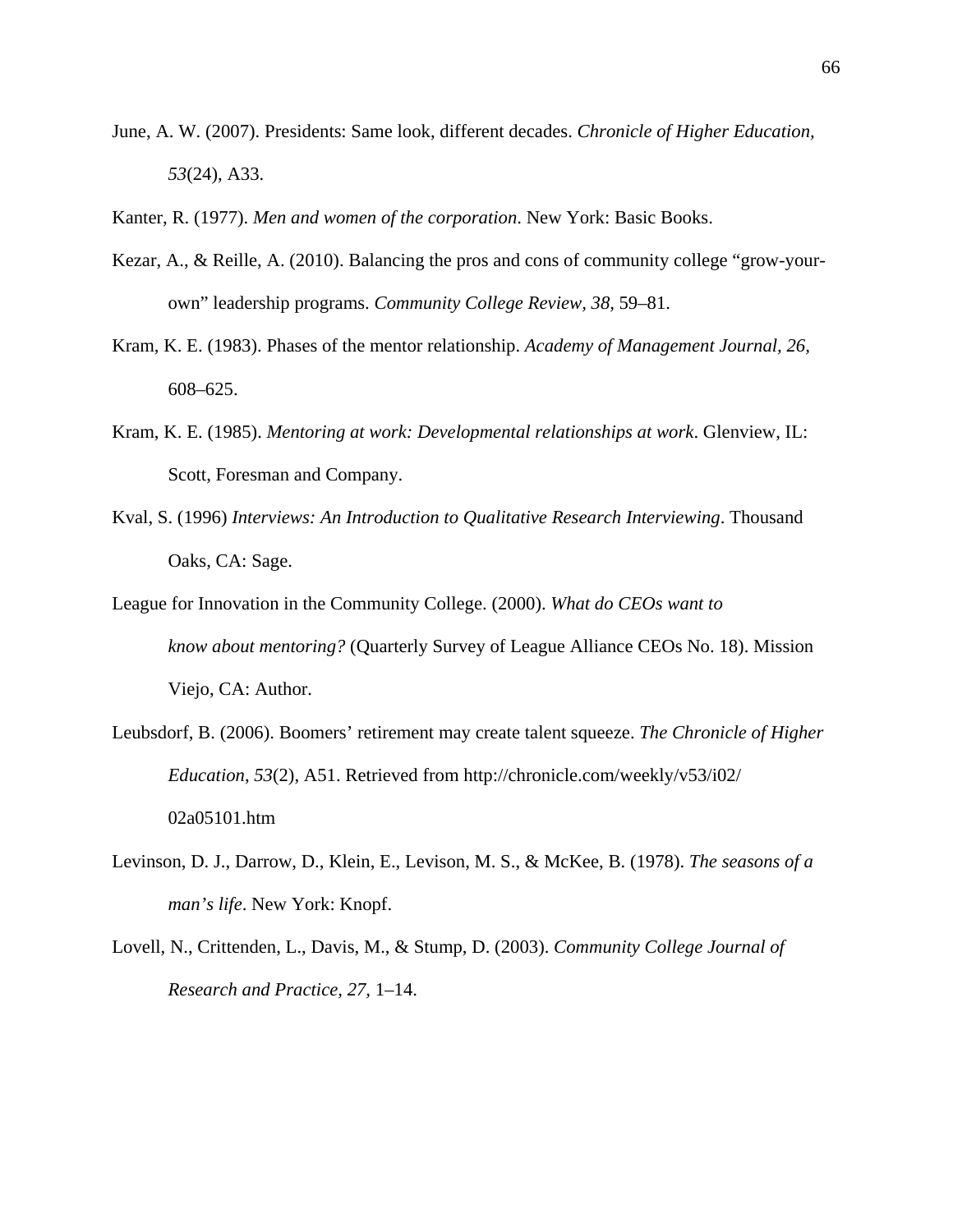- McCabe, R. H., & Day, Jr., P. R. (1998). *Developmental education: A twenty-first century social and economic imperative.* Mission Viejo, CA: League for Innovation in the Community College.
- McClemmy, K., & Greene, K. (2005). A tale of two students: Building a culture of engagement in the community college. *About Campus*, *10*(3), 2–7.

Megginson, D., & Clutterbuck, D. (1995). *Mentoring in action*. London: Kogan Page.

- Merriam, S. B. (2001). *Qualitative research and case study applications in education.* San Francisco: Jossey-Bass.
- Merriam, S., & Thomas, T. (1986). The role of mentoring in the career development of community college presidents. *Community College Journal of Research and Practice*, *10,* 177–191.
- Mobley, G., Jaret, C., Marsh, K., & Lim, Y. (1994). Mentoring, job satisfaction, gender, and the legal profession. *Sex Roles, 31,* 79–98.
- National Center for Education Statistics. (2006). *Projections of education statistics to 2015, 34th ed.* Washington DC: U.S. Department of Education.
- National Profile of Community Colleges: Trends & Statistics 3rd Edition. (2000). Washington, DC: Community College Press.
- North Carolina Community College Fact Book (2004-05). North Carolina Community College System Data Warehouse.
- Pellegrini, E. K., & Scandura, T. A. (2005). Construct equivalence across groups: An unexplored issue in mentoring research. *Educational and Psychological Measurement, 65,* 323–335.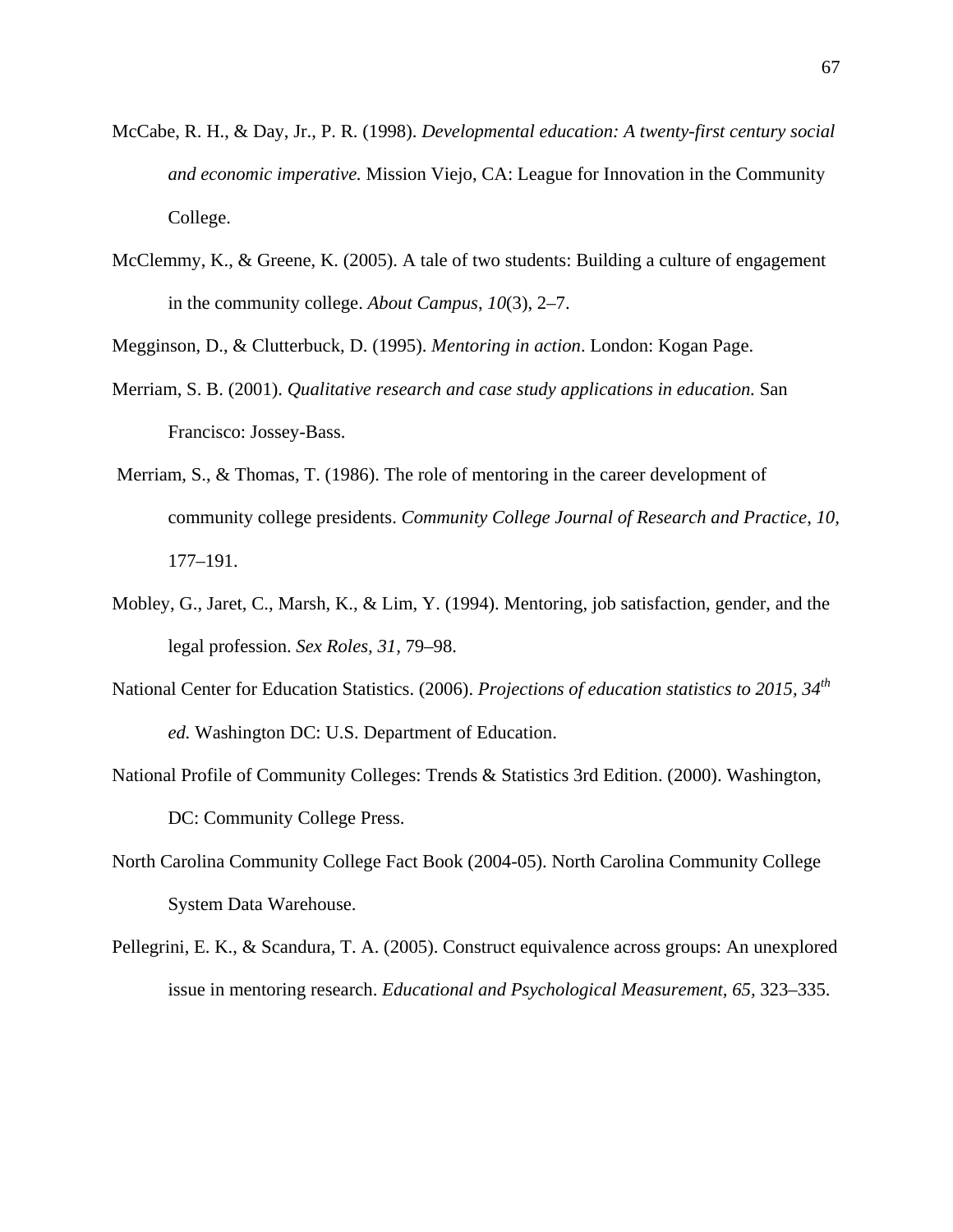- Ragins, B., & Cotton, J. (1999). Mentor functions and outcomes: A comparison of men and women in formal and informal mentoring relationships. *Journal of Applied Psychology*, *84,* 529–550.
- Rhodes, J., Grossman, J., & Resch, J. (2000). Agents of change: Pathways through which mentoring relationships influence adolescents' academic adjustment. *Child Development*, *71,* 1662–1671.
- Roe, M. A., & Baker, G. A. (1989). The development of community college leaders: A challenge for our future. *Community College Review 16*(4), 5–16.
- Romero, M. (2004). Who will lead our community colleges? *Change*, *36*(6), 30–34.
- Scandura, T. A. (1992). Mentorship and career mobility: An empirical investigation. *Journal of Organizational Behavior, 13,* 169–174.
- Scandura, T. A. (1997). Mentoring and organizational justice: An empirical investigation. *Journal of Vocational Behavior, 51,* 58–69.
- Scandura, T. A., & Pellegrini, E. K. (2003, November). *A multidimensional model of trust and LMX.* Clearwater Beach, FL: Southern Management Association Meeting.
- Selingo, J. (2006). Colleges must plan better to attract and keep key personnel, panel speakers say. *The Chronicle of Higher Education.* Retrieved from http://chronicle.com/daily/ 2006/072006071303n.htm
- Strauss, A., & Corbin, J. (1998). *Basics of qualitative research: Grounded theory procedures and techniques.* Thousand Oaks, CA: Sage.
- Sullivan, L. G. (2001). Four generations of community college leadership. *Community College Journal of Research and Planning, 25*(4), 559–571.

Tichy, N., & Devanna, M. A. (1986). *The Transformational Leader*. Wiley and Sons, Inc. USA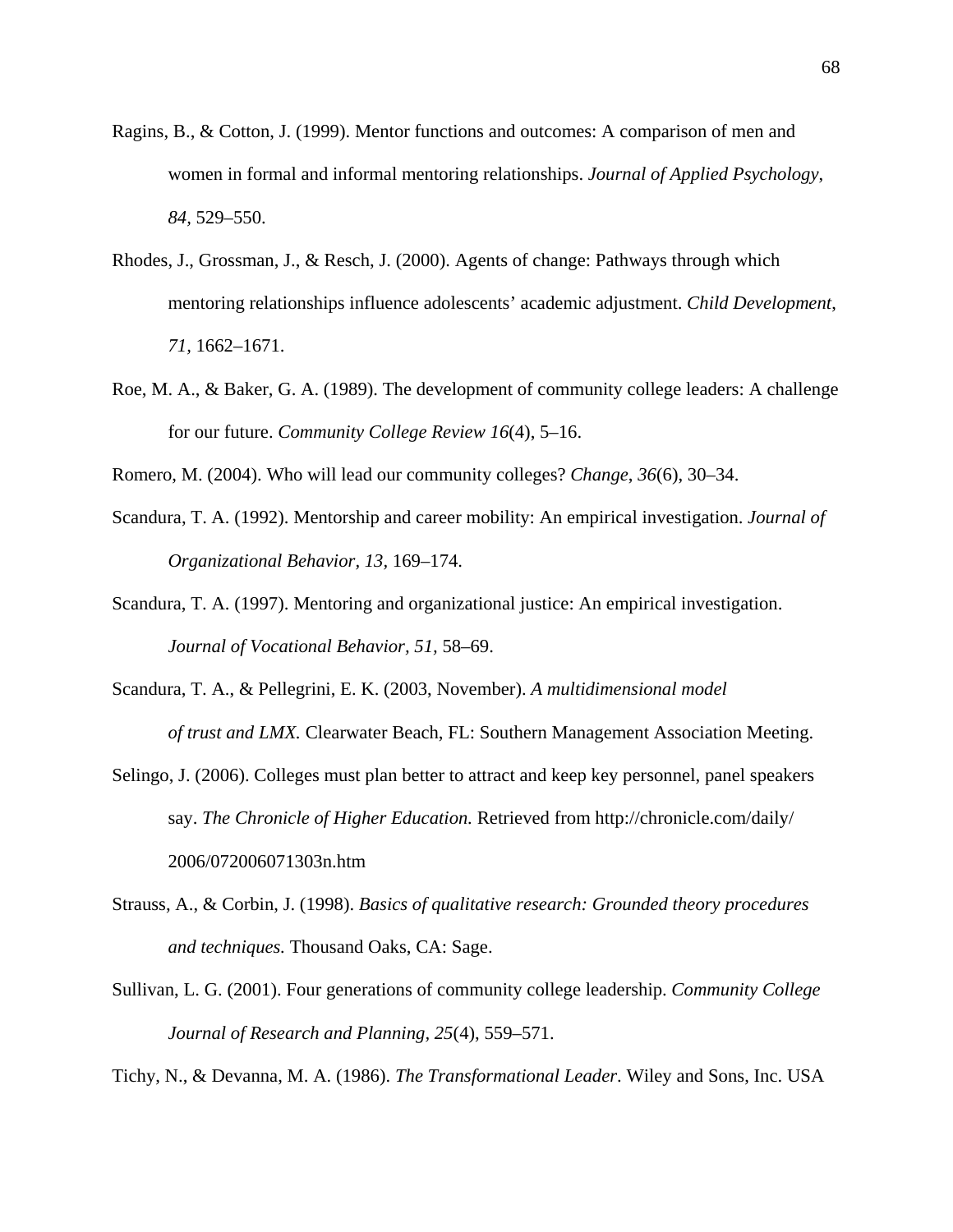- Van Ast, J., & Linduska, K. (1995, December). *Documenting value added measures for the Iowa Community Induction/Mentoring (CCIM) Program.*
- Vaughan, G. B. (1986). *Leadership in transition: The community college presidency*. New York: Macmillan.
- Vaughan, G. B. (1992). *Dilemmas in leadership.* San Francisco: Jossey-Bass.
- Wallin, D. (2002). Professional development for presidents: a study of community and technical college presidents in three states. *Community College Review, 30*(2), 27.
- Wanberg, C., Welsh, E., & Hezlett, S. (2003). Mentoring research: A review and dynamic process model. *Research in Personnel and Human Resources Management, 22,* 39–124.
- Watts, G., & Hammons, J. (2002). Leadership development for the next generation: *New Directions for Community Colleges*, *120,* 59–66.
- Wiggs, J. W. (1989). *The community college system in North Carolina: A silver anniversary, 1963-1988*. Raleigh: University Graphics, North Carolina State University.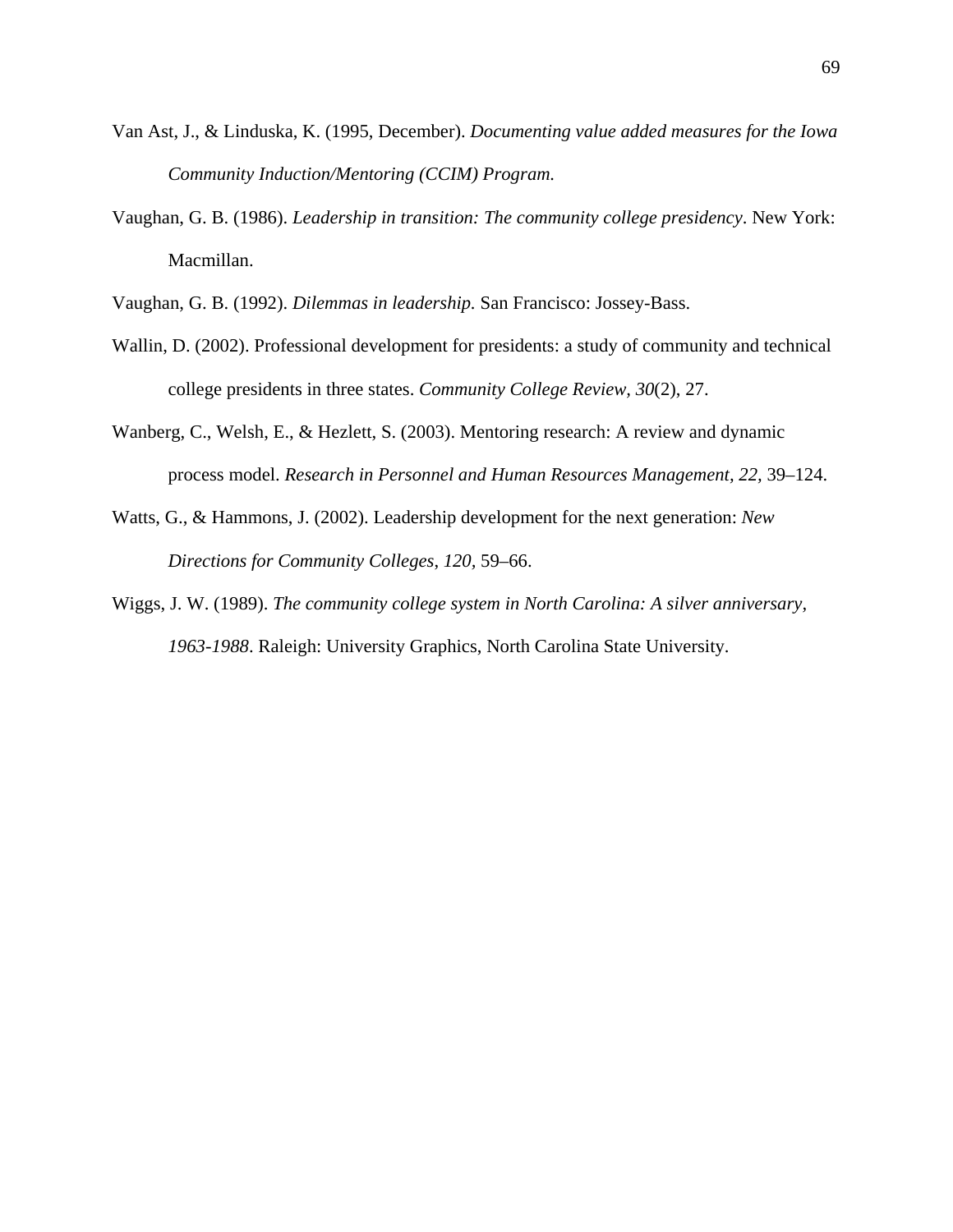#### *Appendix A*

### **American Association of Community Colleges Fact Book 2009**

### **CEO Characteristics**

### **Gender**

- Male....72%
- Female…28%

# **Ethnicity**

- American Indian/Alaskan Native....1%
- Asian/Pacific Islander…..1%
- Black, non Hispanic….8%
- Hispanic…..6%
- Other….3%
- White, non Hispanic….81%

### **Full-Time Staff Employment Distribution by Ethnicity**

- American Indian/Alaskan Native....1%
- Asian/Pacific Islander....4%
- Black, non Hispanic…11%
- Hispanic…..8%
- White, non Hispanic....76%

### **Full-Time Staff Employment Distribution by Ethnicity for Faculty**

- American Indian/Alaskan Native....1%
- Asian/Pacific Islander…..4%
- Black, non Hispanic….7%
- Hispanic…..5%
- White, non Hispanic….83%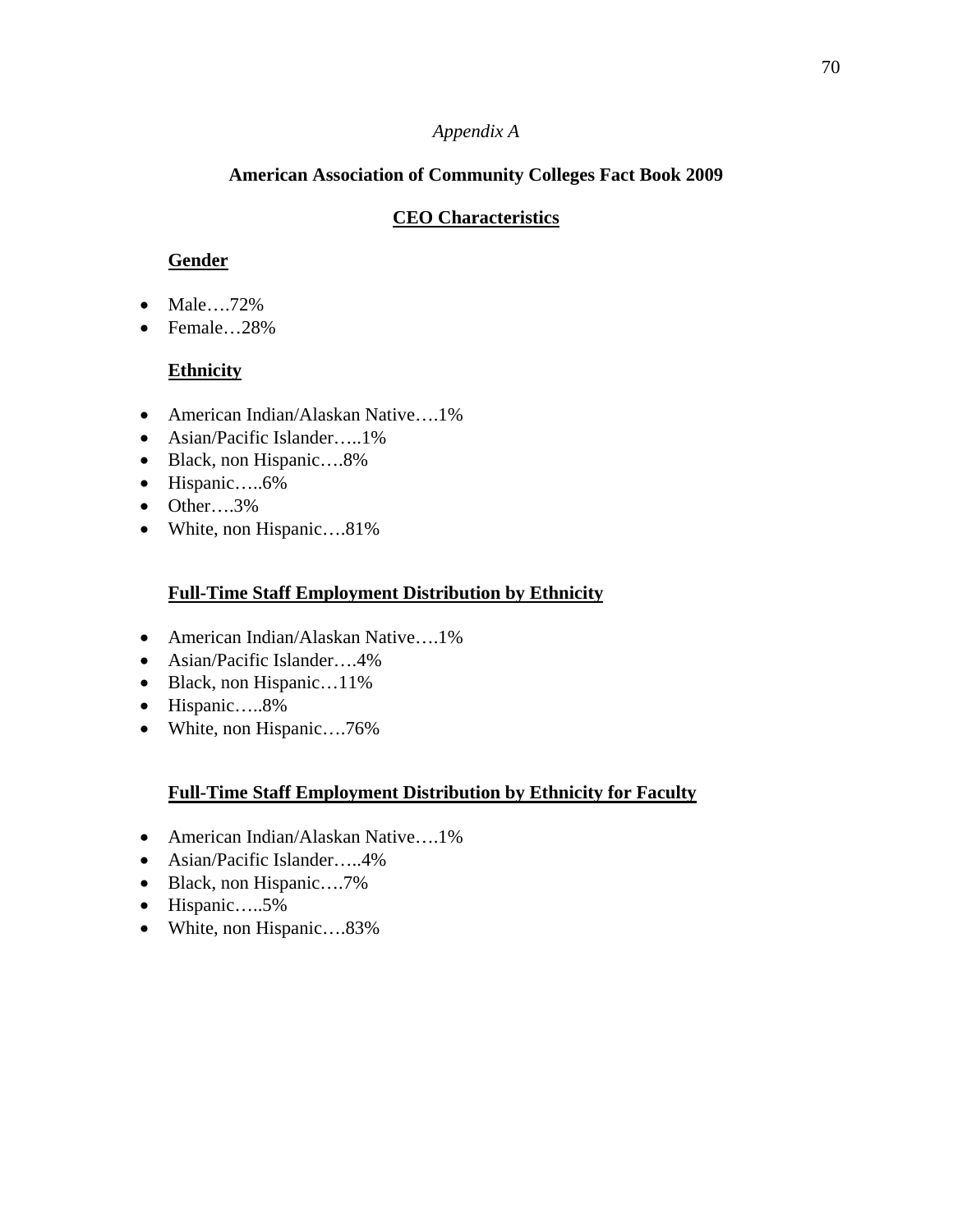# *Appendix B*

## **Mentor – Protégé Relationship Pathways**



**1 Mentor as Associate:** *Relationship is less defined and more informal*

**2 Mentor as Advisor:** *Relationship is more defined with tangible benefits*

**3 Mentor as Advocate Sponsor:** *Relationship defined is most beneficial to protégé*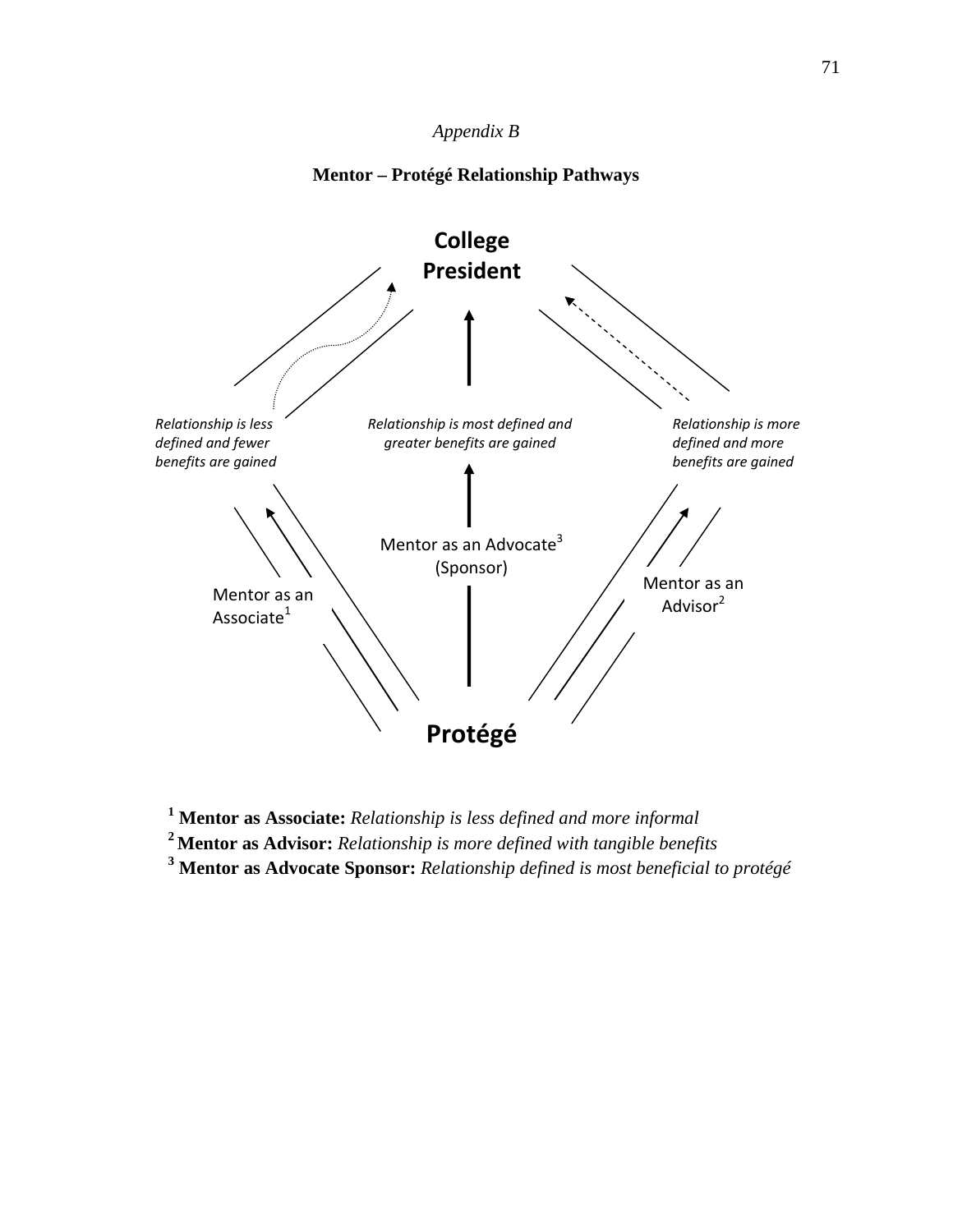#### *Appendix C*

#### **Participation Letter**

January 2011

Dear \_\_\_\_\_\_\_\_\_\_\_\_\_:

I am a doctoral student at North Carolina Agricultural & Technical State University conducting dissertation research on the impact mentoring has had on the life and career of African-American male community college presidents, as well as the choices you have and currently make as an Academic CEO.

Your personal story and plight towards becoming a college president within the North Carolina Community College System, particularly as an African-American male, is the focal point of my research. I would like the opportunity to interview you and capture this information to better understand how mentoring may be a critical preparation component, along with the educational and experiential qualifications necessary to be successful in your life and career.

If you agree to be interviewed for approximately one hour during a time and location that is convenient for you, I will ask a series of questions that will be recorded, transcribed and coded. However, your identity will not be revealed in the study. You will also be given an opportunity to review the transcription for possible identifiable pieces of information that will be omitted from the published version of the dissertation.

Sincerely,

Manuel Dudley, North Carolina Agricultural & Technical State University (NCATSU) Doctoral Student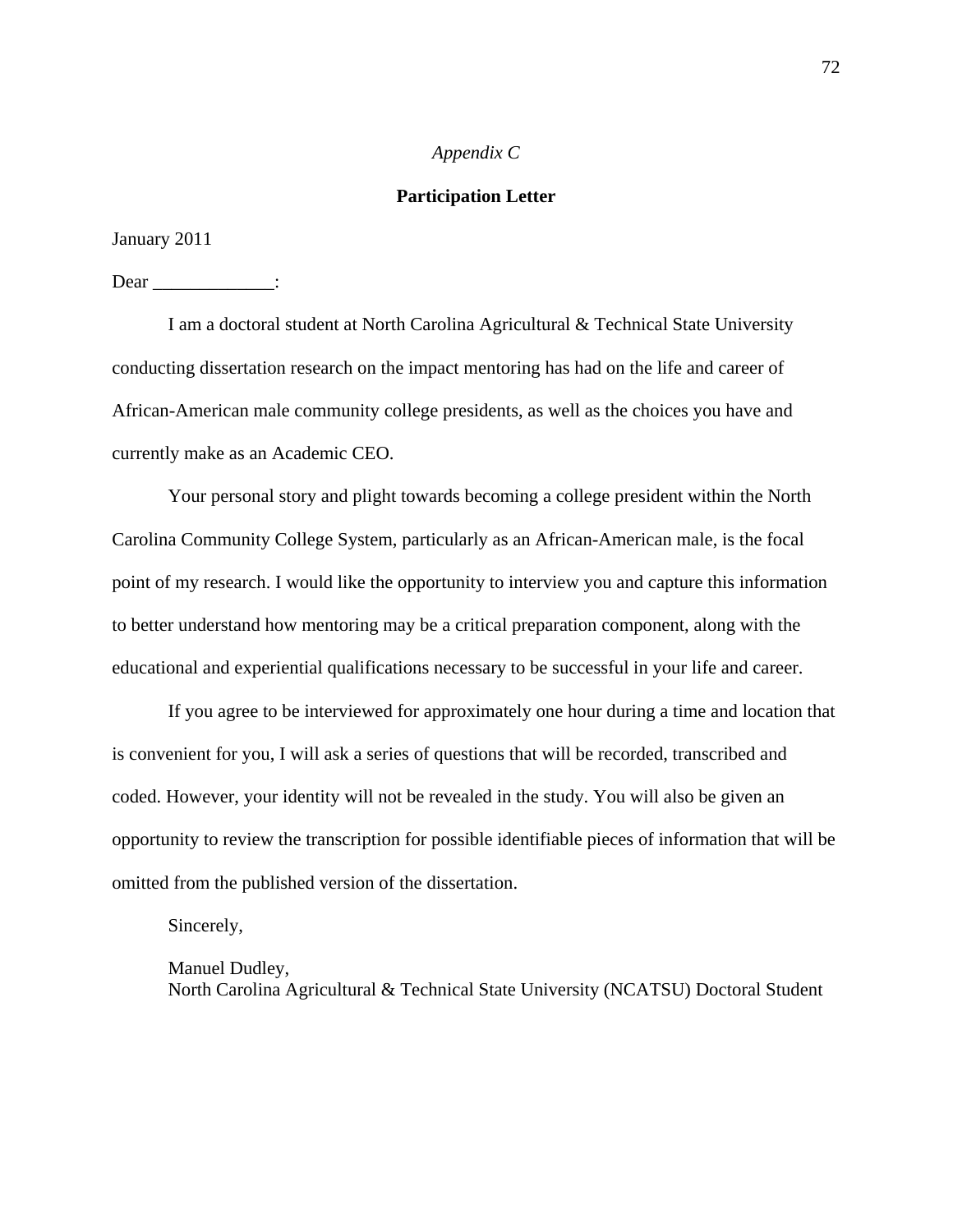#### *Appendix D*

#### **Interview Protocol**

Project: Mentoring as a Professional Development Tool in Preparing the Next Generation of Leaders in the North Carolina Community College System

Interview Location: Time: Date: Interviewer: Interviewee:

Description of the study: An analysis of the mentoring experience and impact of mentoring on the career and lives of African-American male community college presidents.

Prompt Question: As the need for new leadership emerges within the community college system nationally and in North Carolina due to changing demographics and increasing minority student enrollment trends, 2) aging professoriate, 3) changing demands for service emerging workforce demands and 4) no dramatic change in leadership, e.g. faculty and staff not reflective of student population, what will community colleges need to do to prepare the next generation of community college leaders?

Follow-up Questions: 1) Tell me about your level of preparedness to be a community college president. 2) What role does formal and/or informal mentoring of community college presidents play, if any, in the training and development of these emerging leaders? 3) Has mentoring been instrumental in your career leading toward or in the role of community college president as an African-American male? If so, could you share your story about being mentored? Additional Questions List:

- 1) Define what mentoring is and how it is carried out in your own words
- 2) How many mentors can you recall having throughout your community college career prior to becoming a college president?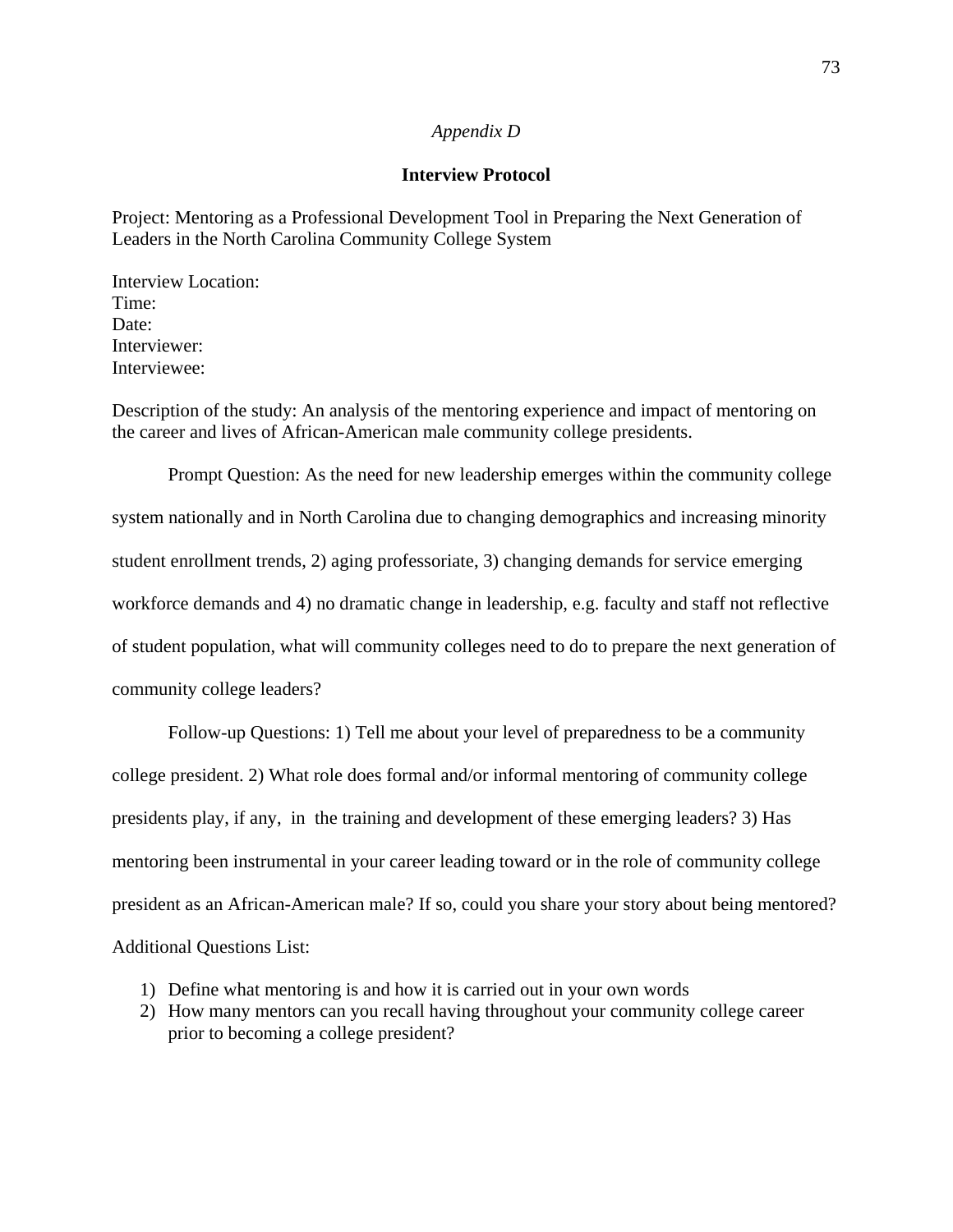- 3) In thinking about each significant mentor throughout your community college career what tangible and intangible learnings significant to your career and personal life, can you identify?
- 4) What traits, characteristics, or qualities of a protégé to mentor make it successful or less successful?
- 5) How has/has not being mentored been critical to your training and preparedness toward becoming a community college president, as compared to your educational training and years of experience?
- 6) Are there any personal anecdotes related to mentoring throughout your community college career that you would like to share?
- 7) Have you personally mentored someone within the community college throughout your career?
- 8) What is the gender, approximate age, career, economic status, and race of your most significant community college career mentor?
- 9) Has this relationship changed in any way since you assumed the office of Academic CEO?
- 10) Do you think being mentored has been just as critical to your training and preparedness toward becoming a community college president as your education and years of experience?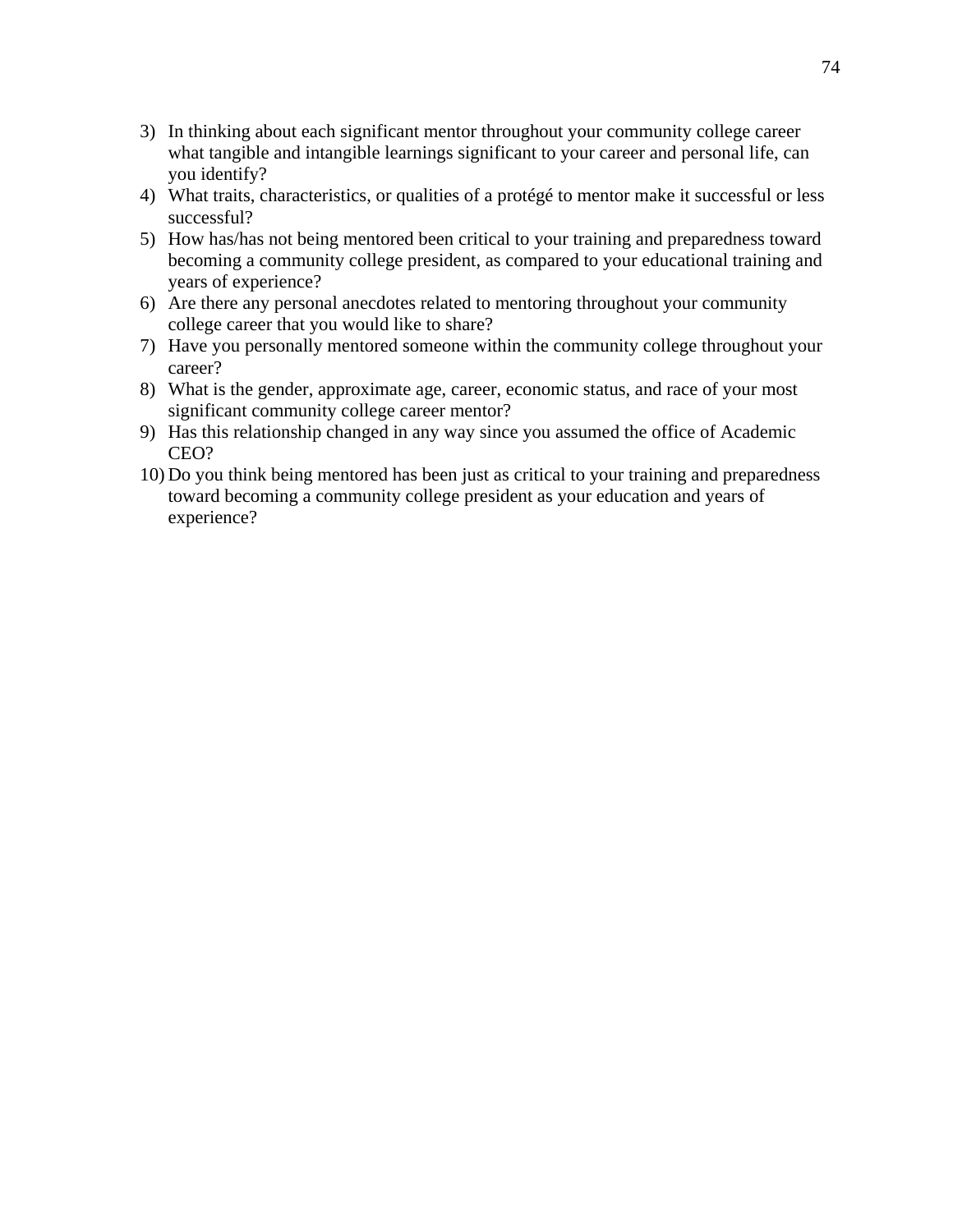#### *Appendix E*

#### **Consent Form**

The purpose of this interview is to understand the phenomenon of mentoring as experienced by African-American male community college presidents. This will ideally detail and unearth particular and unique aspects of this relationship that can be further examined to understand the benefits, nature, and dynamics of these mentoring relationships.

You will be asked to participate in a one-on-one interview that will last approximately 90 minutes. The interview will be recorded and transcribed. However, your identity will be kept confidential by using a pseudonym.

There are no foreseeable risks involved in this data collection. The opportunity to reflect on your experience in being mentored throughout your career will be of great benefit to the academic community and mid level and upper level professional development training programs.

You may refuse to answer any question, complete the interview session or withdraw from participating in the study at anytime. The Institutional Review Board can also be contacted should you have any further questions or concerns regarding your participation in the study, or how the information will be used, documented or published through North Carolina Agricultural & Technical State University.

Principal Investigator (Researcher): Manuel Dudley 3505 Hobbs Road Greensboro, NC 27410 Mobile: 252-266-1906 Email: manueldudley@hotmail.com